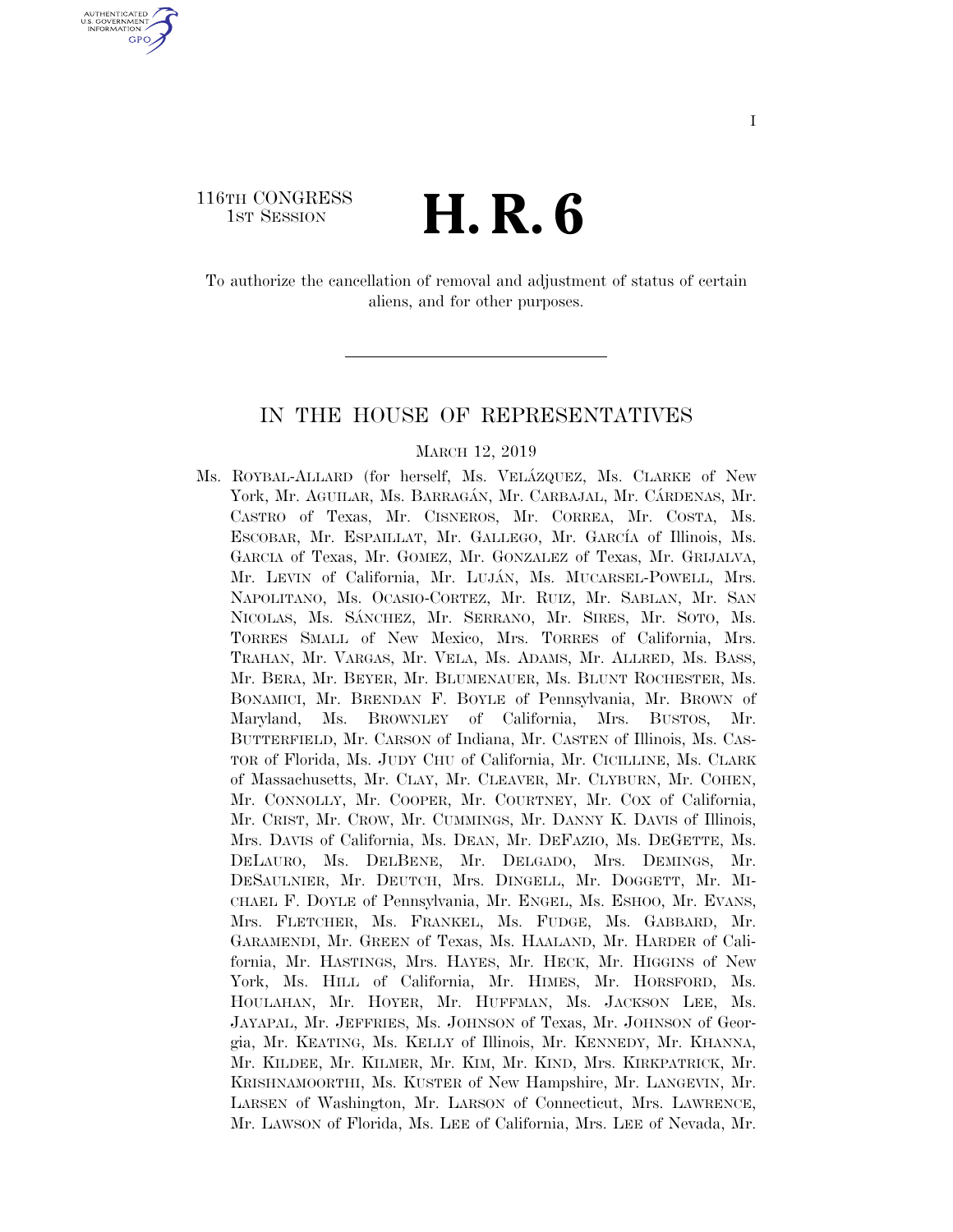LEVIN of Michigan, Mr. LEWIS, Mr. TED LIEU of California, Mr. LIPIN-SKI, Ms. LOFGREN, Mr. LOWENTHAL, Mrs. LOWEY, Mrs. LURIA, Mr. MALINOWSKI, Mrs. CAROLYN B. MALONEY of New York, Mr. SEAN PAT-RICK MALONEY of New York, Ms. MATSUI, Ms. MCCOLLUM, Mr. MCEACHIN, Mr. MCGOVERN, Mr. MCNERNEY, Mr. MEEKS, Ms. MENG, Ms. MOORE, Mr. MOULTON, Mr. NADLER, Mr. NEAL, Mr. NEGUSE, Mr. NORCROSS, Ms. NORTON, Mr. O'HALLERAN, Ms. OMAR, Mr. PALLONE, Mr. PANETTA, Mr. PAPPAS, Mr. PASCRELL, Mr. PAYNE, Ms. PELOSI, Mr. PERLMUTTER, Mr. PETERS, Ms. PINGREE, Ms. PLASKETT, Mr. POCAN, Ms. PRESSLEY, Mr. PRICE of North Carolina, Mr. QUIGLEY, Mr. RASKIN, Miss RICE of New York, Mr. RICHMOND, Mr. ROUDA, Mr. RUP-PERSBERGER, Mr. RUSH, Mr. SARBANES, Ms. SCANLON, Ms. SCHA-KOWSKY, Mr. SCHIFF, Mr. SCHNEIDER, Mr. SCHRADER, Ms. SCHRIER, Mr. SCOTT of Virginia, Ms. SEWELL of Alabama, Ms. SHALALA, Mr. SHERMAN, Mr. SMITH of Washington, Mr. STANTON, Mr. SUOZZI, Mr. SWALWELL of California, Mr. TAKANO, Mr. THOMPSON of Mississippi, Mr. THOMPSON of California, Ms. TITUS, Ms. TLAIB, Mr. TONKO, Mr. TRONE, Ms. UNDERWOOD, Mr. VEASEY, Ms. WASSERMAN SCHULTZ, Ms. WATERS, Mrs. WATSON COLEMAN, Mr. WELCH, Ms. WEXTON, Ms. WILD, Ms. WILSON of Florida, Mr. YARMUTH, and Mr. CUELLAR) introduced the following bill; which was referred to the Committee on the Judiciary, and in addition to the Committee on Education and Labor, for a period to be subsequently determined by the Speaker, in each case for consideration of such provisions as fall within the jurisdiction of the committee concerned

# **A BILL**

To authorize the cancellation of removal and adjustment of status of certain aliens, and for other purposes.

- 1 *Be it enacted by the Senate and House of Representa-*
- 2 *tives of the United States of America in Congress assembled,*

#### 3 **SECTION 1. SHORT TITLE.**

4 This Act may be cited as the ''American Dream and

5 Promise Act of 2019''.

#### 6 **SEC. 2. TABLE OF CONTENTS.**

7 The table of contents of this Act is as follows:

Sec. 1. Short title.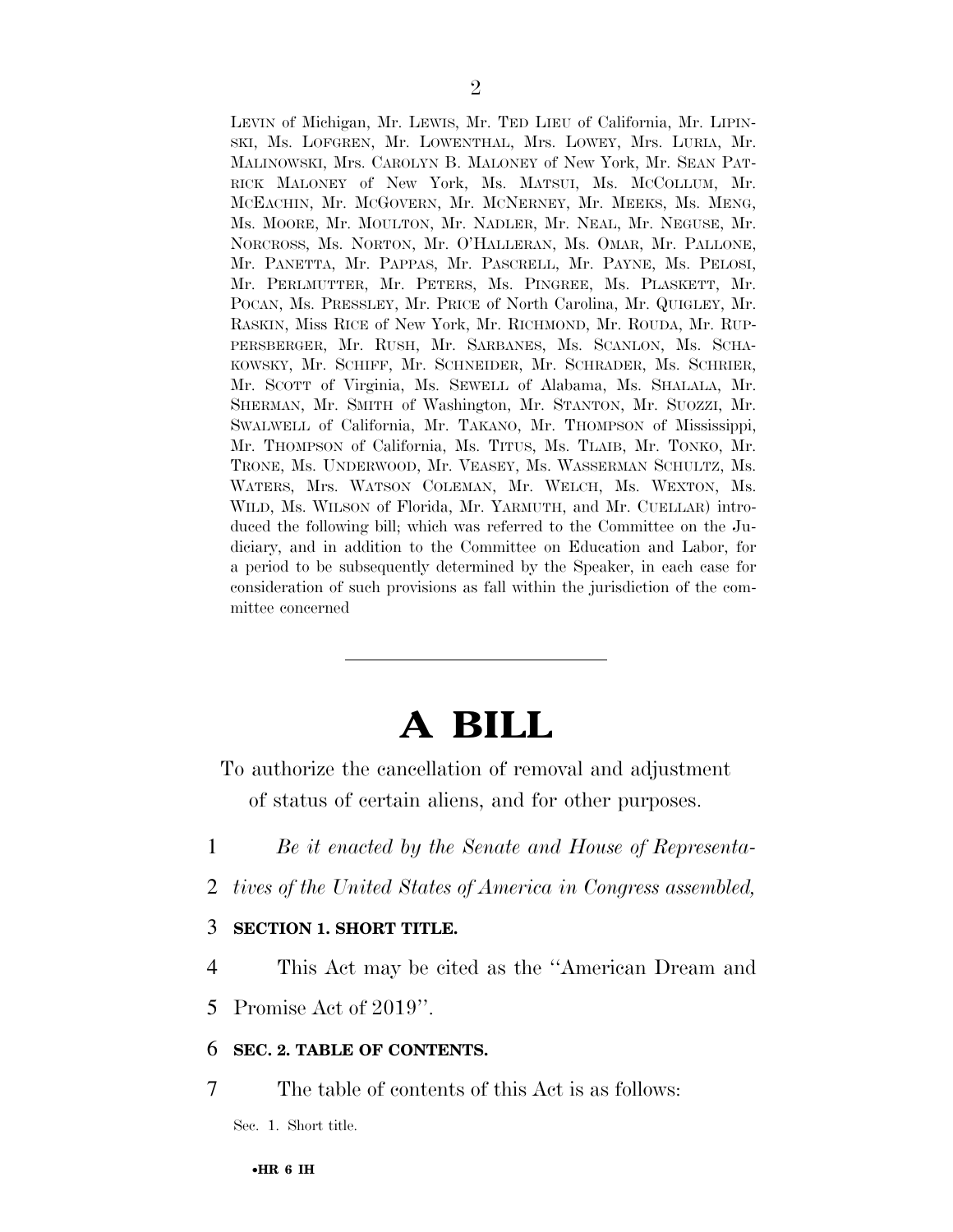Sec. 2. Table of contents.

#### TITLE I—DREAM ACT OF 2019

- Sec. 101. Short title.
- Sec. 102. Permanent resident status on a conditional basis for certain longterm residents who entered the United States as children.
- Sec. 103. Terms of permanent resident status on a conditional basis.
- Sec. 104. Return to previous immigration status.
- Sec. 105. Removal of conditional basis of permanent resident status.
- Sec. 106. Restoration of State option to determine residency for purposes of higher education benefits.

#### TITLE II—AMERICAN PROMISE ACT OF 2019

- Sec. 201. Short title.
- Sec. 202. Adjustment of status for certain nationals of certain countries designated for temporary protected status or deferred enforced departure.
- Sec. 203. Reporting requirements regarding future discontinued eligibility of aliens from countries currently listed under temporary protected status.
- Sec. 204. Waiver of certain language requirements.
- Sec. 205. Clarification of inspection and admission under temporary protected status.

#### TITLE III—GENERAL PROVISIONS

- Sec. 301. Definitions.
- Sec. 302. Limitation on removal; application and fee exemption; waiver of grounds for inadmissibility and other conditions on eligible individuals.
- Sec. 303. Determination of continuous presence.
- Sec. 304. Exemption from numerical limitations.
- Sec. 305. Availability of administrative and judicial review.
- Sec. 306. Documentation requirements.
- Sec. 307. Rule making.
- Sec. 308. Confidentiality of information.
- Sec. 309. Grant program to assist eligible applicants.

Sec. 310. Provisions affecting eligibility for adjustment of status.

### 1 **TITLE I—DREAM ACT OF 2019**

#### 2 **SEC. 101. SHORT TITLE.**

3 This title may be cited as the ''Dream Act of 2019''.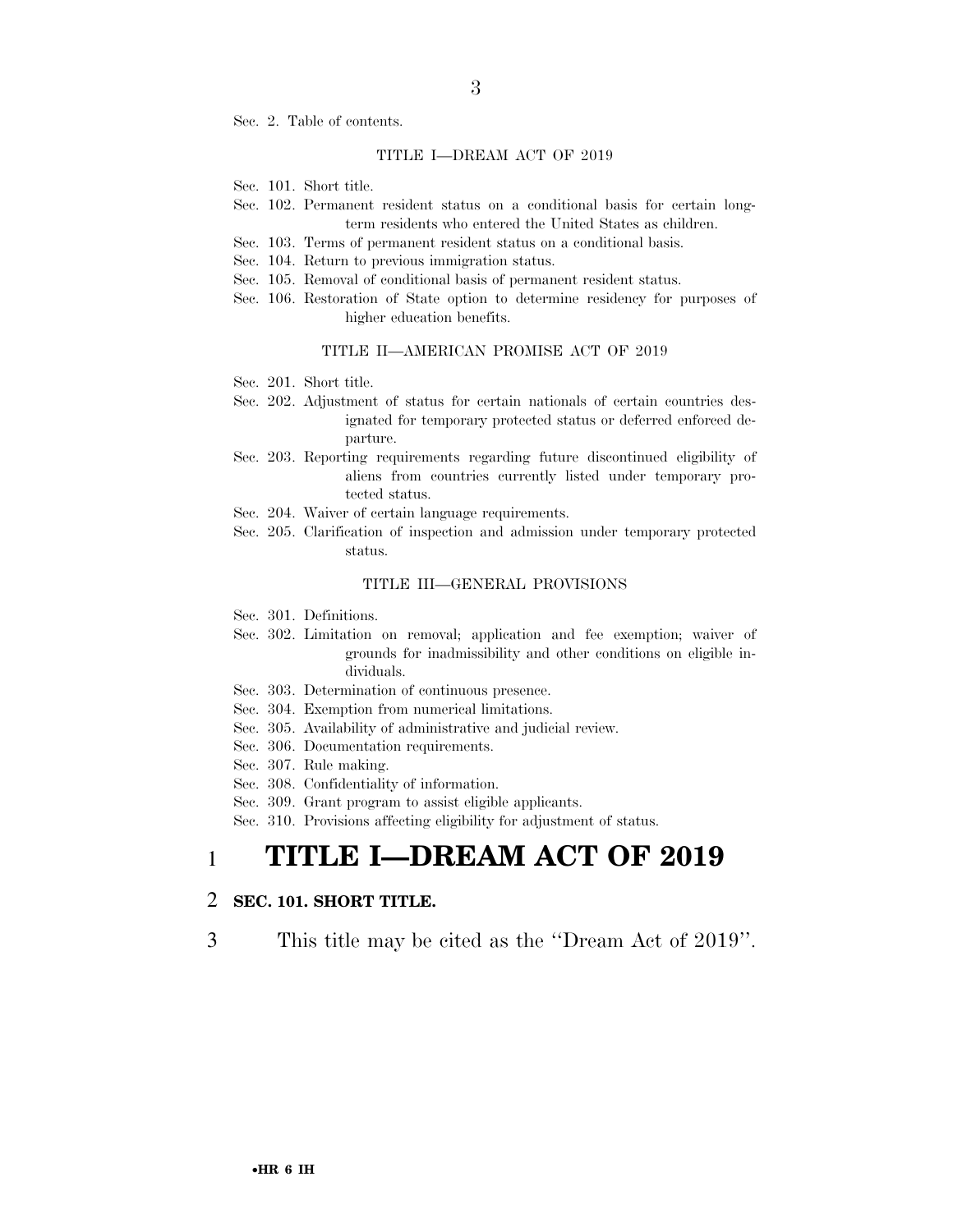**SEC. 102. PERMANENT RESIDENT STATUS ON A CONDI- TIONAL BASIS FOR CERTAIN LONG-TERM RESIDENTS WHO ENTERED THE UNITED STATES AS CHILDREN.** 

 (a) CONDITIONAL BASIS FOR STATUS.—Notwith- standing any other provision of law, and except as pro-7 vided in section  $105(c)(2)$ , an alien shall be considered, at the time of obtaining the status of an alien lawfully admitted for permanent residence under this section, to have obtained such status on a conditional basis subject to the provisions of this title.

(b) REQUIREMENTS.—

 (1) IN GENERAL.—Notwithstanding any other provision of law, the Secretary or the Attorney Gen- eral shall cancel the removal of, and adjust to the status of an alien lawfully admitted for permanent residence on a conditional basis, or without the con-18 ditional basis as provided in section  $105(e)(2)$ , an alien who is inadmissible or deportable from the United States if—

 (A) the alien has been continuously phys- ically present in the United States since the date that is 4 years before the date of the en-actment of this Act;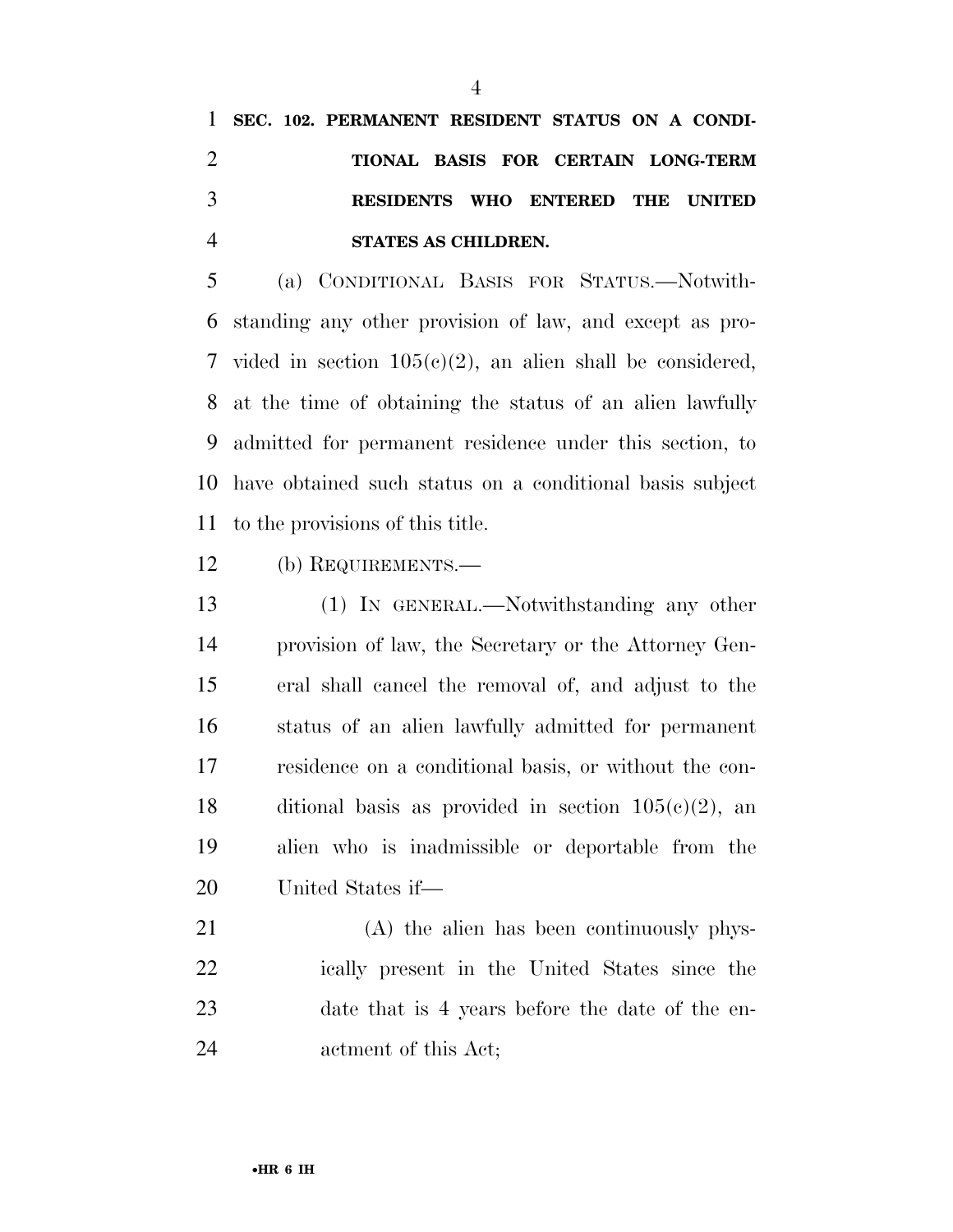| $\mathbf{1}$   | (B) the alien was younger than 18 years of       |
|----------------|--------------------------------------------------|
| $\overline{2}$ | age on the date on which the alien initially en- |
| 3              | tered the United States;                         |
| $\overline{4}$ | (C) subject to sections $301(b)$ and $302(d)$ ,  |
| 5              | the alien—                                       |
| 6              | (i) is not inadmissible under para-              |
| $\tau$         | graph (2), (3), (6)(E), (6)(G), (8),             |
| 8              | $(10)(A), (10)(C), (10)(D), or (10)(E)$ of       |
| 9              | section $212(a)$ of the Immigration and Na-      |
| 10             | tionality Act $(8 \text{ U.S.C. } 1182(a));$     |
| 11             | (ii) has not ordered, incited, assisted,         |
| 12             | or otherwise participated in the persecution     |
| 13             | of any person on account of race, religion,      |
| 14             | nationality, membership in a particular so-      |
| 15             | eial group, or political opinion; and            |
| 16             | (iii) excluding any offense under State          |
| 17             | law for which an essential element is the        |
| 18             | alien's immigration status, and any minor        |
| 19             | traffic offense, has not been convicted of—      |
| 20             | (I) any offense under Federal or                 |
| 21             | State law that is punishable by a                |
| 22             | maximum term of imprisonment of                  |
| 23             | more than 1 year;                                |
| 24             | $(II)$ 3 or more offenses under                  |
| 25             | Federal or State law for which the               |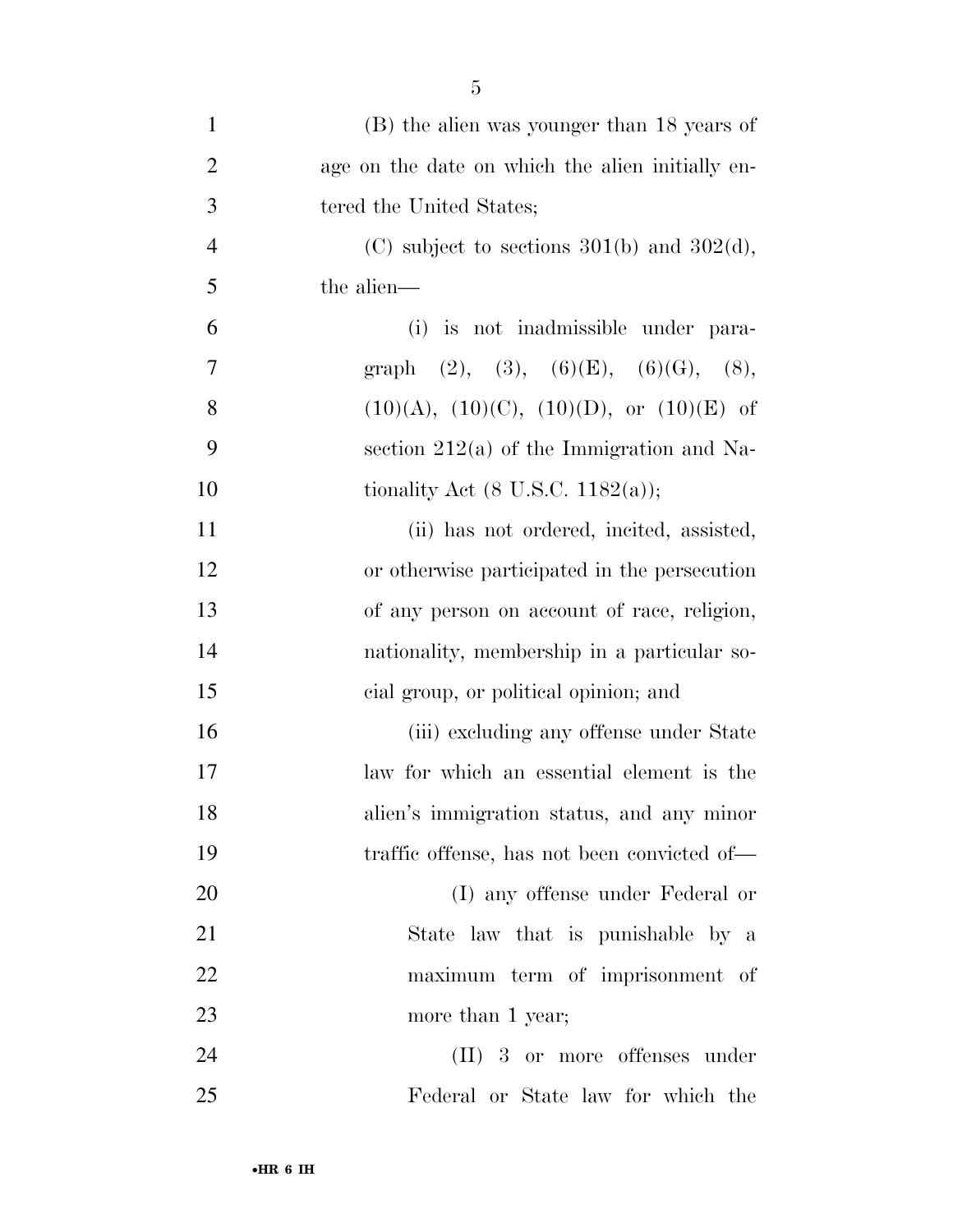| $\mathbf{1}$   | alien was convicted on different dates |
|----------------|----------------------------------------|
| $\overline{2}$ | for each of the 3 offenses and impris- |
| 3              | oned for an aggregate of 90 days or    |
| $\overline{4}$ | more; or                               |
| 5              | (III) a crime of domestic vio-         |
| 6              | lence, unless—                         |
| $\tau$         | (aa) the alien demonstrates            |
| 8              | that such crime is related to the      |
| 9              | alien having been—                     |
| 10             | $(AA)$ a victim of domes-              |
| 11             | tic violence, sexual assault,          |
| 12             | stalking, child abuse or ne-           |
| 13             | glect, abuse or neglect in             |
| 14             | later life, or human traf-             |
| 15             | ficking;                               |
| 16             | (BB) battered or sub-                  |
| 17             | jected to extreme cruelty; or          |
| 18             | (CC) a victim of crimi-                |
| 19             | nal activity described in sec-         |
| 20             | tion $101(a)(15)(U)(iii)$ of           |
| 21             | the Immigration and Na-                |
| 22             | tionality Act (8 U.S.C.                |
| 23             | $1101(a)(15)(U)(iii)$ ; or             |
| 24             | (bb) the Secretary, in the             |
| 25             | discretion of<br>the<br>Secretary,     |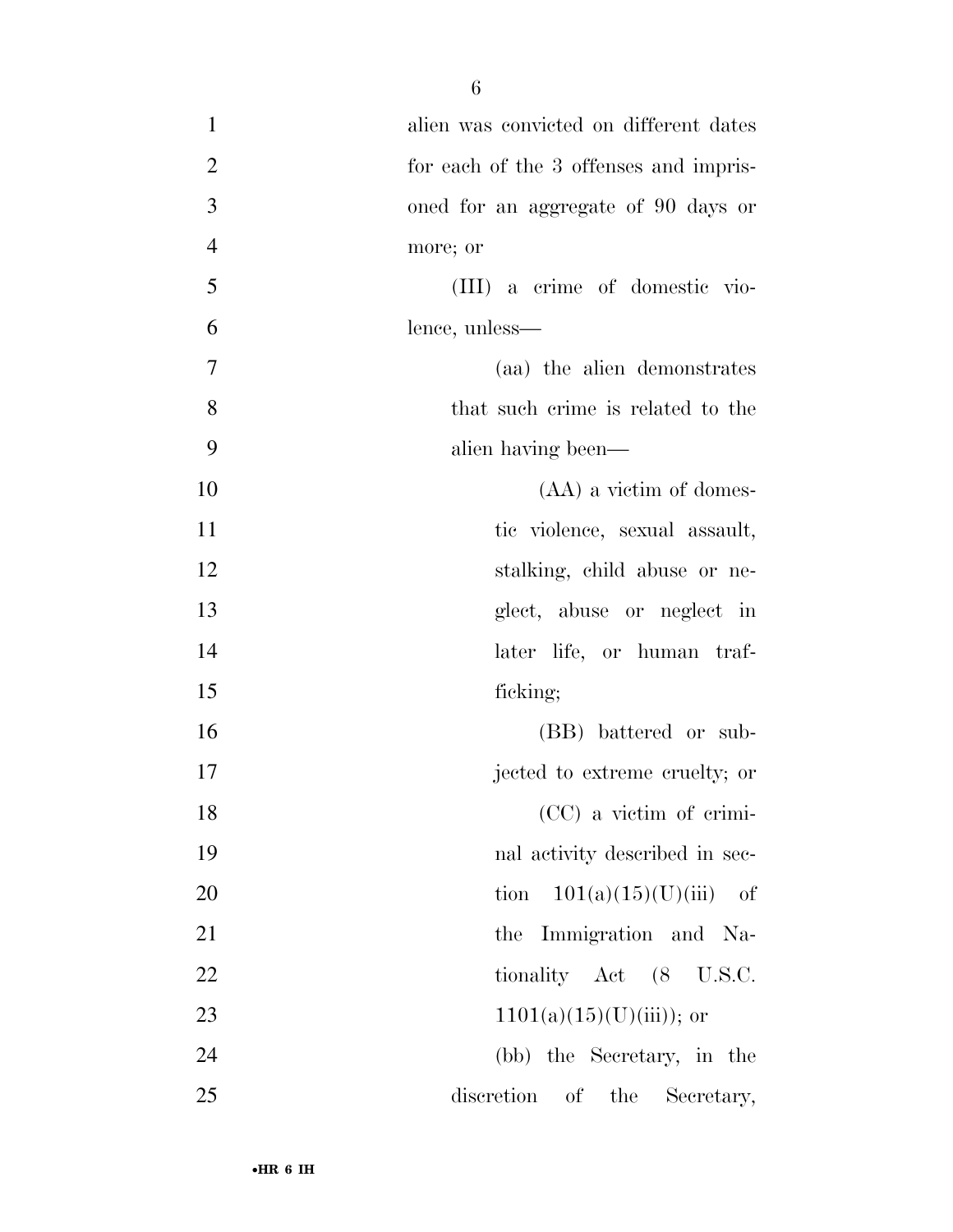| $\mathbf{1}$   | waives this subclause for humani-          |
|----------------|--------------------------------------------|
| $\overline{2}$ | tarian purposes, for family unity,         |
| 3              | or because the waiver is other-            |
| $\overline{4}$ | wise in the public interest; and           |
| 5              | $(D)$ the alien—                           |
| 6              | (i) has been admitted to an institution    |
| 7              | of higher education;                       |
| 8              | (ii) in the United States, has—            |
| 9              | (I) earned a high school diploma           |
| 10             | or a commensurate alternative award        |
| 11             | from a public or private high school;      |
| 12             | (II) obtained the General Edu-             |
| 13             | cation Development credential;             |
| 14             | (III) obtained a high school               |
| 15             | equivalency diploma recognized under       |
| 16             | State law; or                              |
| 17             | (IV) obtained a recognized post-           |
| 18             | secondary credential; or                   |
| 19             | (iii) is enrolled in secondary school or   |
| 20             | in an education program assisting students |
| 21             | $in-$                                      |
| 22             | obtaining a regular high<br>(I)            |
| 23             | school diploma or its recognized equiv-    |
| 24             | alent under State law;                     |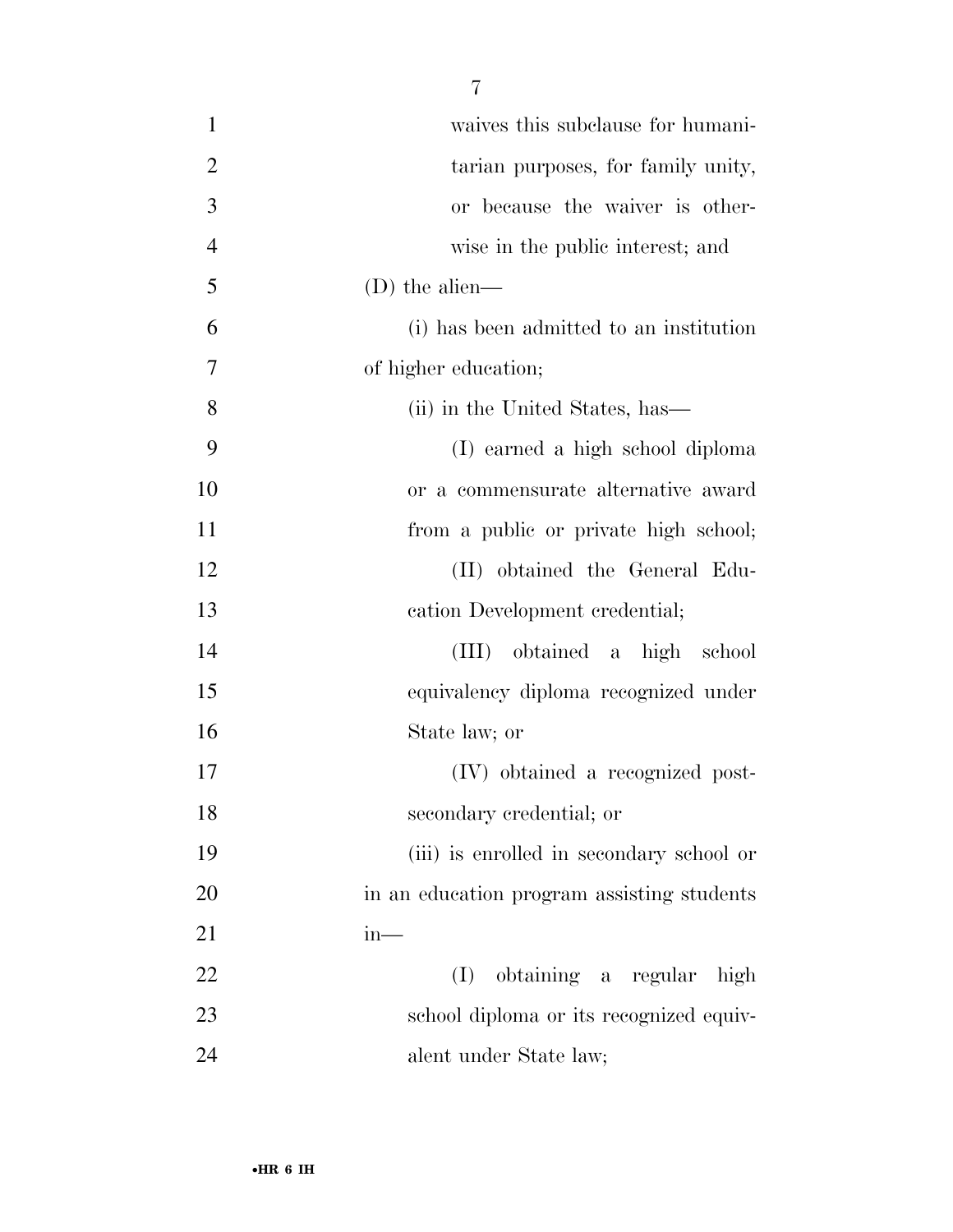| $\mathbf{1}$   | (II) passing the General Edu-                          |
|----------------|--------------------------------------------------------|
| $\overline{2}$ | cation Development test, a high school                 |
| 3              | equivalence diploma examination, or                    |
| $\overline{4}$ | other similar State-authorized exam;                   |
| 5              | (III) obtaining a certificate or                       |
| 6              | credential from an area career and                     |
| 7              | technical education school providing                   |
| 8              | education at the secondary level; or                   |
| 9              | (IV) obtaining a recognized post-                      |
| 10             | secondary credential.                                  |
| 11             | (2) DACA RECIPIENTS.—The Secretary or the              |
| 12             | Attorney General shall cancel the removal of, and      |
| 13             | adjust to the status of an alien lawfully admitted for |
| 14             | permanent residence on a conditional basis, or with-   |
| 15             | out the conditional basis as provided in section       |
| 16             | $105(c)(2)$ , an alien who-                            |
| 17             | (A) was granted DACA, unless the alien                 |
| 18             | has become ineligible for DACA renewal; or             |
| 19             | (B) was never granted DACA, but would                  |
| 20             | have been eligible for such a grant pursuant to        |
| 21             | the terms of the Deferred Action for Childhood         |
| 22             | Arrivals policy announced by the Secretary of          |
| 23             | Homeland Security on June 15, 2012, in place           |
| 24             | before it was rescinded on Sept. 5, 2017.              |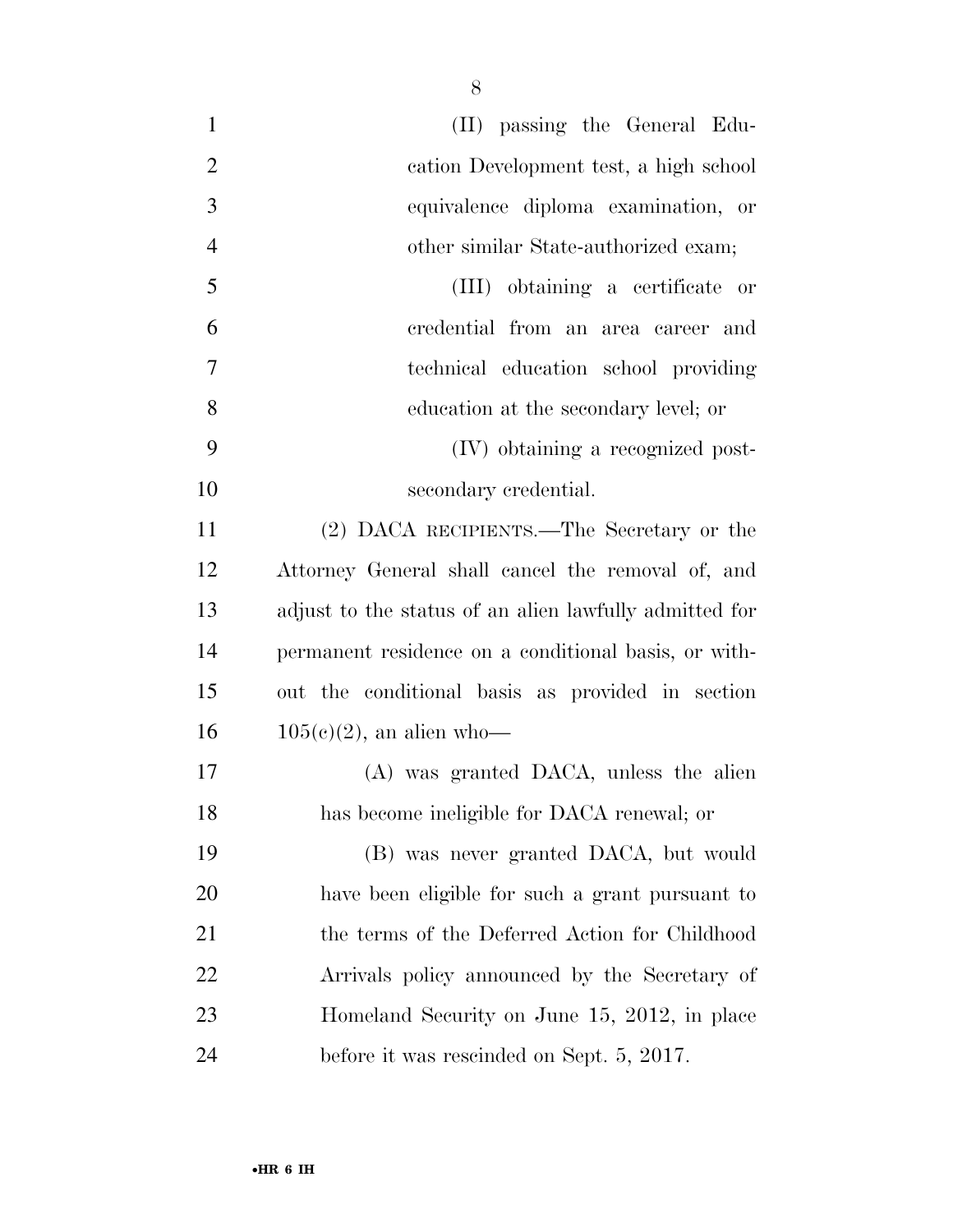(3) APPLICATION FEE.—The Secretary may, 2 subject to an exemption under section  $302(e)$ , re- quire an alien applying under this section to pay a reasonable fee that is commensurate with the cost of processing the application but does not exceed \$495.00.

 (4) SUBMISSION OF BIOMETRIC AND BIO- GRAPHIC DATA.—The Secretary may not grant an alien permanent resident status on a conditional basis under this section unless the alien submits bio- metric and biographic data, in accordance with pro- cedures established by the Secretary. The Secretary shall provide an alternative procedure for aliens who are unable to provide such biometric or biographic data because of a physical impairment.

16 (5) BACKGROUND CHECKS.—

 (A) REQUIREMENT FOR BACKGROUND CHECKS.—The Secretary shall utilize biometric, biographic, and other data that the Secretary determines appropriate—

21 (i) to conduct security and law en- forcement background checks of an alien seeking permanent resident status on a conditional basis under this section; and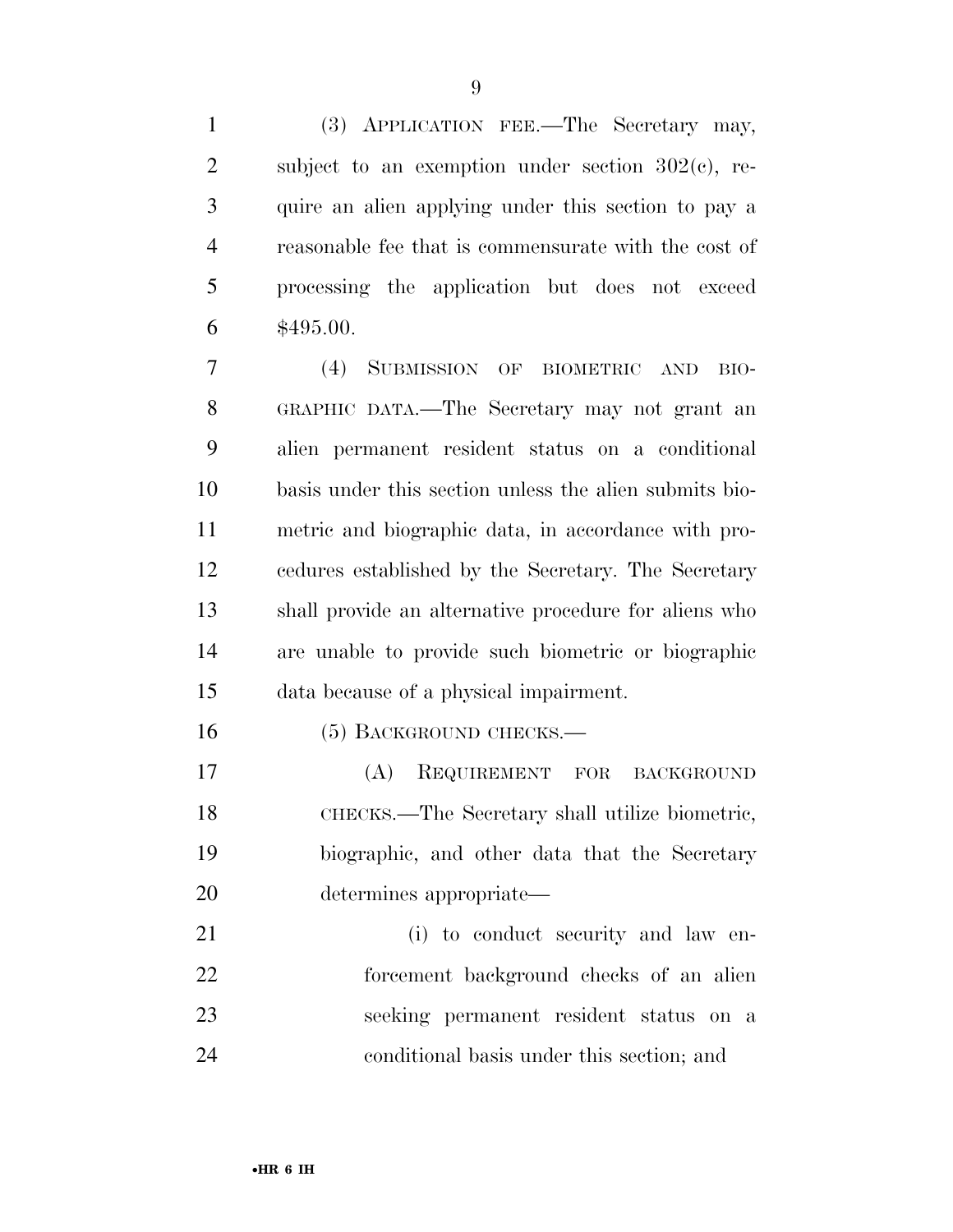(ii) to determine whether there is any criminal, national security, or other factor that would render the alien ineligible for such status.

 (B) COMPLETION OF BACKGROUND CHECKS.—The security and law enforcement background checks of an alien required under subparagraph (A) shall be completed, to the satisfaction of the Secretary, before the date on which the Secretary grants such alien perma- nent resident status on a conditional basis under this section.

 (6) MILITARY SELECTIVE SERVICE.—An alien applying for permanent resident status on a condi- tional basis under this section, or without the condi-16 tional basis as provided in section  $105(c)(2)$ , shall establish that the alien has registered under the Military Selective Service Act (50 U.S.C. 3801 et seq.), if the alien is subject to registration under such Act.

 (7) CRIME OF DOMESTIC VIOLENCE DE-22 FINED.—For purposes of paragraph  $(1)(C)(iii)(III)$ , 23 the term "crime of domestic violence" means any of- fense that has as an element the use, attempted use, or threatened use of physical force against a person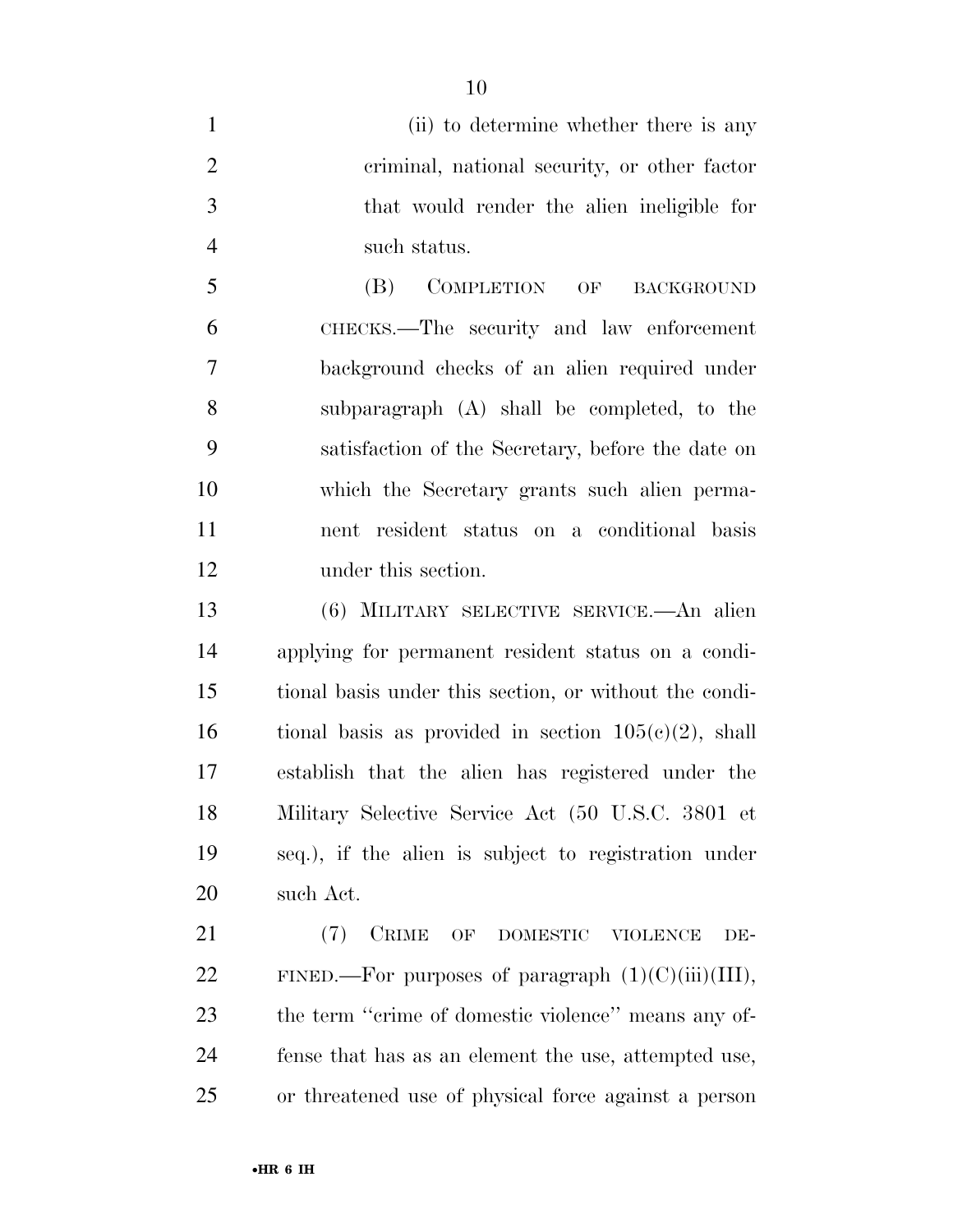committed by a current or former spouse of the per- son, by an individual with whom the person shares a child in common, by an individual who is cohab- iting with or has cohabited with the person as a spouse, by an individual similarly situated to a spouse of the person under the domestic or family violence laws of the jurisdiction where the offense oc- curs, or by any other individual against a person who is protected from that individual's acts under the domestic or family violence laws of the United States or any State, Indian tribal government, or unit of local government.

 (c) LIMITATION ON REMOVAL OF CERTAIN ALIEN MINORS; TREATMENT OF CERTAIN REMOVED OR DE-PARTED ALIENS.—

(1) CERTAIN ALIEN MINORS.—

 (A) STAY OF REMOVAL.—The Attorney General shall stay the removal proceedings of an alien who meets all the requirements under subparagraphs (A), (B), and (C) of subsection 21 (b)(1), subject to sections  $301(b)$  and  $302(d)$ , and is not older than 18 years of age.

23 (B) COMMENCEMENT OF REMOVAL PRO-CEEDINGS.—The Secretary may not commence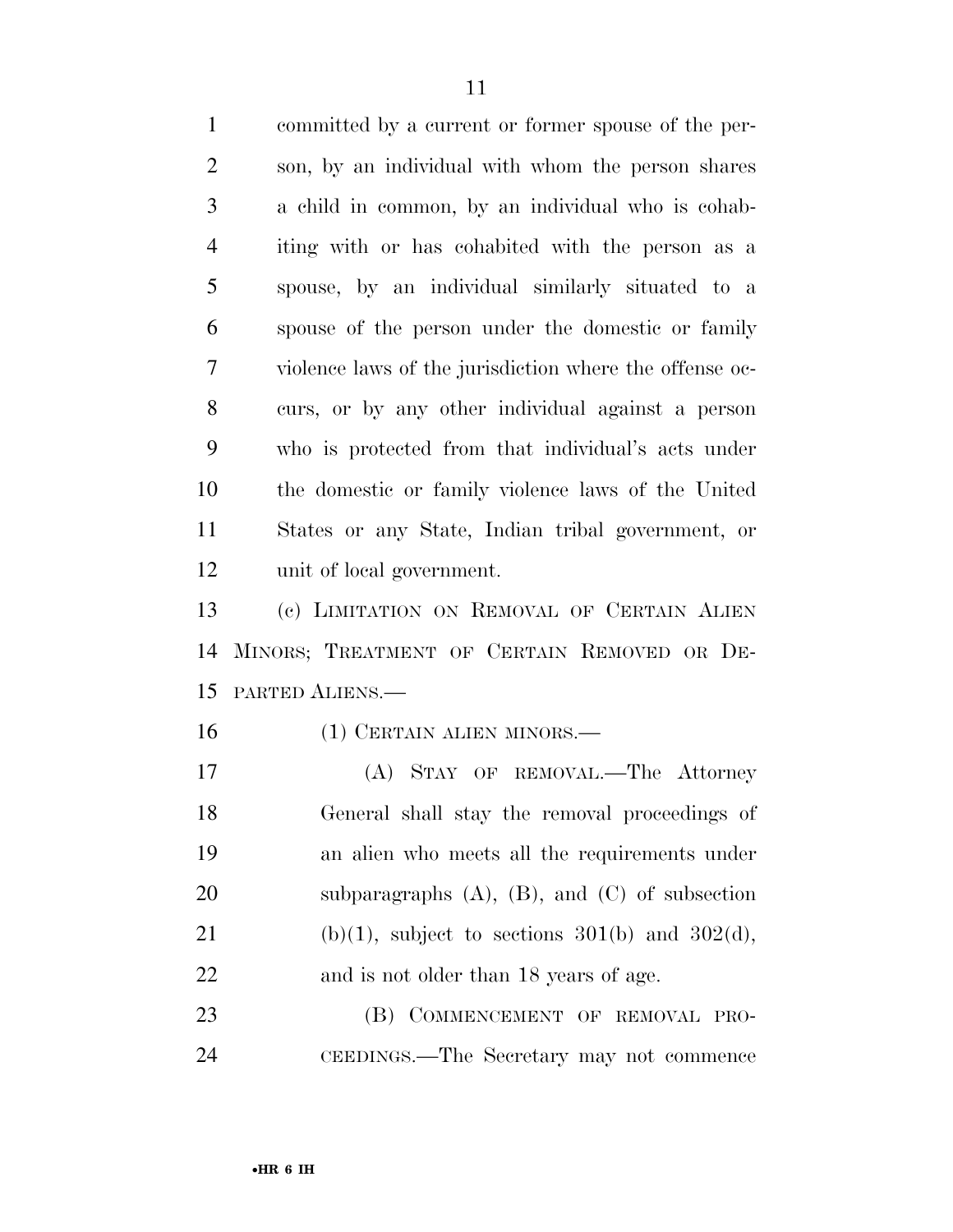| $\mathbf{1}$   | removal proceedings for an alien described in      |
|----------------|----------------------------------------------------|
| $\overline{2}$ | subparagraph $(A)$ .                               |
| 3              | (C) LIFT OF STAY.—The Secretary or At-             |
| 4              | torney General may not lift the stay granted to    |
| 5              | an alien under subparagraph (A) unless the         |
| 6              | alien ceases to meet the requirements under        |
| $\overline{7}$ | such subparagraph.                                 |
| 8              | (2) ELIGIBILITY OF REMOVED OR VOLUNTARILY          |
| 9              | DEPARTED ALIENS.—An alien who was removed or       |
| 10             | permitted to depart voluntarily from the United    |
| 11             | States on or after January 20, 2017, may apply for |
| 12             | relief under this section from abroad if—          |
| 13             | (A) the alien meets all the requirements           |
| 14             | under subparagraphs $(B)$ and $(C)$ of subsection  |
| 15             | $(b)(1)$ , subject to sections 301(b) and 302(d);  |
| 16             | (B) the alien meets the requirements of            |
| 17             | subsection $(b)(1)(D)$ or was enrolled in an ele-  |
| 18             | mentary school or secondary school in the          |
| 19             | United States during the 60-day period before      |
| 20             | the alien's removal or voluntary departure;        |
| 21             | (C) the alien was continuously physically          |
| 22             | present in the United States for a period of at    |
| 23             | least 4 years;                                     |
| 24             | (D) at the time of their removal or vol-           |
| 25             | untary departure, the alien—                       |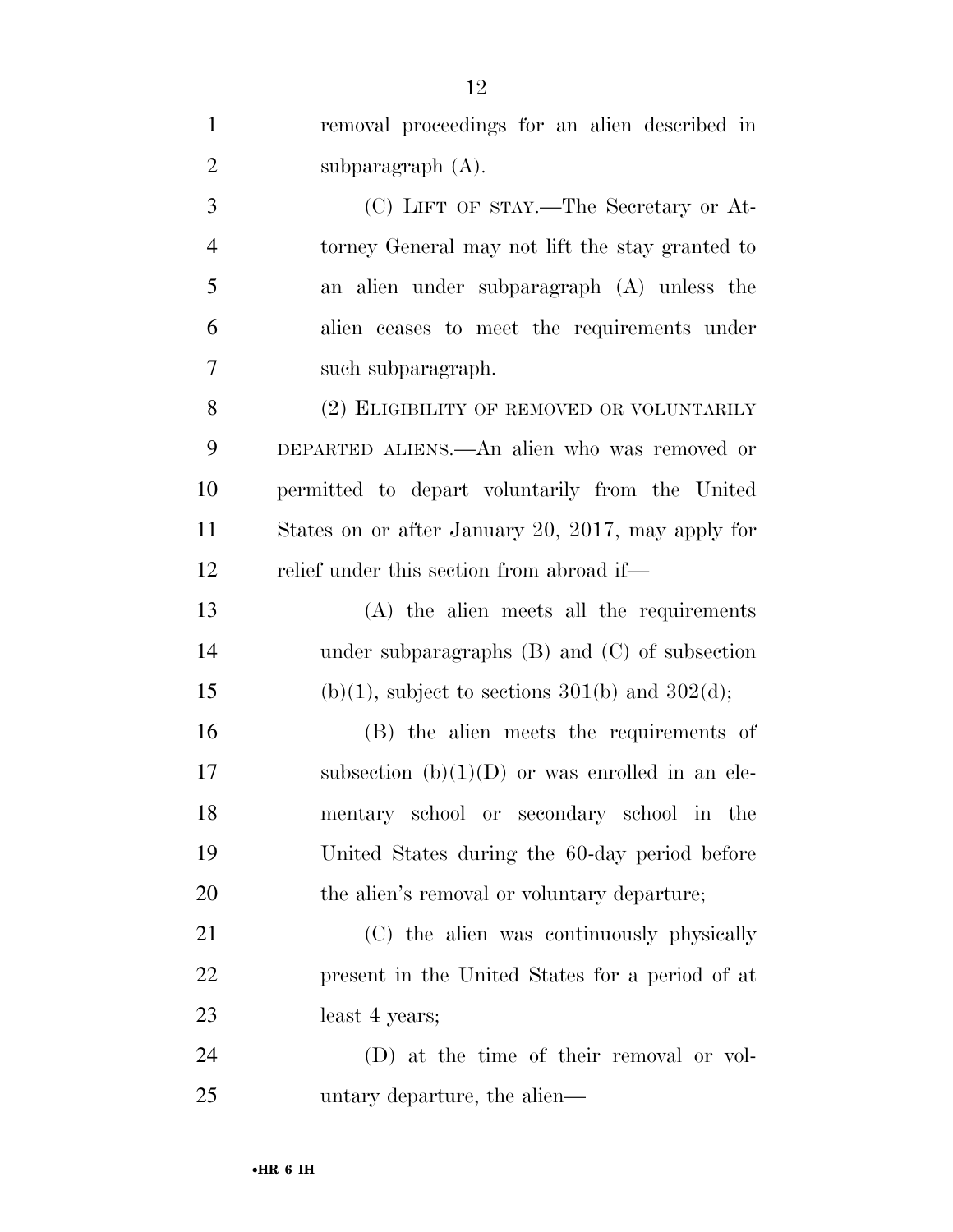(i) had been granted DACA, and was 2 not ineligible for DACA renewal; or (ii) had never been granted DACA, but would have been eligible for such a grant pursuant to the terms of the De- ferred Action for Childhood Arrivals policy announced by the Secretary of Homeland Security on June 15, 2012, in place before it was rescinded on Sept. 5, 2017; and (E) the sole reason for their removal or voluntary departure was that the alien was present in the United States after the expira- tion of the period of stay authorized by the Sec- retary of Homeland Security or was present in the United States without being admitted or paroled. **SEC. 103. TERMS OF PERMANENT RESIDENT STATUS ON A CONDITIONAL BASIS.**  (a) PERIOD OF STATUS.—Permanent resident status on a conditional basis is— (1) valid for a period of 10 years, unless such period is extended by the Secretary; and (2) subject to termination under subsection (d).

 (b) NOTICE OF REQUIREMENTS.—At the time an alien obtains permanent resident status on a conditional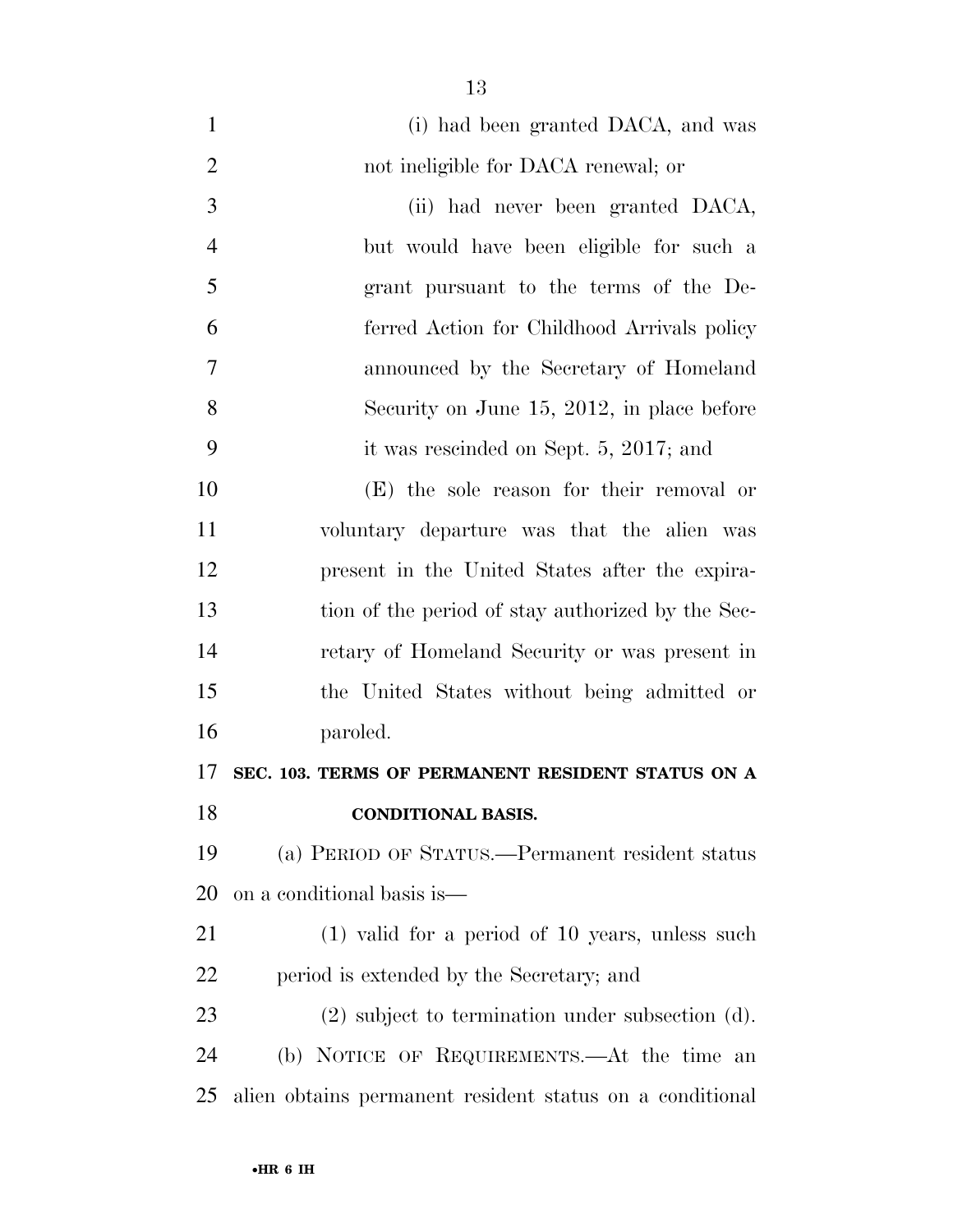basis, the Secretary shall provide notice to the alien re- garding the provisions of this title and the requirements to have the conditional basis of such status removed.

 (c) PROFESSIONAL, COMMERCIAL, AND BUSINESS LI- CENSES.—Notwithstanding any other law, for the pur- poses of professional, commercial, and business licenses, an alien with permanent status on a conditional basis shall be treated as an alien lawfully admitted for permanent res-idence.

 (d) TERMINATION OF STATUS.—The Secretary may terminate the permanent resident status on a conditional basis of an alien only if the Secretary—

 (1) determines that the alien ceases to meet the requirements under section 102(b)(1)(C), subject to 15 sections  $301(b)$  and  $302(d)$ ; and

 (2) prior to the termination, provides the alien—

 (A) notice of the proposed termination; and

 (B) the opportunity for a hearing to pro-21 vide evidence that the alien meets such require-ments or otherwise contest the termination.

#### **SEC. 104. RETURN TO PREVIOUS IMMIGRATION STATUS.**

 An alien whose permanent resident status on a condi-25 tional basis expires under section  $103(a)(1)$  or is termi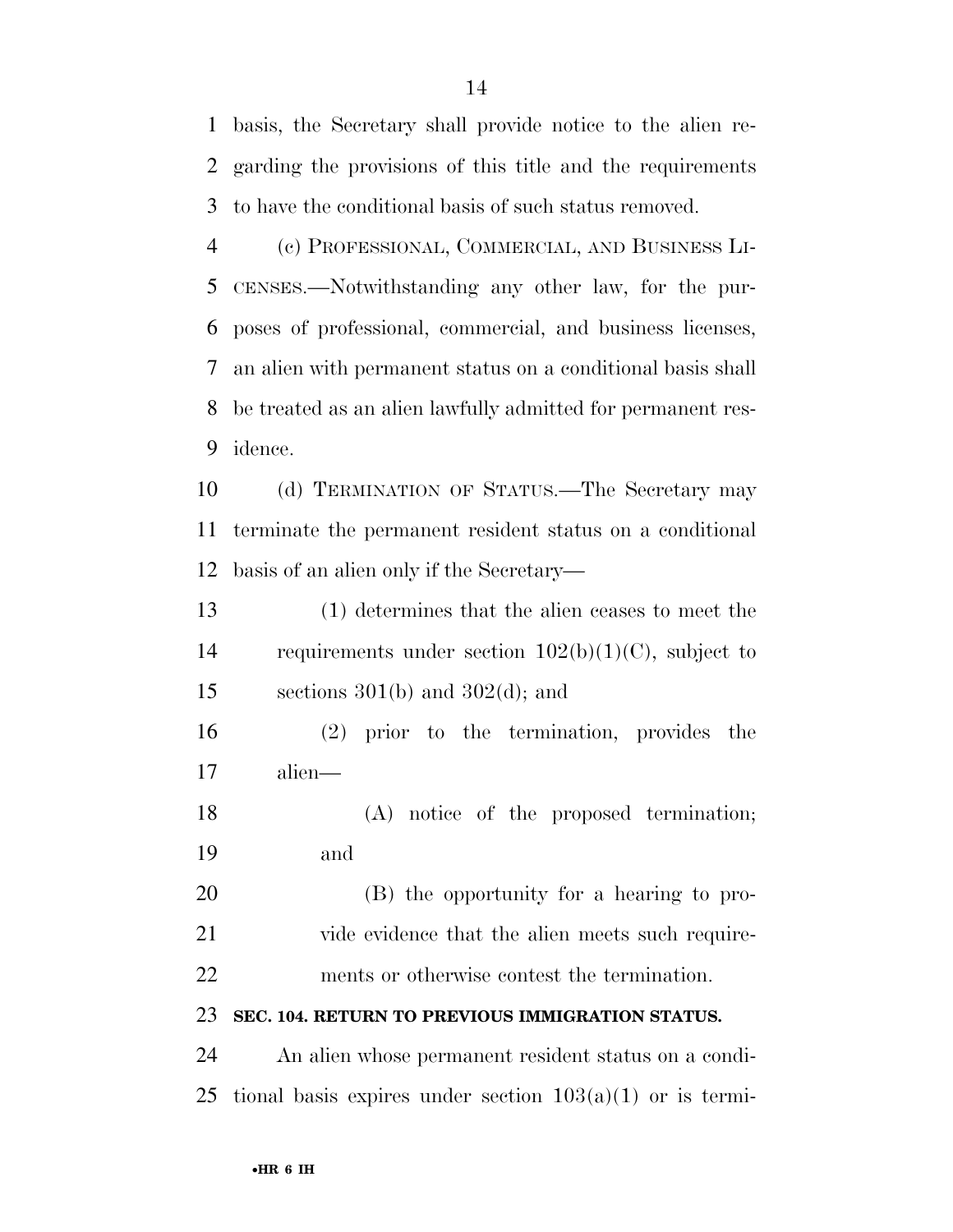nated under section 103(d), or whose application under section 102 is denied, shall return to the immigration sta- tus that the alien had immediately before receiving perma- nent resident status on a conditional basis or applying under section 102, as appropriate.

## **SEC. 105. REMOVAL OF CONDITIONAL BASIS OF PERMA-NENT RESIDENT STATUS.**

 (a) ELIGIBILITY FOR REMOVAL OF CONDITIONAL BASIS.—

 (1) IN GENERAL.—Subject to paragraph (2), the Secretary shall remove the conditional basis of an alien's permanent resident status granted under this title and grant the alien status as an alien law- fully admitted for permanent residence if the alien— 15 (A) is described in section  $102(b)(1)(C)$ , 16 subject to sections  $301(b)$  and  $302(d)$ ; (B) has not abandoned the alien's resi-

 dence in the United States during the period in which the alien has permanent resident status on a conditional basis; and

 (C)(i) has earned a degree from an institu- tion of higher education, or has completed at least 2 years, in good standing, of a program in the United States leading to a bachelor's degree or higher degree or a certificate or credential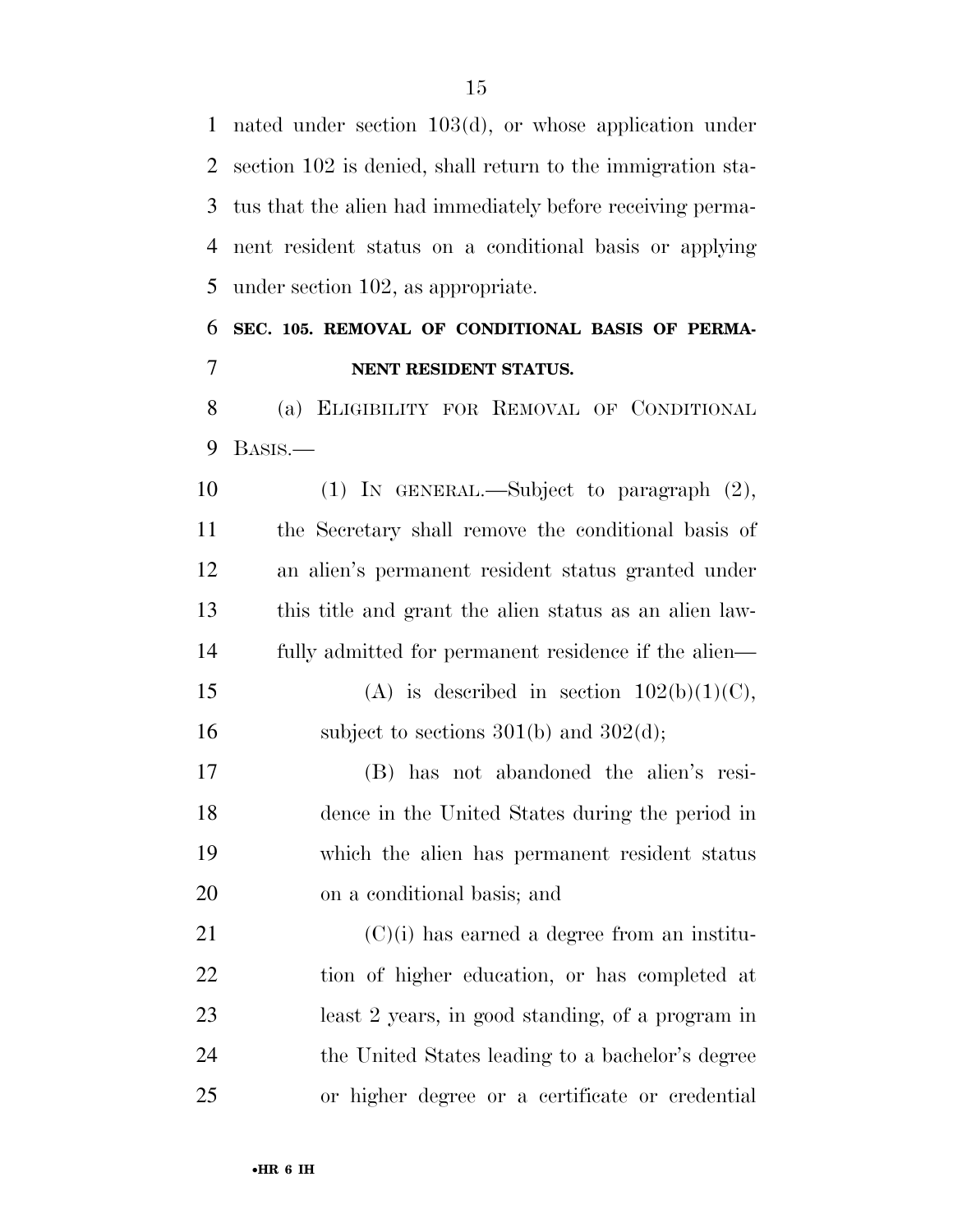| $\mathbf{1}$   | from an area career and technical education        |
|----------------|----------------------------------------------------|
| $\overline{2}$ | school providing education at the postsecondary    |
| 3              | level;                                             |
| $\overline{4}$ | (ii) has served in the Uniformed Services          |
| 5              | for at least 2 years and, if discharged, received  |
| 6              | an honorable discharge; or                         |
| 7              | (iii) has been employed for periods totaling       |
| 8              | at least 3 years and at least 75 percent of the    |
| 9              | time that the alien has had a valid employment     |
| 10             | authorization, except that any period during       |
| 11             | which the alien is not employed while having a     |
| 12             | valid employment authorization and is enrolled     |
| 13             | in an institution of higher education, a sec-      |
| 14             | ondary school, or an education program de-         |
| 15             | scribed in section $102(b)(1)(D)(iii)$ , shall not |
| 16             | count toward the time requirements under this      |
| 17             | clause.                                            |
| 18             | $(2)$ HARDSHIP EXCEPTION.—                         |
| 19             | (A) IN GENERAL.—The Secretary shall re-            |
| 20             | move the conditional basis of an alien's perma-    |
| 21             | nent resident status and grant the alien status    |
| 22             | as an alien lawfully admitted for permanent        |

residence if the alien—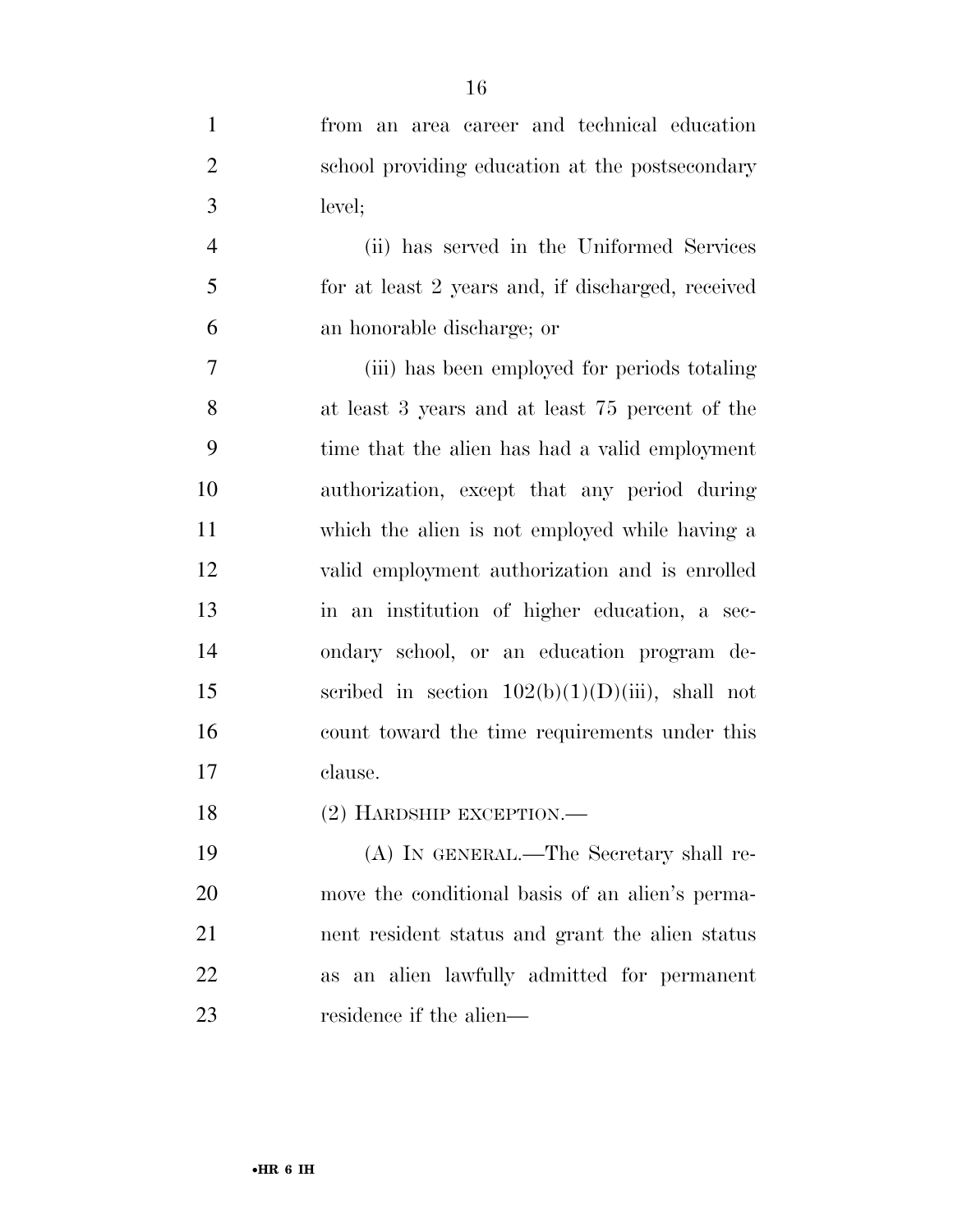(i) satisfies the requirements under subparagraphs (A) and (B) of paragraph 3 (1); (ii) demonstrates compelling cir- cumstances for the inability to satisfy the requirements under subparagraph (C) of such paragraph; and (iii) demonstrates that— (I) the alien has a disability; 10 (II) the alien is a full-time care- giver of a minor child; or 12 (III) the removal of the alien from the United States would result 14 in hardship to the alien or the alien's spouse, parent, or child who is a na-16 tional of the United States or is law- fully admitted for permanent resi- dence. (3) CITIZENSHIP REQUIREMENT.— (A) IN GENERAL.—Except as provided in subparagraph (B), the conditional basis of an

 alien's permanent resident status granted under 23 this title may not be removed unless the alien demonstrates that the alien satisfies the re-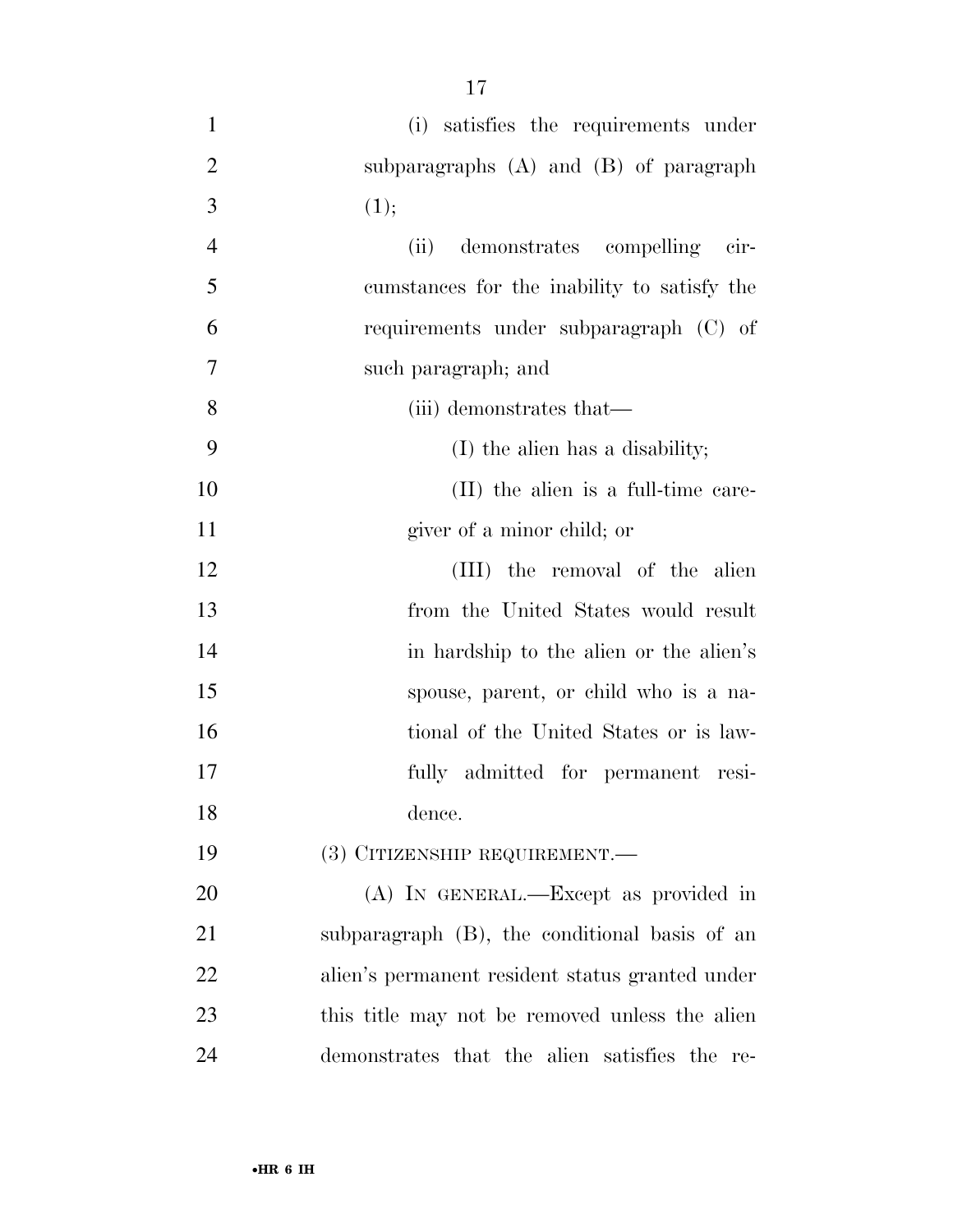| $\mathbf{1}$   | quirements under section $312(a)$ of the Immi-              |
|----------------|-------------------------------------------------------------|
| $\overline{2}$ | gration and Nationality Act $(8 \text{ U.S.C. } 1423(a))$ . |
| 3              | (B) EXCEPTION.—Subparagraph (A) shall                       |
| $\overline{4}$ | not apply to an alien who is unable to meet the             |
| 5              | requirements under such section $312(a)$ due to             |
| 6              | disability.                                                 |
| 7              | (4) APPLICATION FEE.—The Secretary may,                     |
| 8              | subject to an exemption under section $302(e)$ , re-        |
| 9              | quire aliens applying for removal of the conditional        |
| 10             | basis of an alien's permanent resident status under         |
| 11             | this section to pay a reasonable fee that is commen-        |
| 12             | surate with the cost of processing the application.         |
| 13             | (5) SUBMISSION OF BIOMETRIC AND<br>BIO-                     |
| 14             | GRAPHIC DATA.—The Secretary may not remove the              |
| 15             | conditional basis of an alien's permanent resident          |
| 16             | status unless the alien submits biometric and bio-          |
| 17             | graphic data, in accordance with procedures estab-          |
| 18             | lished by the Secretary. The Secretary shall provide        |
| 19             | an alternative procedure for applicants who are un-         |
| 20             | able to provide such biometric data because of a            |
| 21             | physical impairment.                                        |
| 22             | $(6)$ BACKGROUND CHECKS.—                                   |
| 23             | (A)<br>REQUIREMENT<br>FOR<br><b>BACKGROUND</b>              |

CHECKS.—The Secretary shall utilize biometric,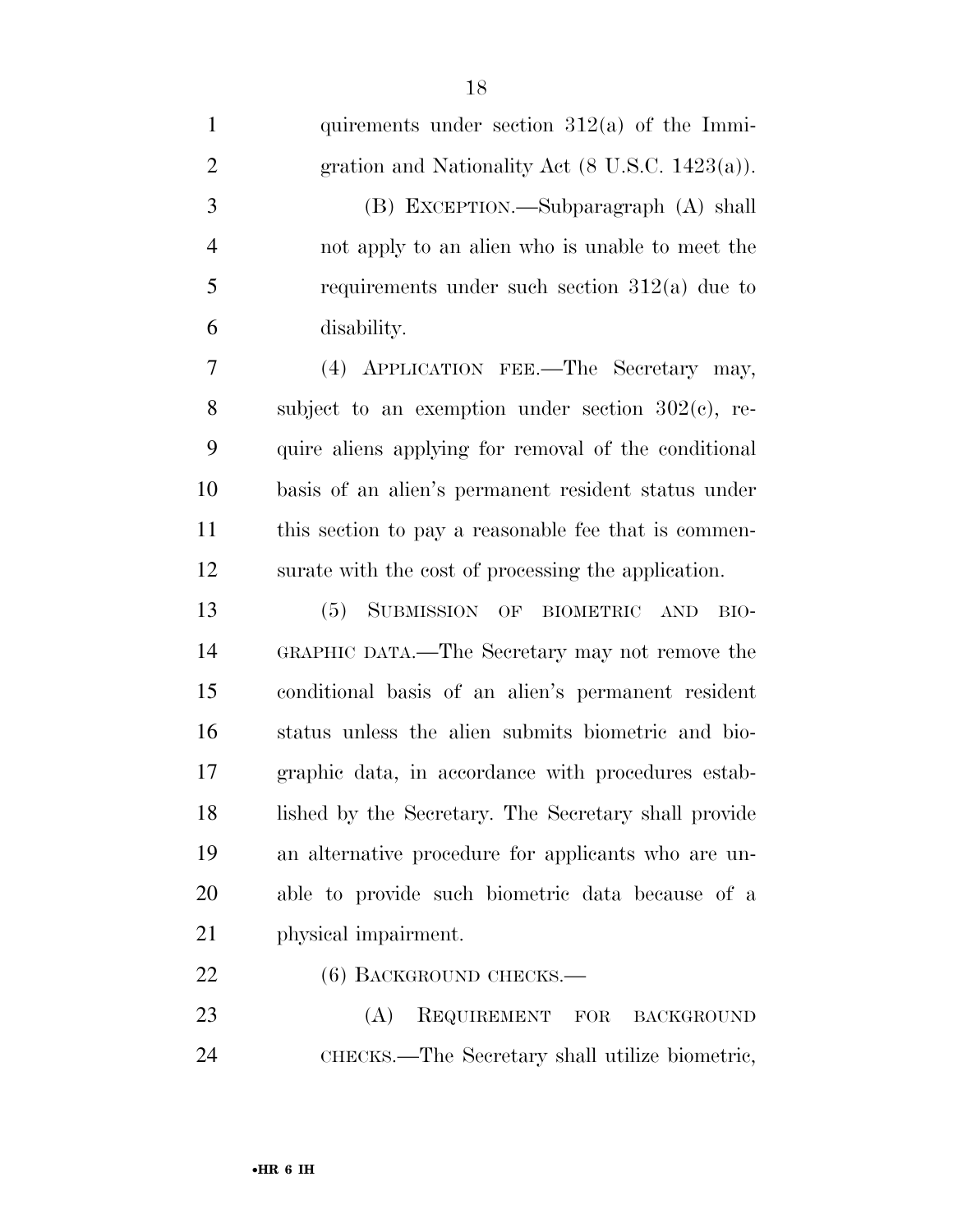| $\mathbf{1}$   | biographic, and other data that the Secretary                           |
|----------------|-------------------------------------------------------------------------|
| $\overline{2}$ | determines appropriate-                                                 |
| 3              | (i) to conduct security and law en-                                     |
| $\overline{4}$ | forcement background checks of an alien                                 |
| 5              | applying for removal of the conditional                                 |
| 6              | basis of the alien's permanent resident sta-                            |
| 7              | tus; and                                                                |
| 8              | (ii) to determine whether there is any                                  |
| 9              | criminal, national security, or other factor                            |
| 10             | that would render the alien ineligible for                              |
| 11             | removal of such conditional basis.                                      |
| 12             | <b>COMPLETION</b><br>(B)<br>$\overline{\text{OF}}$<br><b>BACKGROUND</b> |
| 13             | CHECKS.—The security and law enforcement                                |
| 14             | background checks of an alien required under                            |
| 15             | subparagraph (A) shall be completed, to the                             |
| 16             | satisfaction of the Secretary, before the date on                       |
| 17             | which the Secretary removes the conditional                             |
| 18             | basis of the alien's permanent resident status.                         |
| 19             | (b) TREATMENT FOR PURPOSES OF NATURALIZA-                               |
| 20             | TION.                                                                   |
| 21             | (1) IN GENERAL.—For purposes of title III of                            |
| <u>22</u>      | the Immigration and Nationality Act (8 U.S.C. 1401)                     |
| 23             | et seq.), an alien granted permanent resident status                    |
| 24             | on a conditional basis shall be considered to have                      |
| 25             | been admitted to the United States, and be present                      |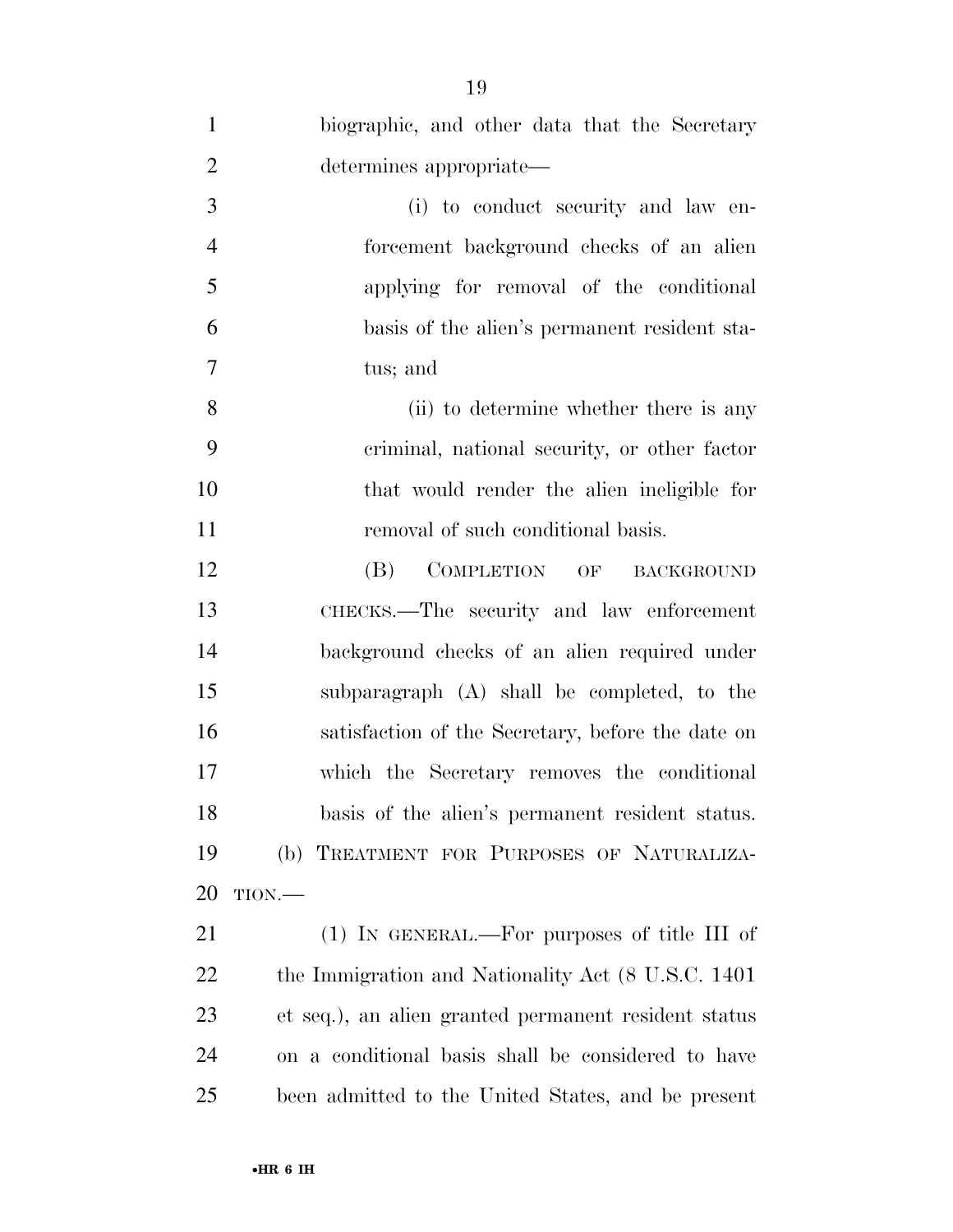| $\mathbf{1}$   | in the United States, as an alien lawfully admitted   |
|----------------|-------------------------------------------------------|
| $\overline{2}$ | for permanent residence.                              |
| 3              | (2) LIMITATION ON APPLICATION FOR NATU-               |
| 4              | RALIZATION.—An alien may not apply for natu-          |
| 5              | ralization while the alien is in permanent resident   |
| 6              | status on a conditional basis.                        |
| 7              | (c) TIMING OF APPROVAL OF LAWFUL PERMANENT            |
| 8              | <b>RESIDENCE STATUS.—</b>                             |
| 9              | (1) IN GENERAL.—An alien granted lawful per-          |
| 10             | manent residence on a conditional basis under this    |
| 11             | title may apply to have such conditional basis re-    |
| 12             | moved at any time after such alien has met the eligi- |
| 13             | bility requirements set forth in subsection (a).      |
| 14             | (2) APPROVAL WITH REGARD TO INITIAL APPLI-            |
| 15             | CATIONS.                                              |
| 16             | (A) IN GENERAL.—Notwithstanding any                   |
| 17             | other provision of law, the Secretary or the At-      |
| 18             | torney General shall cancel the removal of, and       |
| 19             | adjust to the status of an alien lawfully admit-      |
| 20             | ted for permanent residence status without con-       |
| 21             | ditional basis, any alien who—                        |
| 22             | (i) subject to the waiver described in                |
| 23             | section $302(d)$ , and the provisions on de-          |
| 24             | termination of continuous presence in sec-            |
| 25             | tion 303, demonstrates eligibility for lawful         |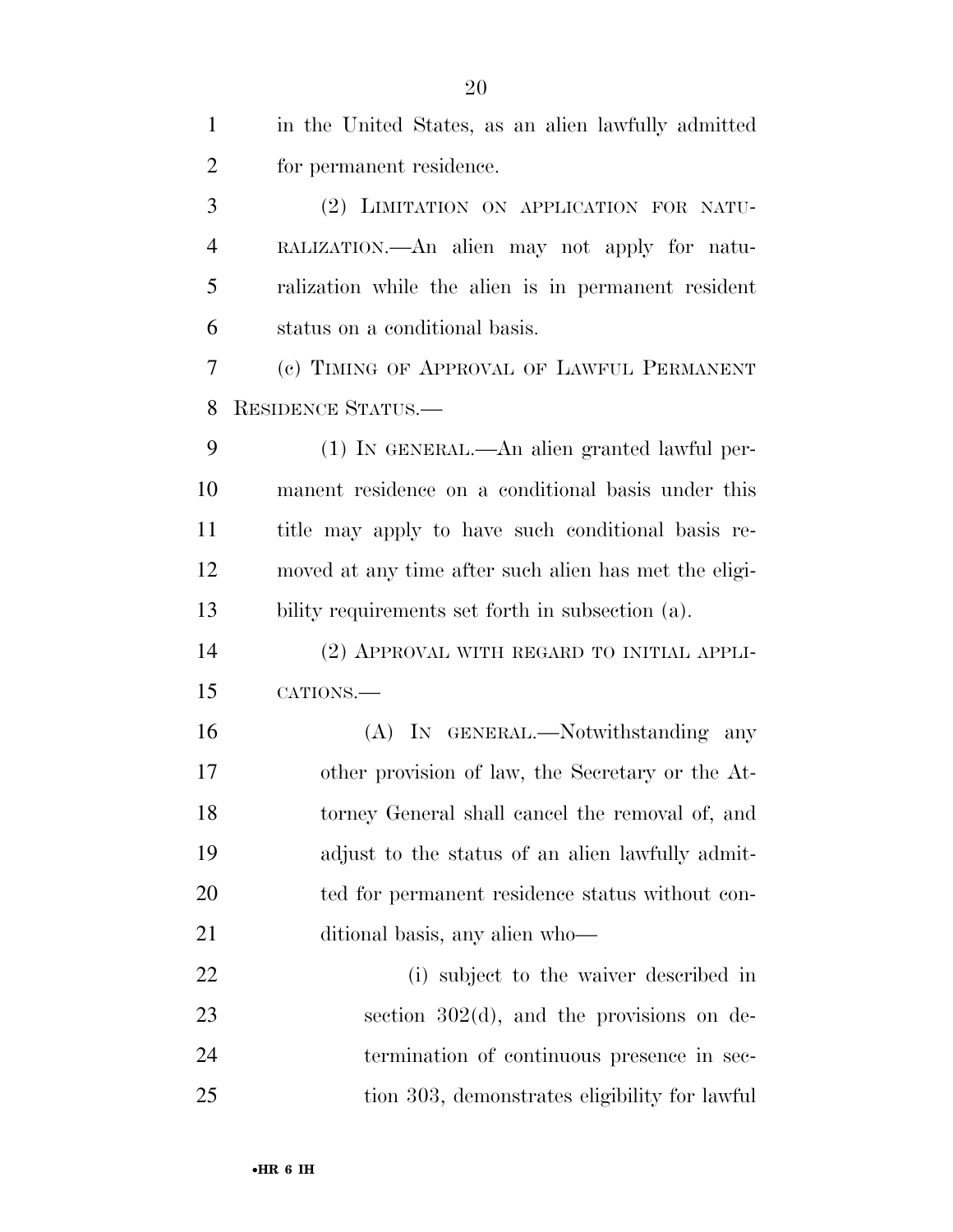permanent residence status on a condi-2 tional basis under section 102(b); and (ii) subject to the exceptions described 4 in subsections (a)(2) and (a)(3)(B) of this section, already has fulfilled the require- ments of paragraphs (1) and (3) of sub- section (a) of this section at the time such alien first submits an application for bene- fits under this title. (B) BACKGROUND CHECKS.—Paragraphs (5) and (6) of subsection (a) of this section shall apply to an alien seeking lawful perma- nent residence status without conditional basis 14 in an initial application in the same manner as they apply to an alien seeking removal of the conditional basis of an alien's permanent resi- dent status. Paragraphs (4) and (5) of section 102(b) shall not be construed to require the Secretary to conduct more than one identical security or law enforcement background check on such an alien. 22 (C) APPLICATION FEES.—In the case of an

 alien seeking lawful permanent residence status without conditional basis in an initial applica-tion, the alien shall pay the fee required under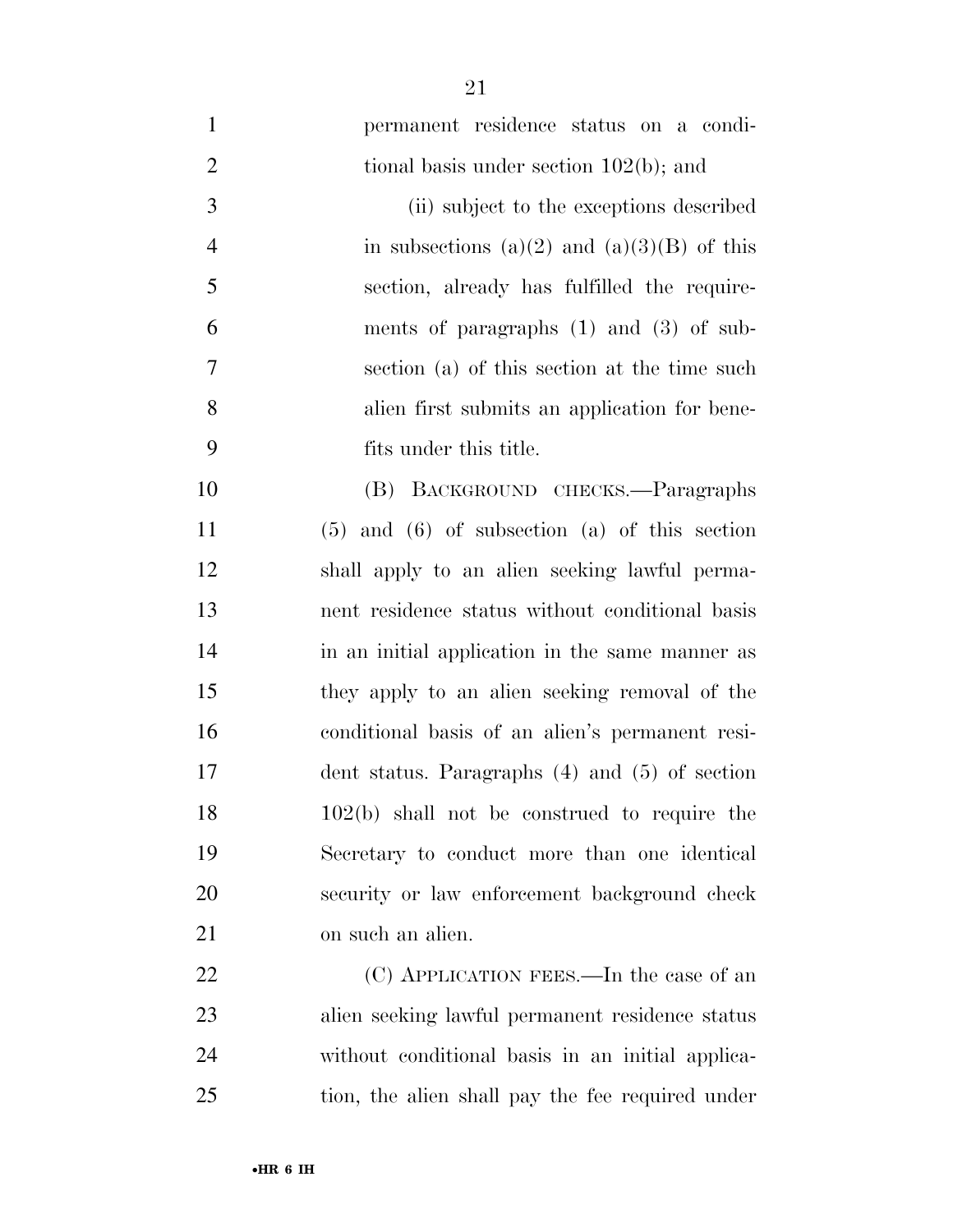1 subsection  $(a)(4)(A)$  of this section, subject to 2 the exemption allowed under section  $302(c)$ , but shall not be required to pay the application fee 4 under section  $102(b)(3)$ .

 **SEC. 106. RESTORATION OF STATE OPTION TO DETERMINE RESIDENCY FOR PURPOSES OF HIGHER EDU-CATION BENEFITS.** 

 (a) IN GENERAL.—Section 505 of the Illegal Immi- gration Reform and Immigrant Responsibility Act of 1996 (8 U.S.C. 1623) is repealed.

 (b) EFFECTIVE DATE.—The repeal under subsection (a) shall take effect as if included in the original enact- ment of the Illegal Immigration Reform and Immigrant Responsibility Act of 1996 (division C of Public Law 104– 208; 110 Stat. 3009–546).

 (c) LIMITATION OF FEDERAL STUDENT ASSIST- ANCE.—Notwithstanding any other provision of law, an alien who has permanent resident status on a conditional basis under this title shall be eligible only for the following assistance under title IV of the Higher Education Act of 1965 (20 U.S.C. 1070 et seq.):

22 (1) Student loans under parts D and E of such title IV (20 U.S.C. 1087a et seq. and 1087aa et seq.), subject to the requirements of such parts.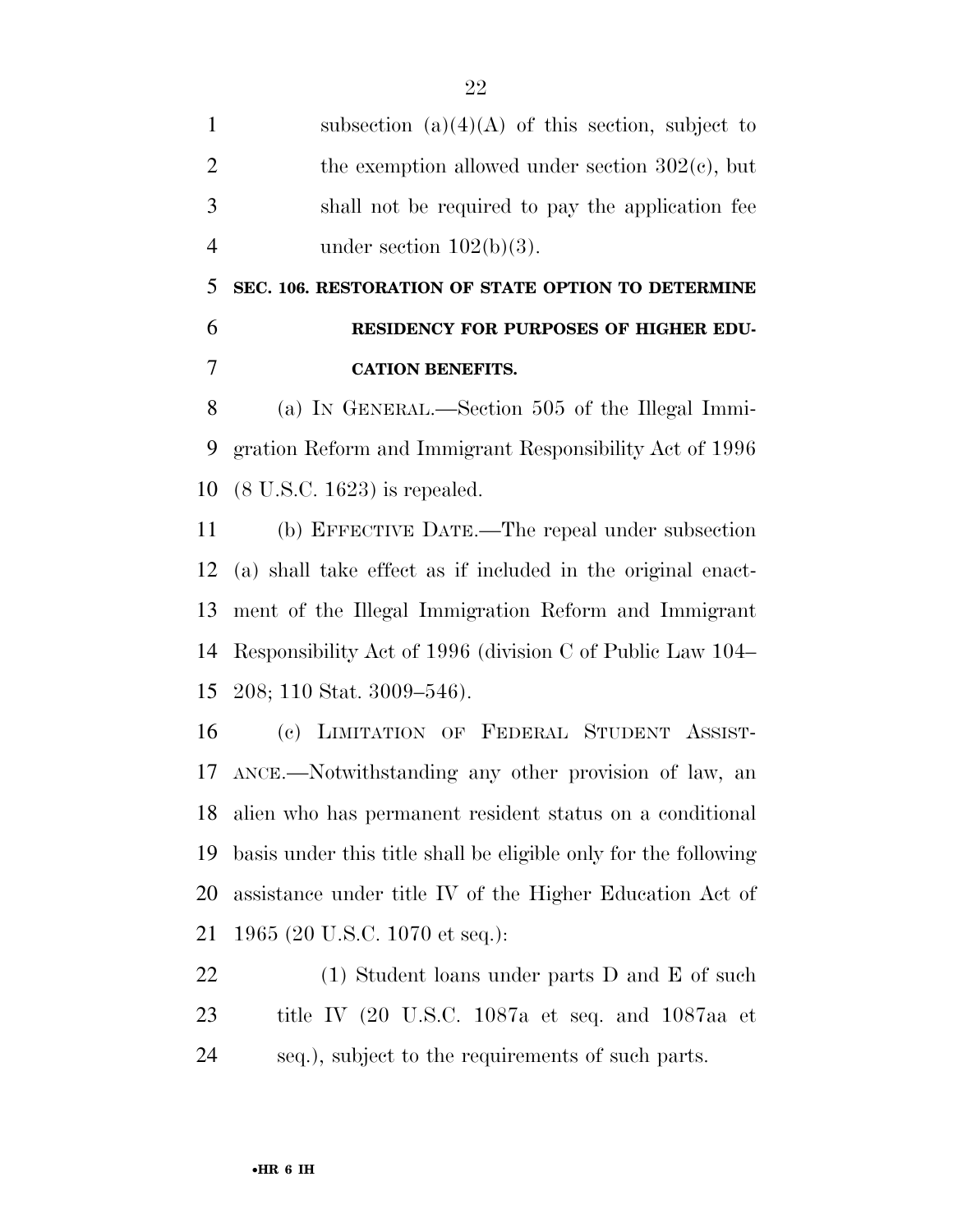(2) Federal work-study programs under part C of such title IV (42 U.S.C. 2751 et seq.), subject to the requirements of such part.

 (3) Services under such title IV (20 U.S.C. 1070 et seq.), subject to the requirements for such services.

## **TITLE II—AMERICAN PROMISE ACT OF 2019**

#### **SEC. 201. SHORT TITLE.**

 This title may be cited as the ''American Promise Act of 2019''.

 **SEC. 202. ADJUSTMENT OF STATUS FOR CERTAIN NATION- ALS OF CERTAIN COUNTRIES DESIGNATED FOR TEMPORARY PROTECTED STATUS OR DEFERRED ENFORCED DEPARTURE.** 

 (a) IN GENERAL.—Notwithstanding any other provi- sion of law, the Secretary or the Attorney General shall cancel the removal of, and adjust to the status of an alien lawfully admitted for permanent residence, an alien de-scribed in subsection (c) if the alien—

 (1) applies for such adjustment, including sub- mitting the documents required under section 306, not later than 3 years after the date of the enact-ment of this Act; and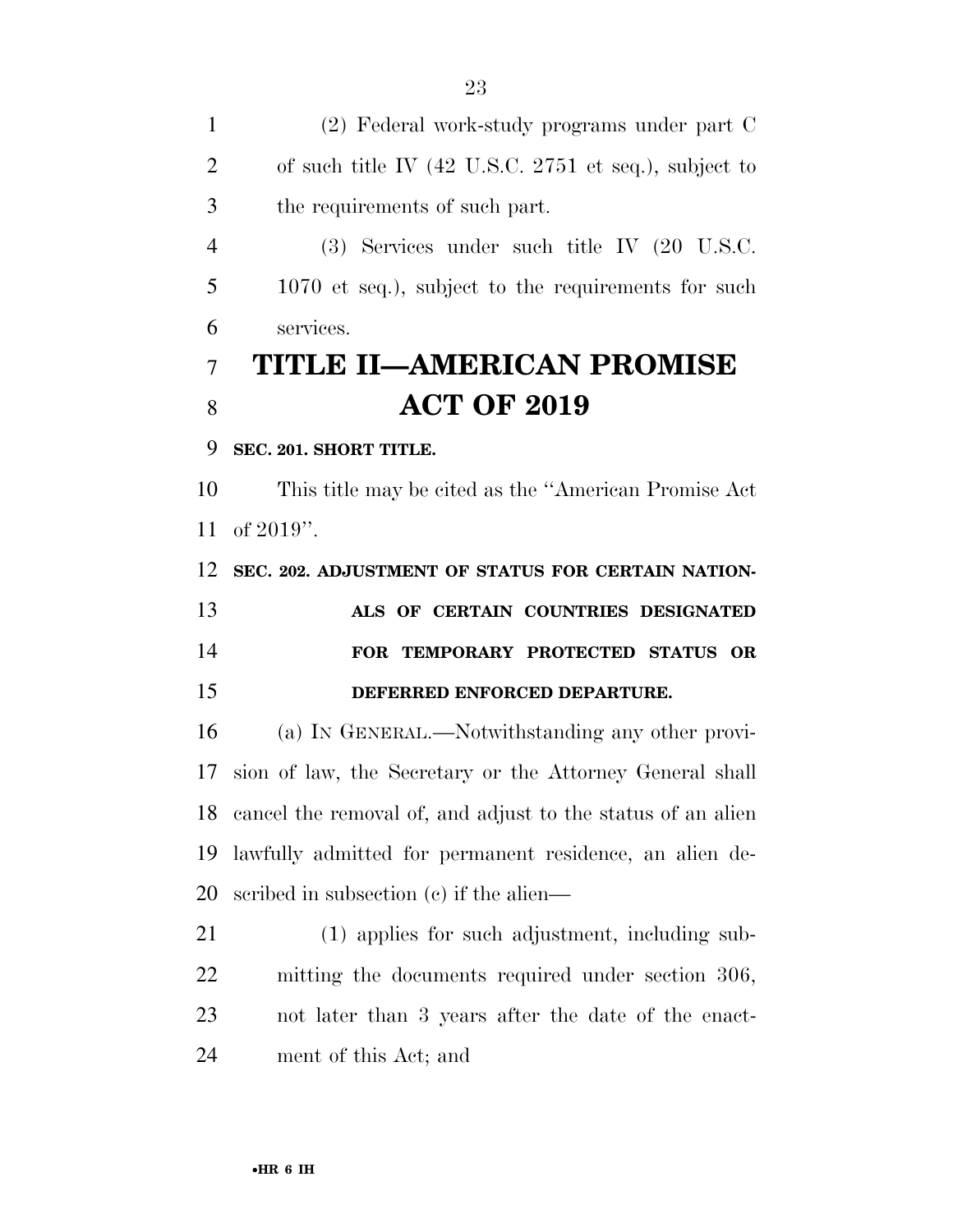(2) is determined to be an alien admissible to the United States as an immigrant, except as other- wise provided under subsection (b) and subject to 4 sections  $301(b)$  and  $302(d)$ . (b) CERTAIN GROUNDS FOR INADMISSIBILITY INAP- PLICABLE.—For purposes of determining admissibility 7 under subsection  $(a)(2)$ , the grounds for inadmissibility 8 specified in paragraphs  $(4)$ ,  $(5)$ ,  $(6)(A)$ ,  $(6)(B)$ ,  $(6)(C)$ , 9 (7)(A), (9)(A), and (9)(B) of section 212(a) of the Immi- gration and Nationality Act (8 U.S.C. 1182(a)) shall not apply. (c) ALIENS ELIGIBLE FOR ADJUSTMENT OF STA-TUS.—

 (1) IN GENERAL.—An alien shall be eligible for adjustment of status if the alien—

16 (A) is—

 (i) a national of a foreign state (or part thereof), (or in the case of an alien having no nationality, is a person who last habitually resided in such state), with a designation under subsection (b) of section 22 244 of the Immigration and Nationality 23 Act (8 U.S.C. 1254a(b)) on September 25, 2016, who had or was otherwise eligible for temporary protected status on such date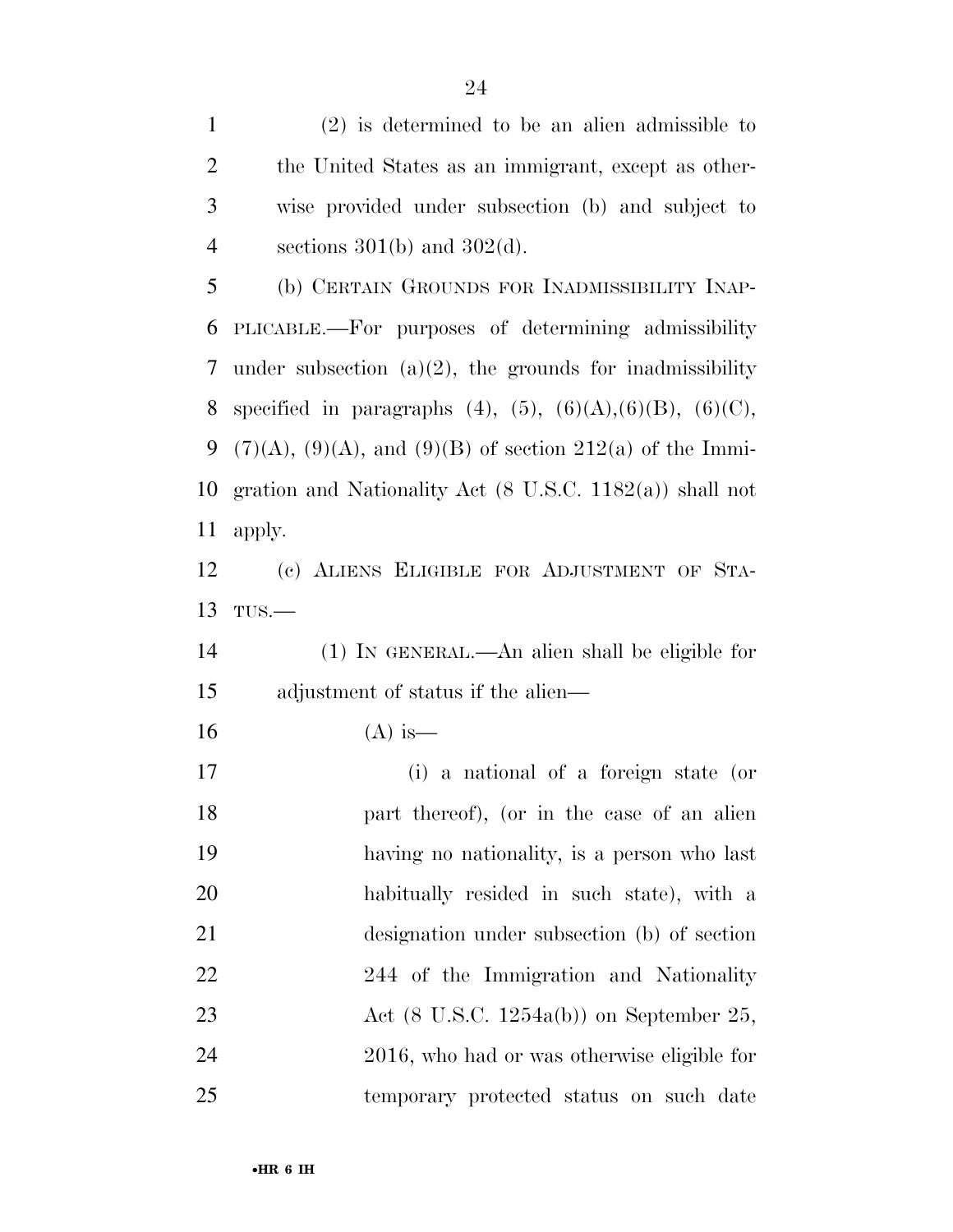| $\mathbf{1}$   | notwithstanding subsections $(c)(1)(A)(iv)$           |
|----------------|-------------------------------------------------------|
| $\overline{2}$ | and $(e)(3)(C)$ of such section; or                   |
| 3              | (ii) under a grant of Deferred En-                    |
| $\overline{4}$ | forced Departure as of September 28,                  |
| 5              | $2016$ ; and                                          |
| 6              | has been continuously physically<br>(B)               |
| 7              | present in the United States for a period of not      |
| 8              | less than 3 years before the date of the enact-       |
| 9              | ment of this Act.                                     |
| 10             | (2) TPS ALIENS PREVIOUSLY REMOVED OR DE-              |
| 11             | PARTED.—An alien shall be eligible for adjustment     |
| 12             | of status if the alien was removed or voluntarily de- |
| 13             | parted from the United States on or after Sep-        |
| 14             | tember 25, 2016, if the alien—                        |
| 15             | $(A)$ applies from abroad;                            |
| 16             | (B) was continuously physically present in            |
| 17             | the United States for a period of not less than       |
| 18             | 3 years before the date of removal or departure;      |
| 19             | (C) had temporary protected status<br>on              |
| 20             | such date, or was otherwise eligible, on such         |
| 21             | date, for temporary protected status notwith-         |
| 22             | standing subsections $(c)(1)(A)(iv)$ and $(c)(3)(C)$  |
| 23             | of section 244 of the Immigration and Nation-         |
| 24             | ality Act $(8 \text{ U.S.C. } 1254a)$ ; and           |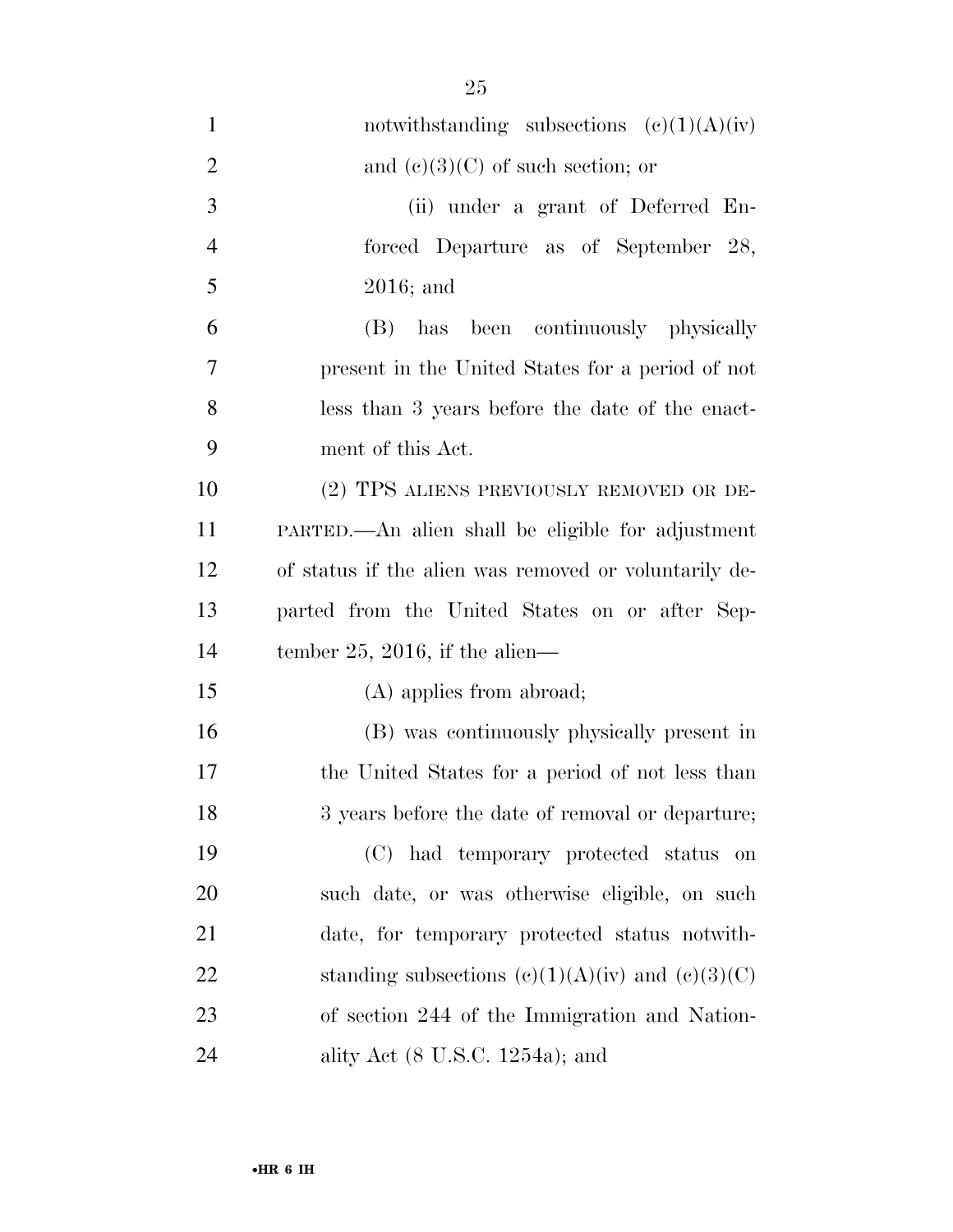| $\mathbf{1}$   | (D) the sole reason for the alien's removal             |
|----------------|---------------------------------------------------------|
| $\overline{2}$ | or departure was—                                       |
| 3              | (i) that the alien was present in the                   |
| $\overline{4}$ | United States after the expiration of the               |
| 5              | designation of that foreign state (or part              |
| 6              | thereof) under section $244(b)(3)(B)$ of the            |
| $\overline{7}$ | Immigration and Nationality Act (8 U.S.C.               |
| 8              | $1254a(b)(3)(B)$ ; or                                   |
| 9              | (ii) in the case of a voluntary depar-                  |
| 10             | ture, the alien did so on the basis of the              |
| 11             | Secretary's determination to terminate                  |
| 12             | such designation.                                       |
| 13             | <b>(3)</b><br>DED ALIENS PREVIOUSLY REMOVED<br>$\rm OR$ |
| 14             | DEPARTED.—An alien shall be eligible for adjust-        |
| 15             | ment of status if the alien was removed or volun-       |
| 16             | tarily departed from the United States on or after      |
| 17             | September 28, 2016, if the alien—                       |
| 18             | $(A)$ applies from abroad;                              |
| 19             | (B) is under a grant of Deferred Enforced               |
| 20             | Departure as of September 28, 2016;                     |
| 21             | (C) was continuously physically present in              |
| 22             | the United States for a period of not less than         |
| 23             | 3 years before the date of removal or departure;        |
| 24             | and                                                     |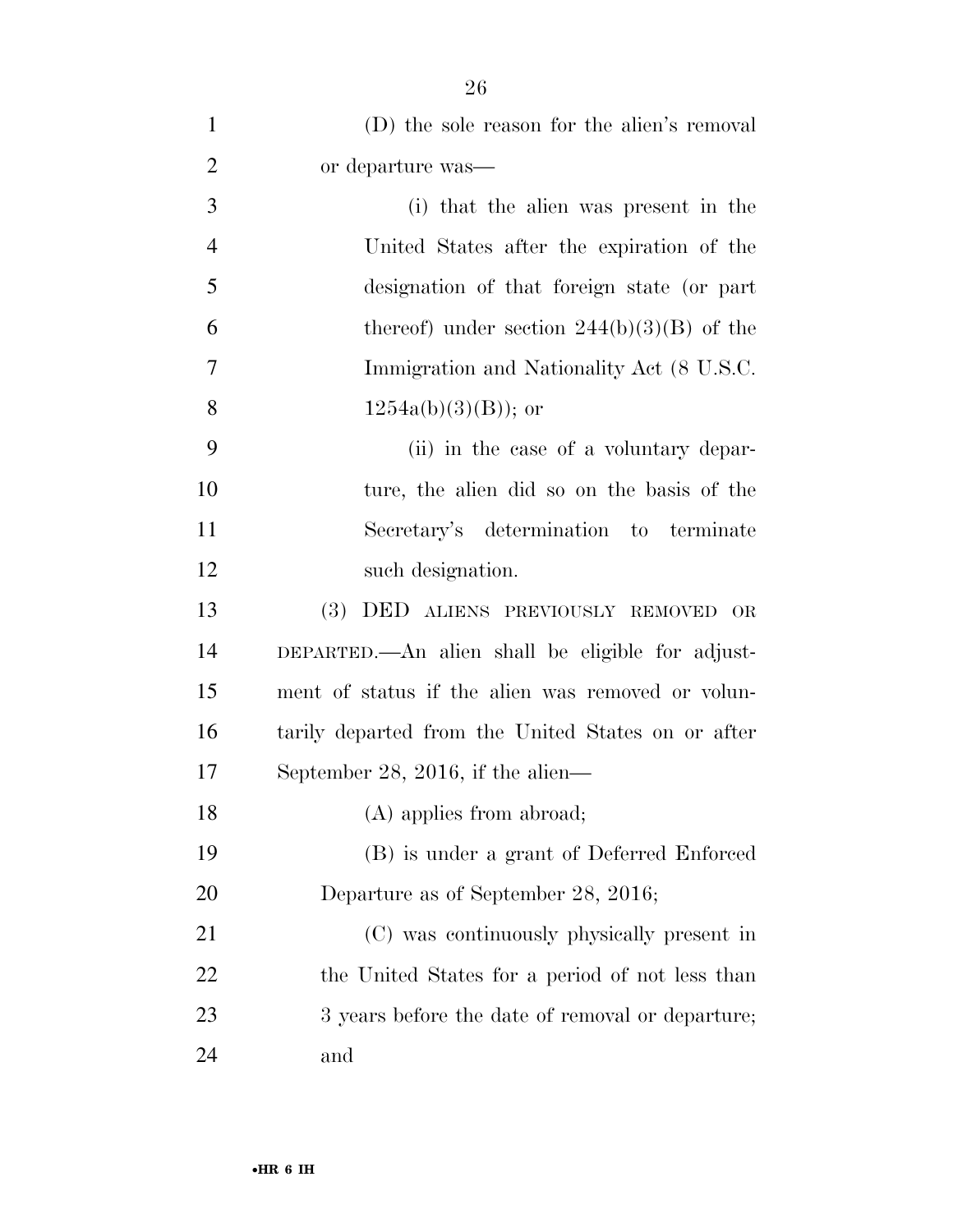| $\mathbf{1}$   | (D) the sole reason for the alien's removal             |
|----------------|---------------------------------------------------------|
| $\overline{2}$ | or departure—                                           |
| 3              | (i) was that the alien was present in                   |
| $\overline{4}$ | the United States after the expiration of               |
| 5              | the deferral of enforced departure directed             |
| 6              | in the Presidential Memorandum on De-                   |
| 7              | ferred Enforced Departure for Liberians                 |
| 8              | issued on September 28, 2016, or any sub-               |
| 9              | sequent extension of such deferral; or                  |
| 10             | (ii) in the case of a voluntary depar-                  |
| 11             | ture, the alien did so on the basis of the              |
| 12             | President's determination to terminate                  |
| 13             | such presidential memorandum or exten-                  |
| 14             | sion.                                                   |
| 15             | (d) APPLICATION.-                                       |
| 16             | (1) FEE.—The Secretary shall, subject to an             |
| 17             | exemption under section $302(c)$ , require an alien ap- |
| 18             | plying for permanent resident status under this sec-    |
| 19             | tion to pay a reasonable fee that is commensurate       |
| 20             | with the cost of processing the application, but does   |
| 21             | not exceed $$1,140$ .                                   |
| 22             | (2) STAY OF REMOVAL WHILE APPLICATION                   |
| 23             | PENDING.—The removal proceedings of an alien            |
| 24             | shall be stayed while an application for adjustment     |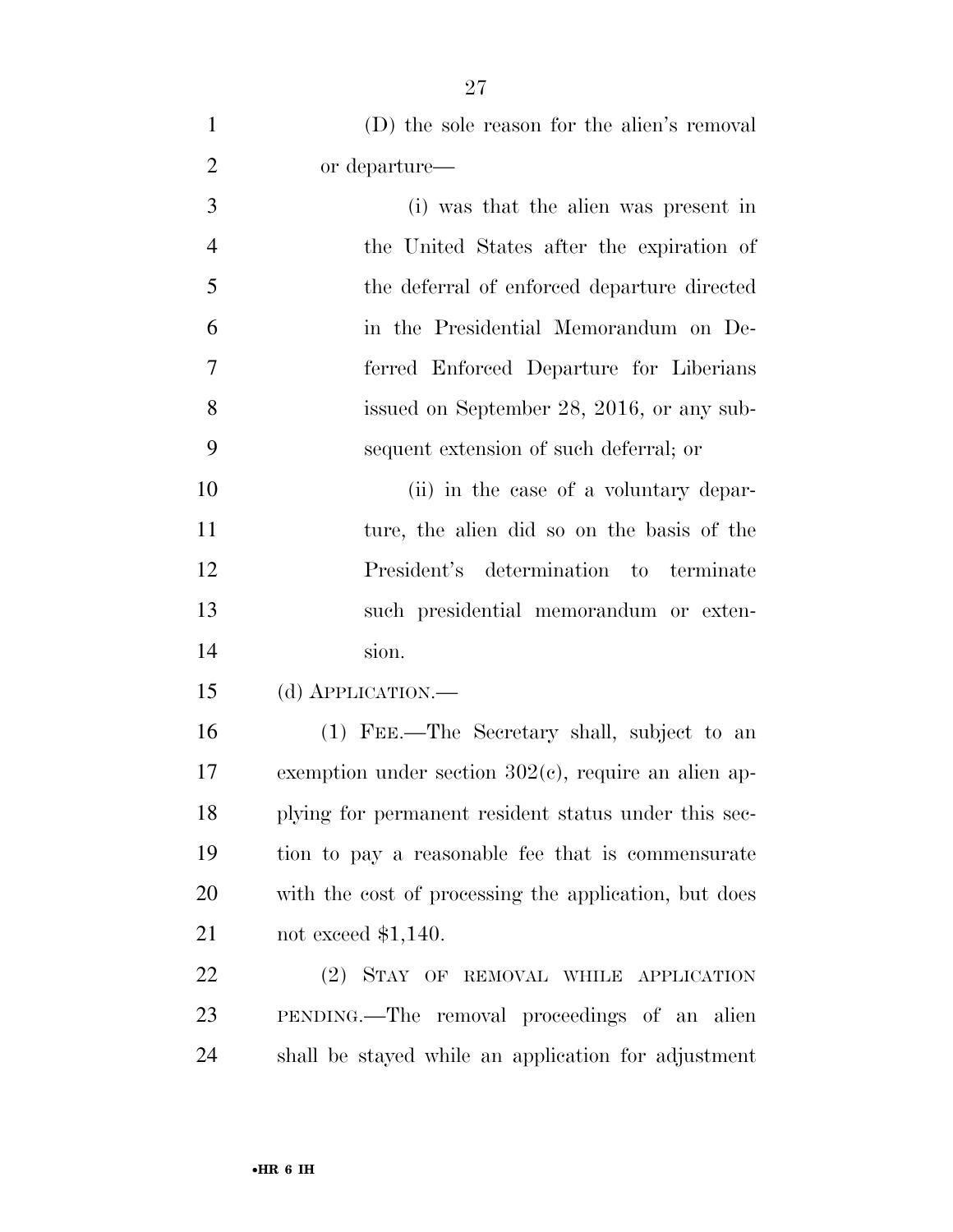| $\mathbf{1}$   | of status submitted pursuant to this section is pend-             |
|----------------|-------------------------------------------------------------------|
| $\overline{2}$ | ing.                                                              |
| 3              | SEC. 203. REPORTING REQUIREMENTS REGARDING FU-                    |
| $\overline{4}$ | <b>DISCONTINUED</b><br><b>ELIGIBILITY</b><br>OF<br><b>TURE</b>    |
| 5              | ALIENS FROM COUNTRIES CURRENTLY LIST-                             |
| 6              | ED UNDER TEMPORARY PROTECTED STATUS.                              |
| 7              | Section $244(b)(3)$ of the Immigration and Nationality            |
| 8              | Act $(8 \text{ U.S.C. } 1254a(b)(3))$ is amended by adding at the |
| 9              | end, the following:                                               |
| 10             | $\lq\lq (D)$<br>REPORT ON TERMINATIONS.-Not                       |
| 11             | later than 3 days after the Secretary of Home-                    |
| 12             | land Security publishes a notice in the Federal                   |
| 13             | Register of the determination to terminate the                    |
| 14             | designation of a foreign state (or part thereof)                  |
| 15             | under subparagraph (B), the Secretary of                          |
| 16             | Homeland Security shall submit to the Commit-                     |
| 17             | tees on the Judiciary of the House of Rep-                        |
| 18             | resentatives and of the Senate a report that in-                  |
| 19             | cludes—                                                           |
| 20             | "(i) an explanation of any event that                             |
| 21             | initially prompted the designation of the                         |
| 22             | foreign state (or part thereof) under this                        |
| 23             | subsection;                                                       |
| 24             | "(ii) the progress that the foreign                               |

state (or part thereof) has made in rem-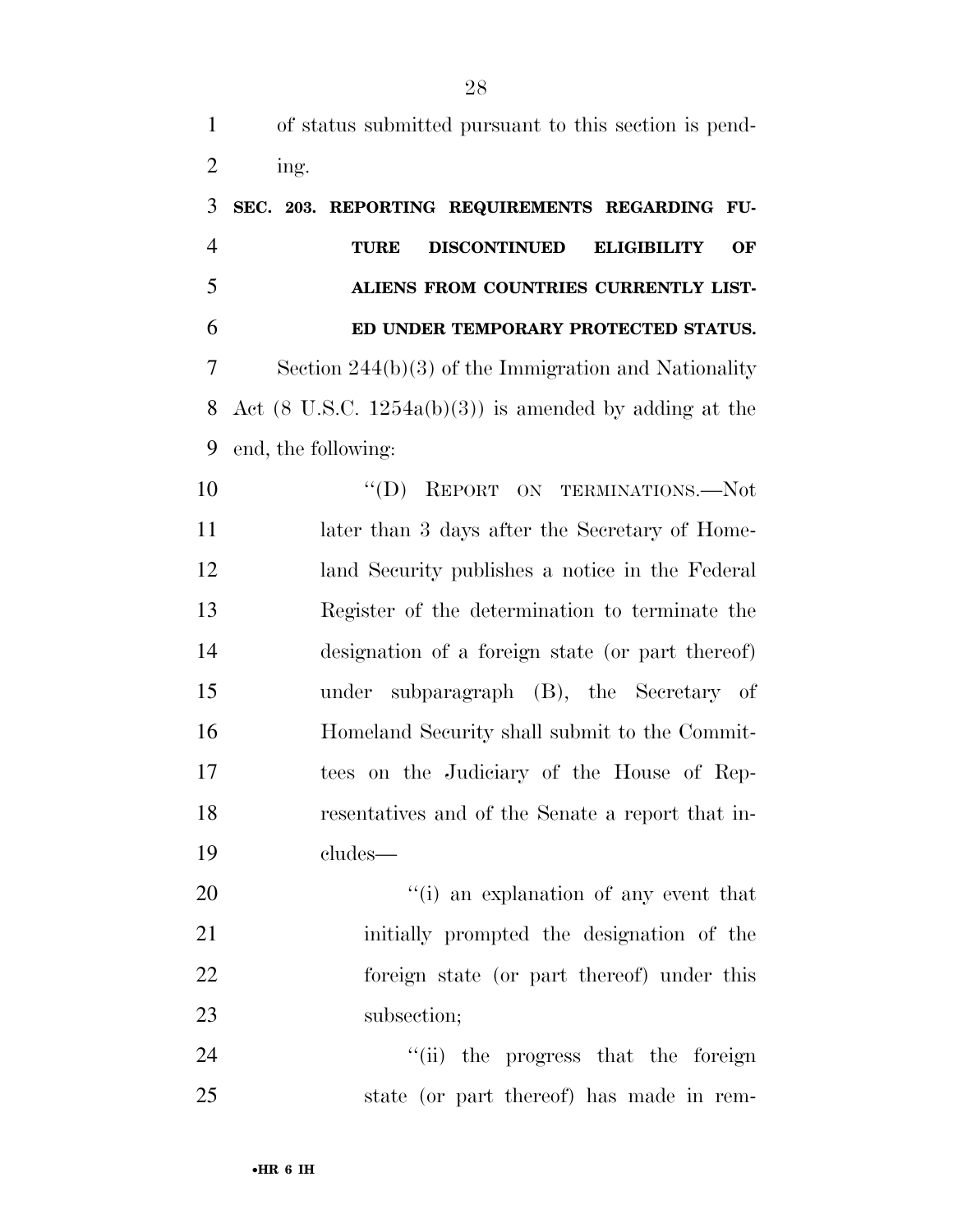| $\mathbf{1}$   | edying, solving, or addressing the condi-                           |
|----------------|---------------------------------------------------------------------|
| $\overline{2}$ | tions prompting the designation specified                           |
| 3              | under clause (i), including any significant                         |
| $\overline{4}$ | challenges or shortcomings that have aris-                          |
| 5              | en from conditions related to the initial                           |
| 6              | designation;                                                        |
| 7              | "(iii) a description of the quantitative                            |
| 8              | and qualitative methodologies used by the                           |
| 9              | Secretary to assess and determine improve-                          |
| 10             | ments in country conditions; and                                    |
| 11             | "(iv) any additional metrics the Sec-                               |
| 12             | retary deems necessary.".                                           |
| 13             | SEC. 204. WAIVER OF CERTAIN LANGUAGE REQUIREMENTS.                  |
| 14             | The language requirements of section $312(a)(1)$ of                 |
| 15             | Immigration and Nationality Act (8 U.S.C.<br>the                    |
| 16             | $1423(a)(1)$ shall not apply to an alien in receipt of a sta-       |
| 17             | tus adjustment under section 202 of this title.                     |
|                | 18 SEC. 205. CLARIFICATION OF INSPECTION AND ADMISSION              |
| 19             | UNDER TEMPORARY PROTECTED STATUS.                                   |
| 20             | Section $244(f)(4)$ of the Immigration and Nationality              |
| 21             | Act $(8 \text{ U.S.C. } 1254a(f)(4))$ is amended by inserting after |
| 22             | "considered" the following: "as having been inspected and           |
| 23             | admitted into the United States, and".                              |
|                |                                                                     |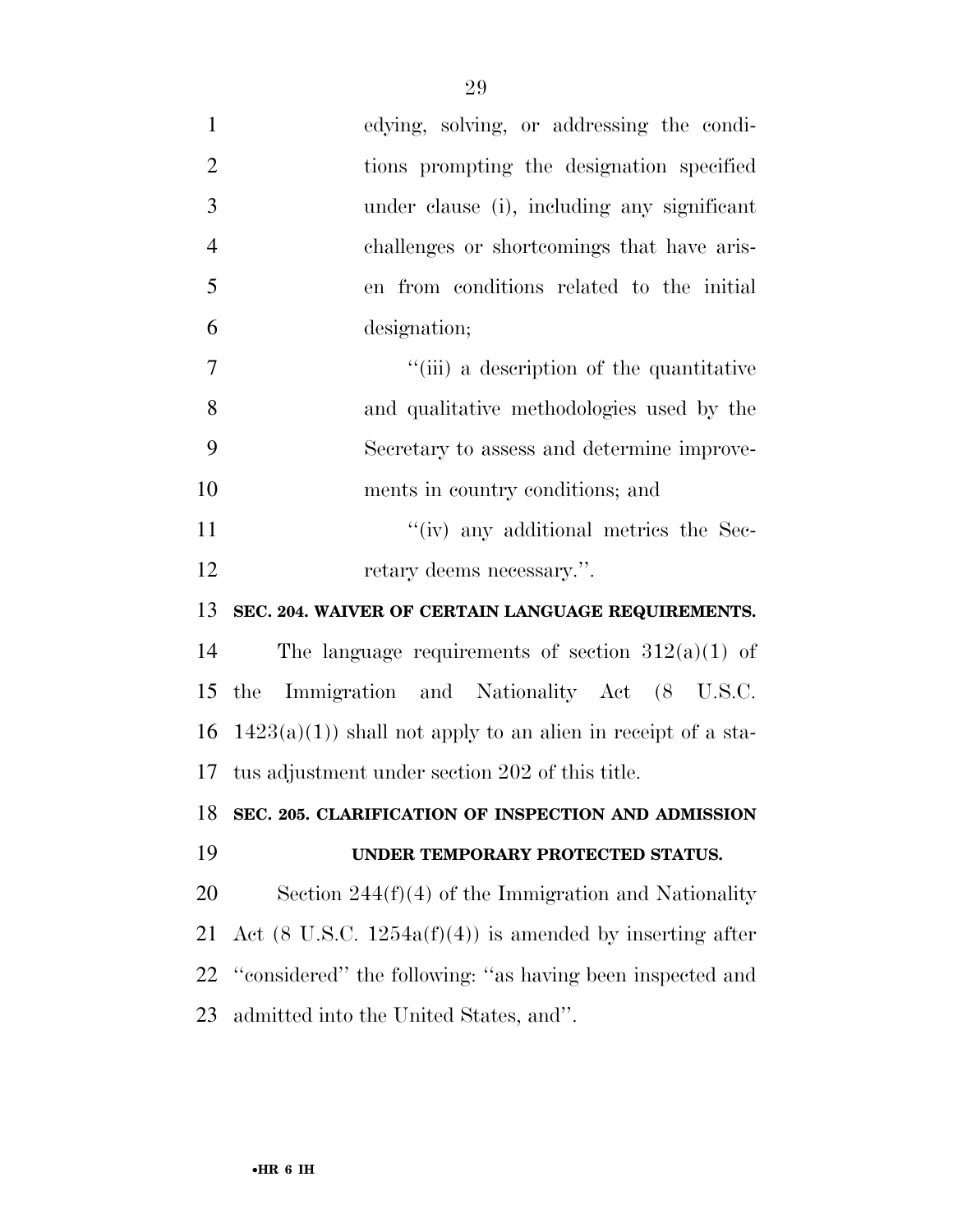# **TITLE III—GENERAL PROVISIONS**

**SEC. 301. DEFINITIONS.** 

(a) IN GENERAL.—In this Act:

 (1) IN GENERAL.—Except as otherwise specifi- cally provided, any term used in this Act that is used in the immigration laws shall have the meaning given such term in the immigration laws.

 (2) AREA CAREER AND TECHNICAL EDUCATION SCHOOL.—The term ''area career and technical edu- cation school'' has the meaning given such term in section 3 of the Carl D. Perkins Career and Tech-nical Education Act of 2006 (20 U.S.C. 2302).

 (3) DACA.—The term ''DACA'' means de- ferred action granted to an alien pursuant to the Deferred Action for Childhood Arrivals policy an- nounced by the Secretary of Homeland Security on June 15, 2012.

 (4) DISABILITY.—The term ''disability'' has the meaning given such term in section 3(1) of the Americans with Disabilities Act of 1990 (42 U.S.C.  $12102(1)$ .

 (5) EARLY CHILDHOOD EDUCATION PRO- GRAM.—The term ''early childhood education pro-gram'' has the meaning given such term in section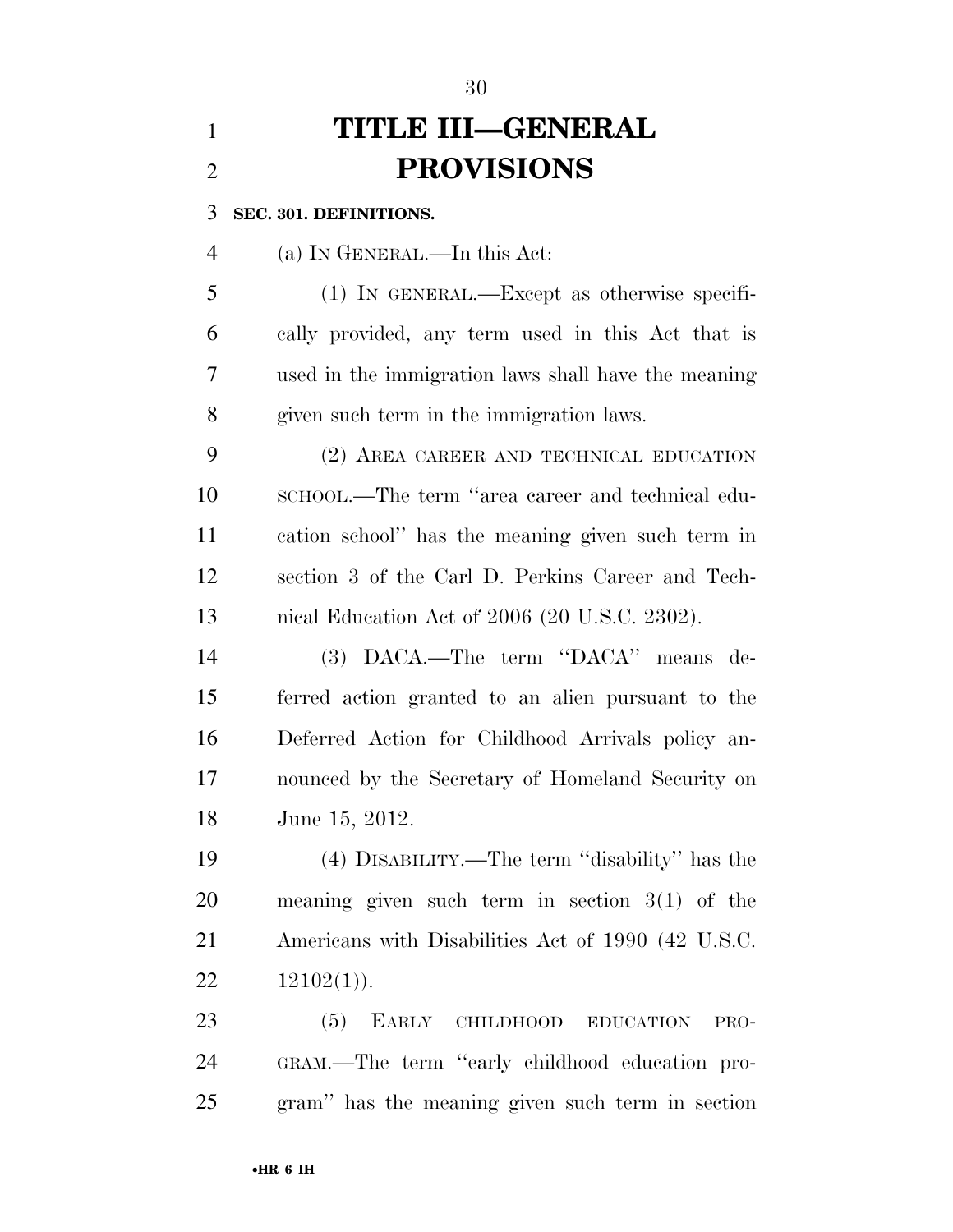| $\mathbf{1}$   | 103 of the Higher Education Act of 1965 (20          |
|----------------|------------------------------------------------------|
| $\overline{2}$ | U.S.C. 1003).                                        |
| 3              | (6) ELEMENTARY SCHOOL; HIGH SCHOOL; SEC-             |
| $\overline{4}$ | ONDARY SCHOOL.—The terms "elementary school",        |
| 5              | "high school", and "secondary school" have the       |
| 6              | meanings given such terms in section 8101 of the     |
| 7              | Elementary and Secondary Education Act of 1965       |
| 8              | $(20 \text{ U.S.C. } 7801).$                         |
| 9              | (7) IMMIGRATION LAWS.—The term "immigra-             |
| 10             | tion laws" has the meaning given such term in sec-   |
| 11             | tion $101(a)(17)$ of the Immigration and Nationality |
| 12             | Act $(8 \text{ U.S.C. } 1101(a)(17)).$               |
| 13             | (8) INSTITUTION OF HIGHER EDUCATION.—The             |
| 14             | term "institution of higher education"-              |
| 15             | (A) except as provided in subparagraph               |
| 16             | (B), has the meaning given such term in section      |
| 17             | 102 of the Higher Education Act of 1965 (20)         |
| 18             | U.S.C. 1002); and                                    |
| 19             | (B) does not include an institution of high-         |
| 20             | er education outside of the United States.           |
| 21             | (9) PERMANENT RESIDENT STATUS ON A CON-              |
| 22             | DITIONAL BASIS.—The term "permanent resident         |
| 23             | status on a conditional basis" means status as an    |
| 24             | alien lawfully admitted for permanent residence on   |
| 25             | a conditional basis under this Act.                  |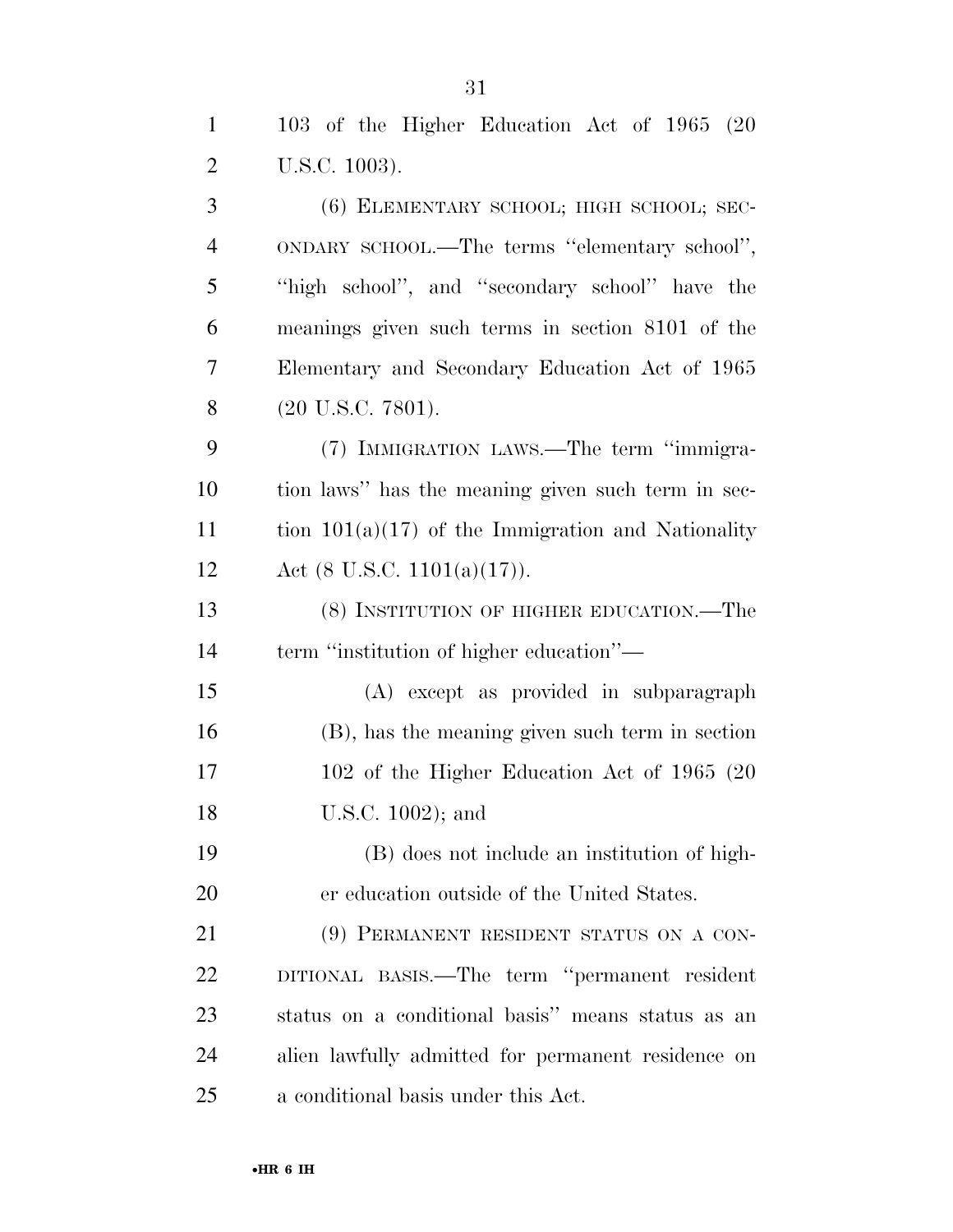(10) FEDERAL POVERTY LINE.—The term ''Federal poverty line'' has the meaning given such term in section 213A(h) of the Immigration and Na- tionality Act (8 U.S.C. 1183a). (11) RECOGNIZED POSTSECONDARY CREDEN- TIAL.—The term ''recognized postsecondary creden- tial'' has the meaning given such term in section 3 of the Workforce Innovation and Opportunity Act (29 U.S.C. 3102). (12) SECRETARY.—Except as otherwise specifi- cally provided, the term ''Secretary'' means the Sec- retary of Homeland Security. (13) UNIFORMED SERVICES.—The term ''Uni- formed Services'' has the meaning given the term ''uniformed services'' in section 101(a) of title 10, United States Code. (b) TREATMENT OF EXPUNGED CONVICTIONS.—For purposes of this Act, the term ''conviction'' does not in- clude a judgment that has been expunged or set aside, that resulted in a rehabilitative disposition, or the equiva-lent.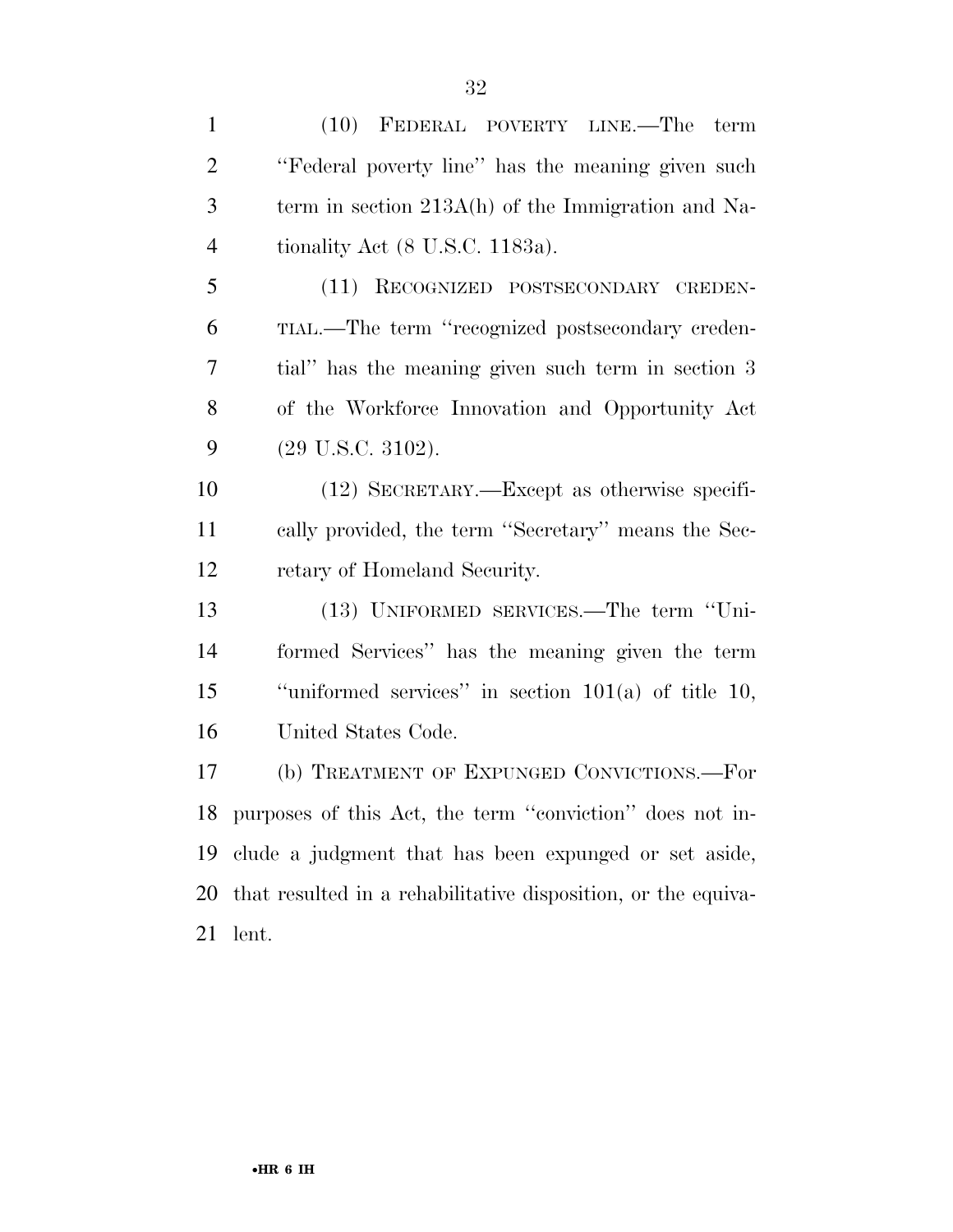# **SEC. 302. LIMITATION ON REMOVAL; APPLICATION AND FEE EXEMPTION; WAIVER OF GROUNDS FOR INADMISSIBILITY AND OTHER CONDITIONS ON ELIGIBLE INDIVIDUALS.**

 (a) LIMITATION ON REMOVAL.—An alien who has presented evidence to establish prima facie eligibility for relief from removal, who appears to be prima facie eligible, or who has an application pending under this Act may not be removed.

 (b) APPLICATION.—An alien present in the United States who has been ordered removed or has been per- mitted to depart voluntarily from the United States may, notwithstanding such order or permission to depart, apply for adjustment of status under this Act. Such alien shall not be required to file a separate motion to reopen, recon- sider, or vacate the order of removal. If the Secretary ap- proves the application, the Secretary shall cancel the order of removal. If the Secretary renders a final administrative decision to deny the application, the order of removal or permission to depart shall be effective and enforceable to the same extent as if the application had not been made, only after all available administrative and judicial rem-edies have been exhausted.

 (c) FEE EXEMPTION.—An applicant may be exempt- ed from paying an application fee required under this Act if the applicant—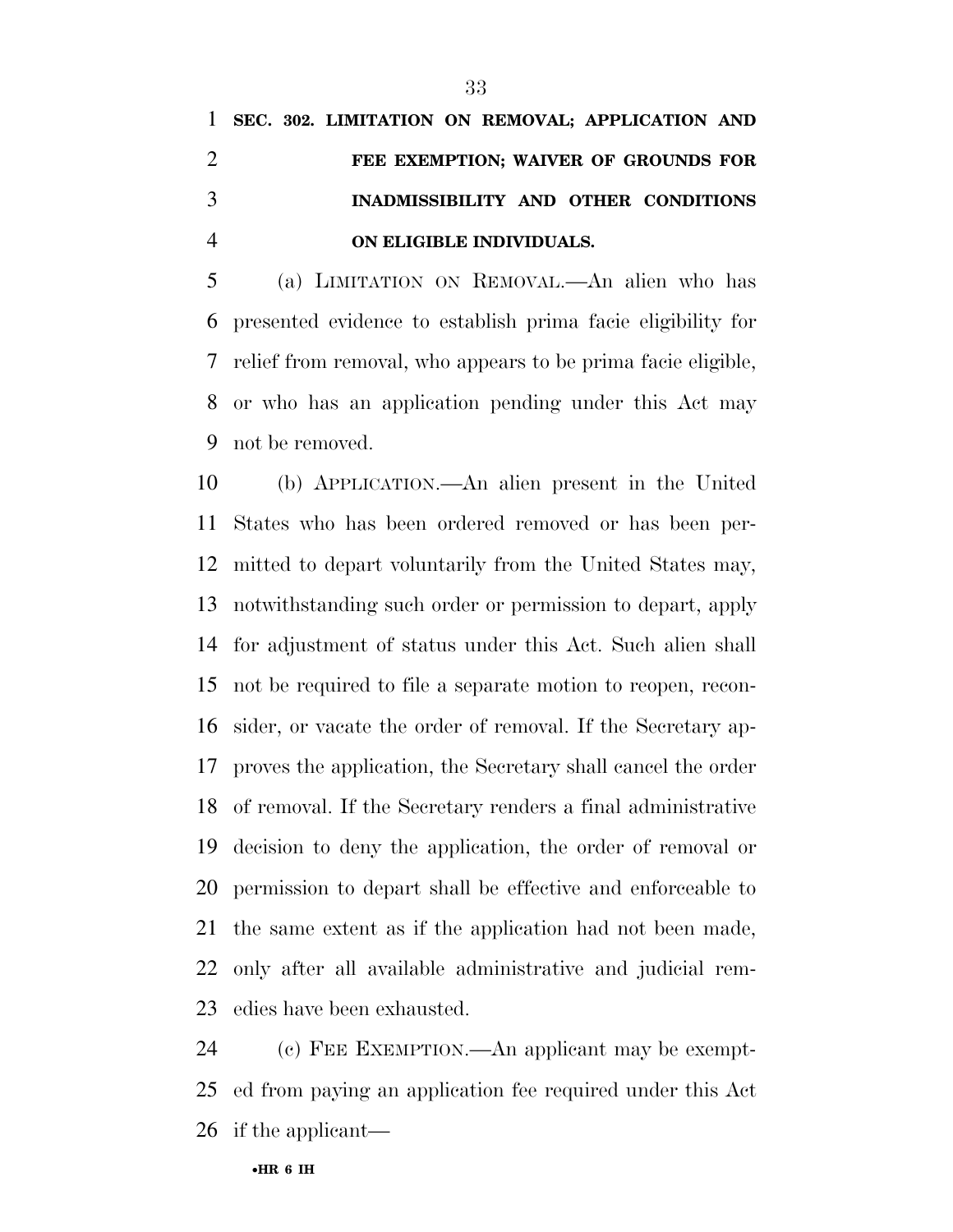1 (1) is younger than 18 years of age; (2) received total income, during the 12-month period immediately preceding the date on which the applicant files an application under this Act, that is less than 150 percent of the Federal poverty line; (3) is in foster care or otherwise lacking any parental or other familial support; or (4) cannot care for himself or herself because of a serious, chronic disability. 10 (d) WAIVER OF GROUNDS OF INADMISSIBILITY. With respect to any benefit under this Act, the Secretary may waive the grounds of inadmissibility under paragraph 13 (2), (6)(E), (6)(G), or (10)(D) of section 212(a) of the Immigration and Nationality Act (8 U.S.C. 1182(a)) for humanitarian purposes, for family unity, or because the waiver is otherwise in the public interest.

 (e) ADVANCE PAROLE.—During the period beginning on the date on which an alien applies for adjustment of status under this Act and ending on the date on which the Secretary makes a final decision regarding such appli- cation, the alien shall be eligible to apply for advance pa-22 role. Section  $101(g)$  of the Immigration and Nationality 23 Act  $(8 \text{ U.S.C. } 1101(g))$  shall not apply to an alien granted advance parole under this section.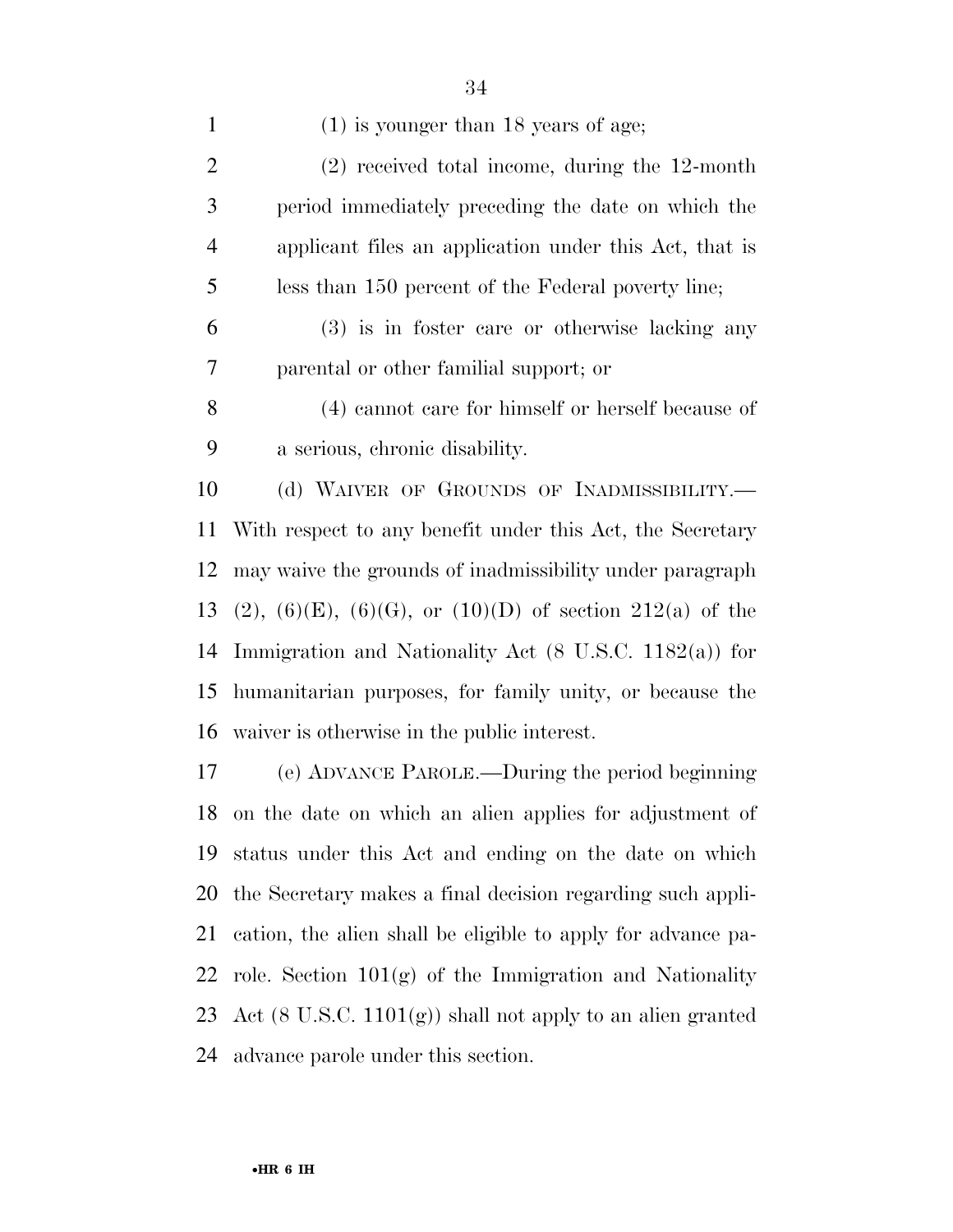(f) EMPLOYMENT.—An alien whose removal is stayed pursuant to this Act, who may not be placed in removal proceedings pursuant to this Act, or who has pending an application under this Act, shall, upon application to the Secretary, be granted an employment authorization docu-ment.

#### **SEC. 303. DETERMINATION OF CONTINUOUS PRESENCE.**

 (a) TERMINATION OF CONTINUOUS PERIOD.—Any period of continuous physical presence in the United States of an alien who applies for permanent resident sta- tus under title I (whether on a conditional basis or without 12 the conditional basis as provided in section  $105(c)(2)$  or under title II shall not terminate when the alien is served a notice to appear under section 239(a) of the Immigra-tion and Nationality Act (8 U.S.C. 1229(a)).

 (b) TREATMENT OF CERTAIN BREAKS IN PRES-ENCE.—

 (1) IN GENERAL.—Except as provided in para- graphs (2) and (3), an alien shall be considered to have failed to maintain continuous physical presence 21 in the United States under this Act if the alien has departed from the United States for any period ex- ceeding 90 days or for any periods, in the aggregate, exceeding 180 days.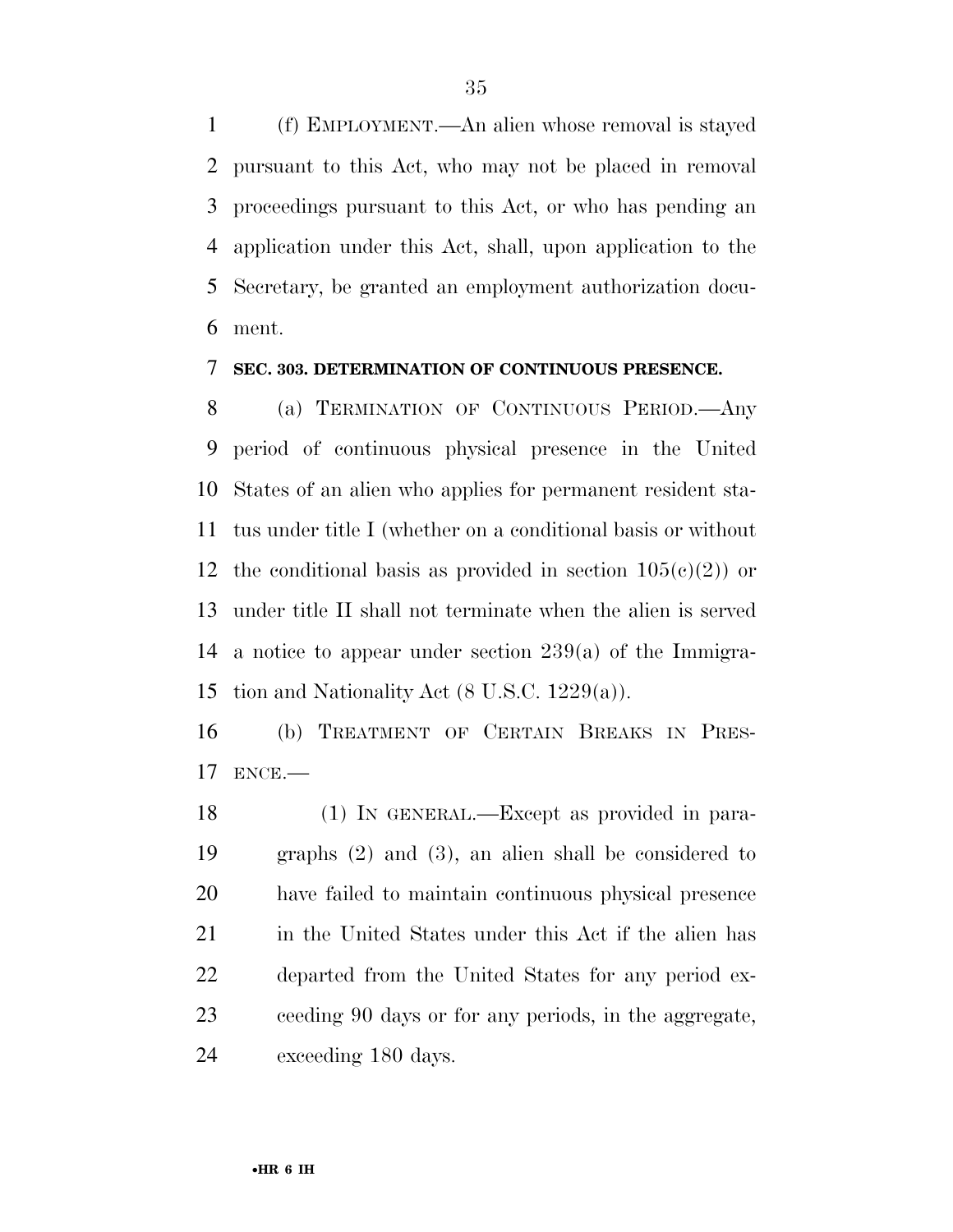| $\mathbf{1}$   | (2)<br>EXTENSIONS FOR<br><b>EXTENUATING</b><br>$CIR-$       |
|----------------|-------------------------------------------------------------|
| $\overline{2}$ | CUMSTANCES.—The Secretary may extend the time               |
| 3              | periods described in paragraph (1) for an alien who         |
| $\overline{4}$ | demonstrates that the failure to timely return to the       |
| 5              | United States was due to extenuating circumstances          |
| 6              | beyond the alien's control, including the serious ill-      |
| 7              | ness of the alien, or death or serious illness of a par-    |
| 8              | ent, grandparent, sibling, or child of the alien.           |
| 9              | TRAVEL<br><b>(3)</b><br>AUTHORIZED<br>BY<br>THE<br>SEC-     |
| 10             | RETARY.—Any period of travel outside of the United          |
| 11             | States by an alien that was authorized by the Sec-          |
| 12             | retary may not be counted toward any period of de-          |
| 13             | parture from the United States under paragraph              |
| 14             | (1).                                                        |
| 15             | SEC. 304. EXEMPTION FROM NUMERICAL LIMITATIONS.             |
| 16             | Nothing in this Act or in any other law may be con-         |
| 17             | strued to apply a numerical limitation on the number of     |
|                | 18 aliens who may be granted permanent resident status      |
| 19             | under title I (whether on a conditional basis, or without   |
| 20             | the conditional basis as provided in section $105(c)(2)$ or |
| 21             | under title II of this Act.                                 |

## **SEC. 305. AVAILABILITY OF ADMINISTRATIVE AND JUDI-CIAL REVIEW.**

 (a) ADMINISTRATIVE REVIEW.—Not later than 30 days after the date of the enactment of this Act, the Sec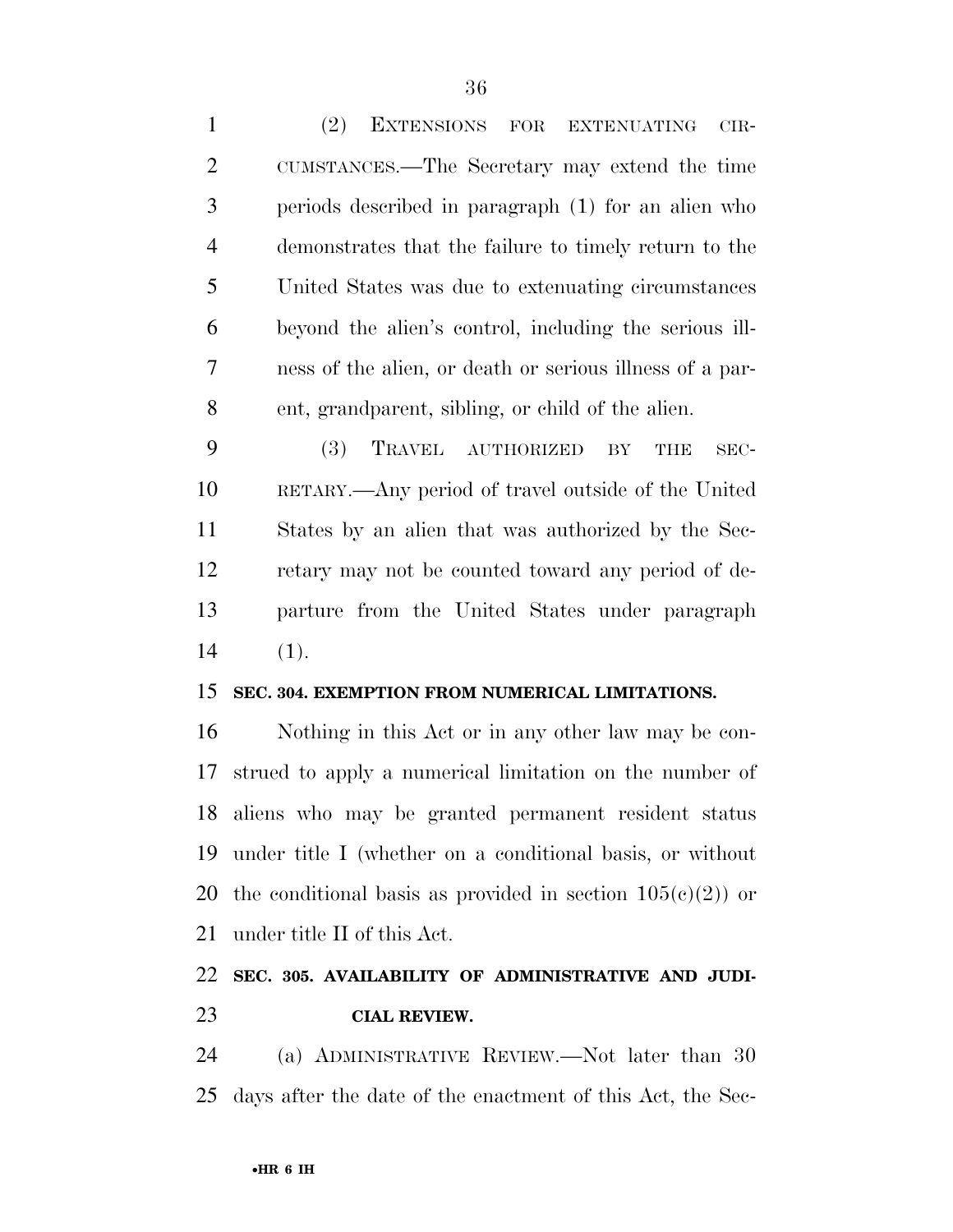retary shall provide to aliens applying for adjustment of status under this Act a process by which the denial of an application for adjustment of status may undergo a single level of administrative appellate review, which shall be sub- stantially similar to the procedures for administrative re- view provided to applicants for adjustment of status under section 245 of the Immigration and Nationality Act (8 U.S.C. 1255).

 (b) CONSOLIDATION OF ISSUES FOR JUDICIAL RE- VIEW.—An alien may seek judicial review of a denial of an application for benefits, or a revocation of such bene- fits, under this Act in the appropriate United States court of appeals in conjunction with the judicial review of an order of removal under section 242 of the Immigration and Nationality Act (8 U.S.C. 1252).

 (c) STAY OF REMOVAL.—An alien seeking adminis- trative or judicial review under this Act may not be re- moved from the United States until a final decision is ren- dered establishing that the alien is ineligible for adjust- ment of status under this Act, unless such removal is based on criminal or national security grounds.

#### **SEC. 306. DOCUMENTATION REQUIREMENTS.**

 (a) DOCUMENTS ESTABLISHING IDENTITY.—An alien's application for permanent resident status under title I (whether on a conditional basis, or without the con-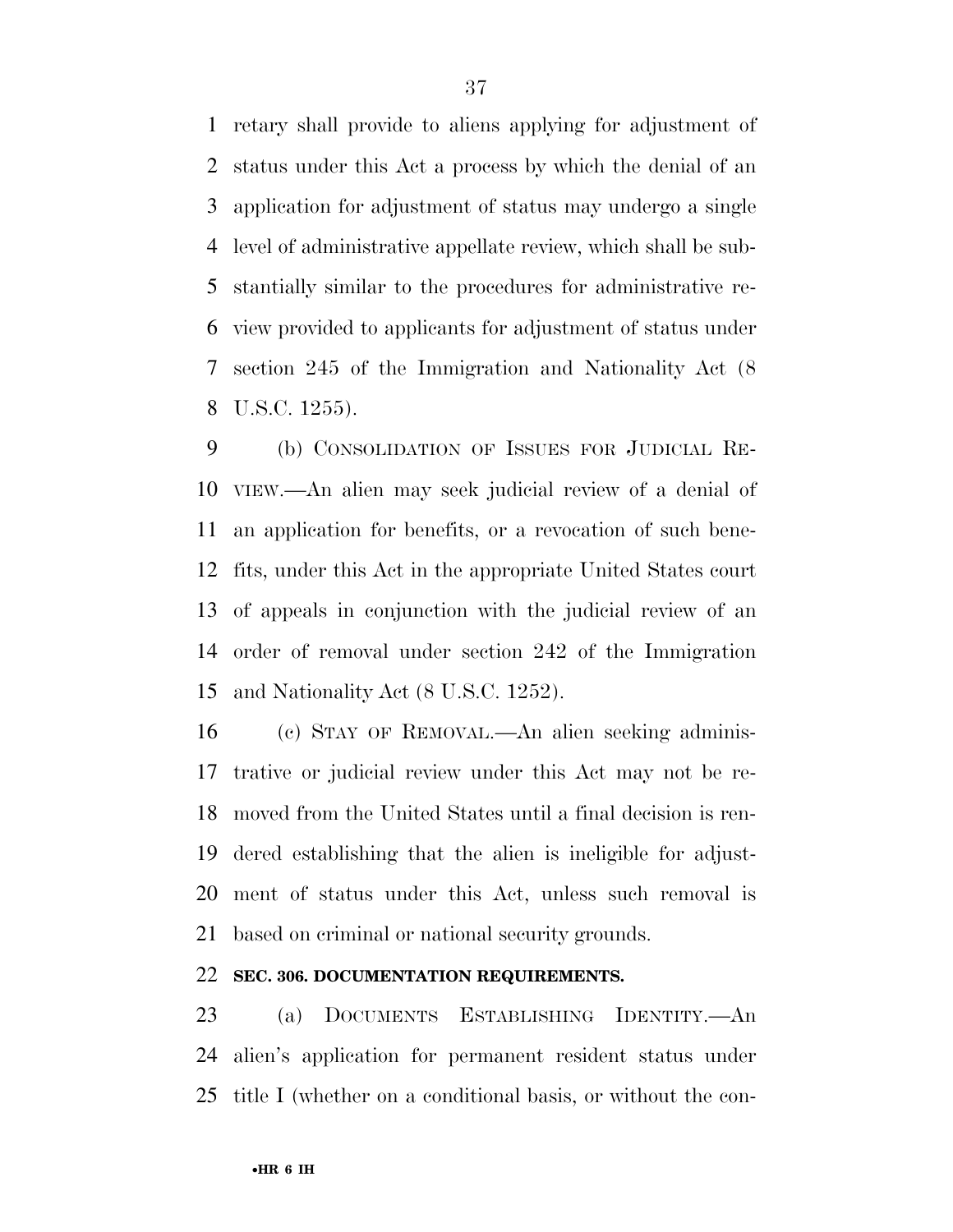| 4  | from the alien's country of origin that includes the        |
|----|-------------------------------------------------------------|
| 5  | alien's name and the alien's photograph or finger-          |
| 6  | print;                                                      |
| 7  | $(2)$ the alien's birth certificate and an identity         |
| 8  | eard that includes the alien's name and photograph;         |
| 9  | (3) a school identification card that includes the          |
| 10 | alien's name and photograph, and school records             |
| 11 | showing the alien's name and that the alien is or           |
| 12 | was enrolled at the school;                                 |
| 13 | (4) a Uniformed Services identification card                |
| 14 | issued by the Department of Defense;                        |
| 15 | (5) any immigration or other document issued                |
| 16 | by the United States Government bearing the alien's         |
| 17 | name and photograph; or                                     |
| 18 | (6) a State-issued identification card bearing              |
| 19 | the alien's name and photograph.                            |
| 20 | (b) DOCUMENTS ESTABLISHING CONTINUOUS PHYS-                 |
|    | 21 ICAL PRESENCE IN THE UNITED STATES. To establish         |
| 22 | that an alien has been continuously physically present in   |
| 23 | United<br>States, as required under<br>the<br>sections      |
| 24 | $102(b)(1)(A)$ and $202(e)(1)(B)$ , or to establish that an |
| 25 | alien has not abandoned residence in the United States,     |

1 ditional basis as provided in section  $105(e)(2)$  or under title II, may include, as proof of identity—

(1) a passport or national identity document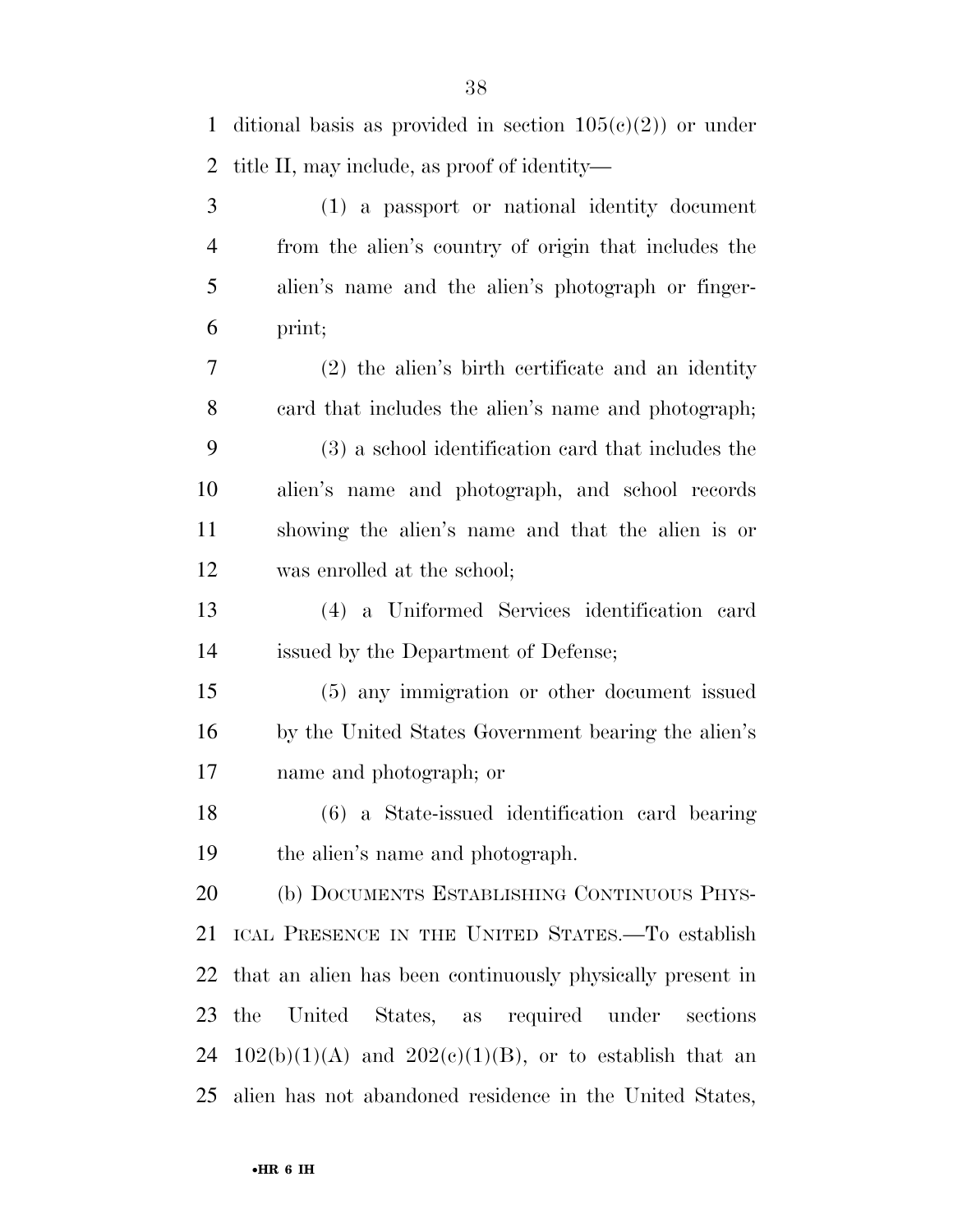| $\mathbf{1}$   | as required under section $105(a)(1)(B)$ , the alien may sub- |
|----------------|---------------------------------------------------------------|
| $\overline{2}$ | mit documents to the Secretary, including—                    |
| 3              | (1) employment records of the alien that in-                  |
| $\overline{4}$ | clude the employer's name and contact information;            |
| 5              | (2) records from any educational institution the              |
| 6              | alien has attended in the United States;                      |
| 7              | (3) records of service from the Uniformed Serv-               |
| 8              | ices;                                                         |
| 9              | (4) official records from a religious entity con-             |
| 10             | firming the alien's participation in a religious cere-        |
| 11             | mony;                                                         |
| 12             | $(5)$ passport entries;                                       |
| 13             | $(6)$ a birth certificate for a child of the alien            |
| 14             | who was born in the United States;                            |
| 15             | (7) automobile license receipts or registration;              |
| 16             | (8) deeds, mortgages, or rental agreement con-                |
| 17             | tracts;                                                       |
| 18             | $(9)$ tax receipts;                                           |
| 19             | $(10)$ insurance policies;                                    |
| 20             | $(11)$ remittance records;                                    |
| 21             | (12) rent receipts or utility bills bearing the               |
| 22             | alien's name or the name of an immediate family               |
| 23             | member of the alien, and the alien's address;                 |
| 24             | (13) copies of money order receipts for money                 |
| 25             | sent in or out of the United States;                          |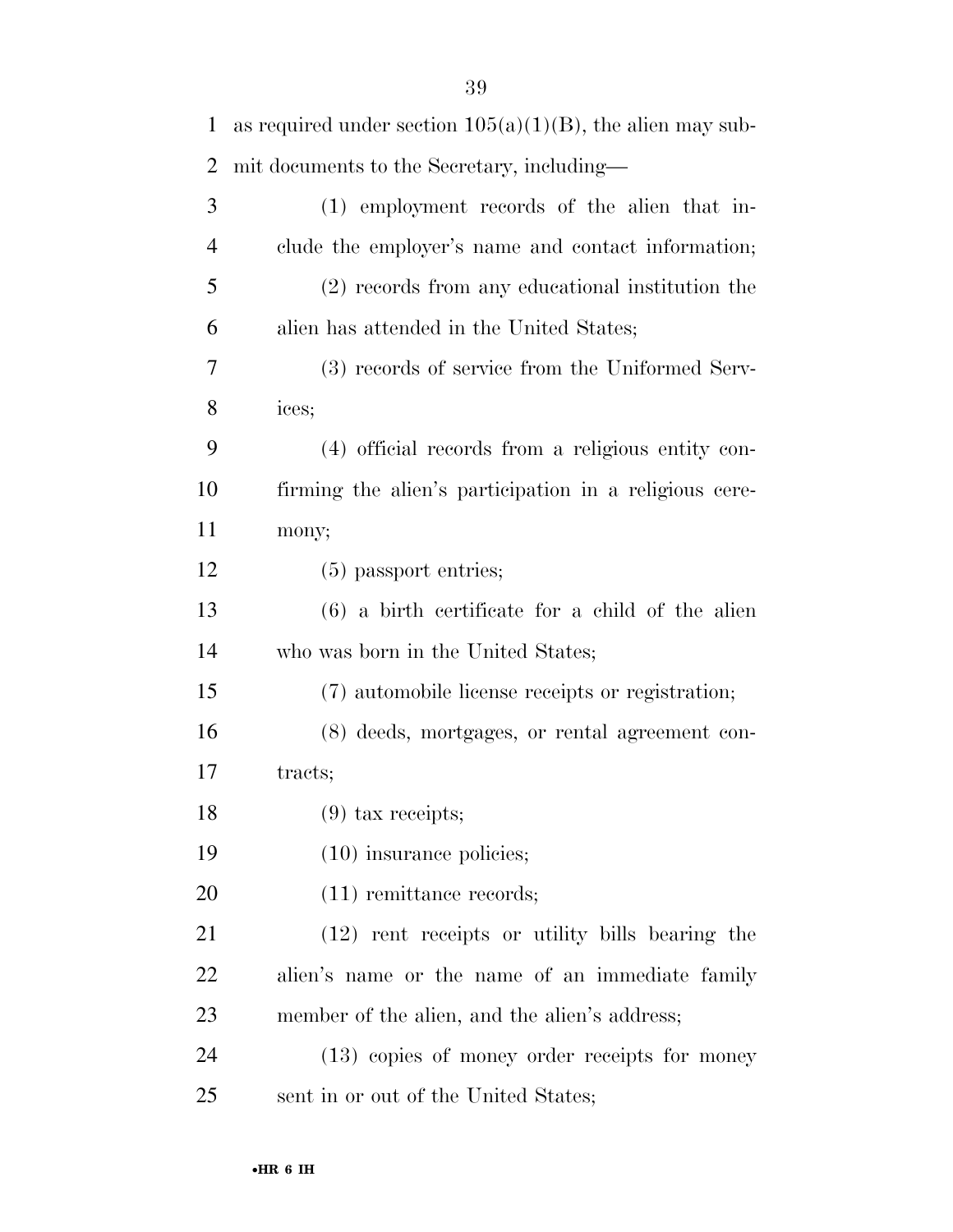| $\mathbf{1}$   | $(14)$ dated bank transactions; or                        |
|----------------|-----------------------------------------------------------|
| $\overline{2}$ | $(15)$ two or more sworn affidavits from individ-         |
| 3              | uals who are not related to the alien who have direct     |
| $\overline{4}$ | knowledge of the alien's continuous physical pres-        |
| 5              | ence in the United States, that contain—                  |
| 6              | $(A)$ the name, address, and telephone num-               |
| 7              | ber of the affiant; and                                   |
| 8              | (B) the nature and duration of the rela-                  |
| 9              | tionship between the affiant and the alien.               |
| 10             | DOCUMENTS ESTABLISHING INITIAL ENTRY<br>(e)               |
| 11             | INTO THE UNITED STATES.—To establish under section        |
| 12             | $102(b)(1)(B)$ that an alien was younger than 18 years of |
| 13             | age on the date on which the alien initially entered the  |
| 14             | United States, an alien may submit documents to the Sec-  |
| 15             | retary, including—                                        |
| 16             | (1) an admission stamp on the alien's passport;           |
| 17             | (2) records from any educational institution the          |
| 18             | alien has attended in the United States;                  |
| 19             | (3) any document from the Department of Jus-              |
| 20             | tice or the Department of Homeland Security stat-         |
| 21             | ing the alien's date of entry into the United States;     |
| 22             | (4) hospital or medical records showing medical           |
| 23             | treatment or hospitalization, the name of the med-        |
| 24             | ical facility or physician, and the date of the treat-    |
| 25             | ment or hospitalization;                                  |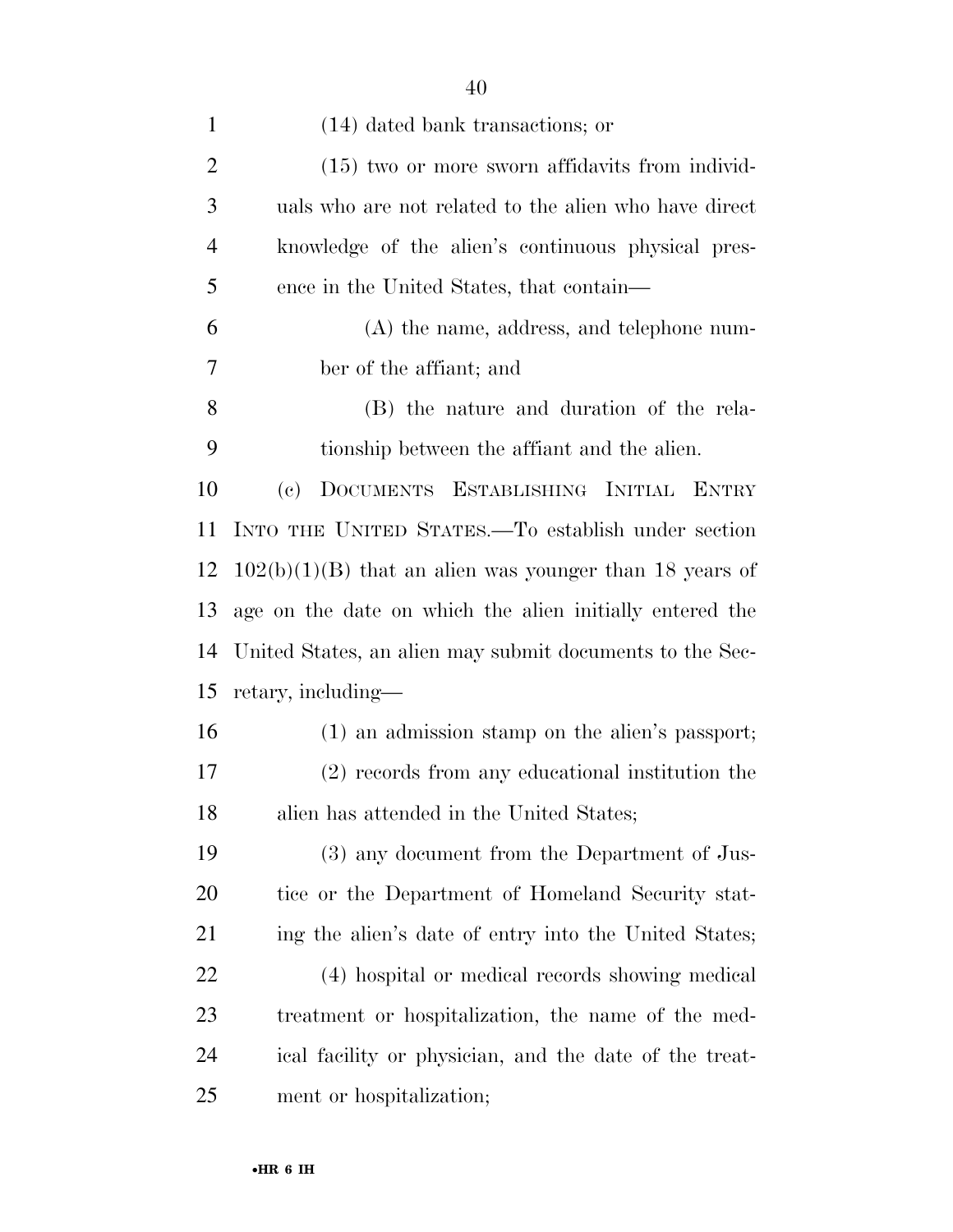| $\mathbf{1}$   | (5) rent receipts or utility bills bearing the              |
|----------------|-------------------------------------------------------------|
| $\overline{2}$ | alien's name or the name of an immediate family             |
| 3              | member of the alien, and the alien's address;               |
| $\overline{4}$ | (6) employment records that include the em-                 |
| 5              | ployer's name and contact information;                      |
| 6              | (7) official records from a religious entity con-           |
| 7              | firming the alien's participation in a religious cere-      |
| $8\,$          | mony;                                                       |
| 9              | $(8)$ a birth certificate for a child who was born          |
| 10             | in the United States;                                       |
| 11             | (9) automobile license receipts or registration;            |
| 12             | (10) deeds, mortgages, or rental agreement con-             |
| 13             | tracts;                                                     |
| 14             | $(11)$ tax receipts;                                        |
| 15             | $(12)$ travel records;                                      |
| 16             | $(13)$ copies of money order receipts sent in or            |
| 17             | out of the country;                                         |
| 18             | (14) dated bank transactions;                               |
| 19             | $(15)$ remittance records; or                               |
| 20             | $(16)$ insurance policies.                                  |
| 21             | (d) DOCUMENTS ESTABLISHING ADMISSION TO AN                  |
| 22             | INSTITUTION OF HIGHER EDUCATION.—To establish that          |
| 23             | an alien has been admitted to an institution of higher edu- |
| 24             | cation, the alien shall submit to the Secretary a document  |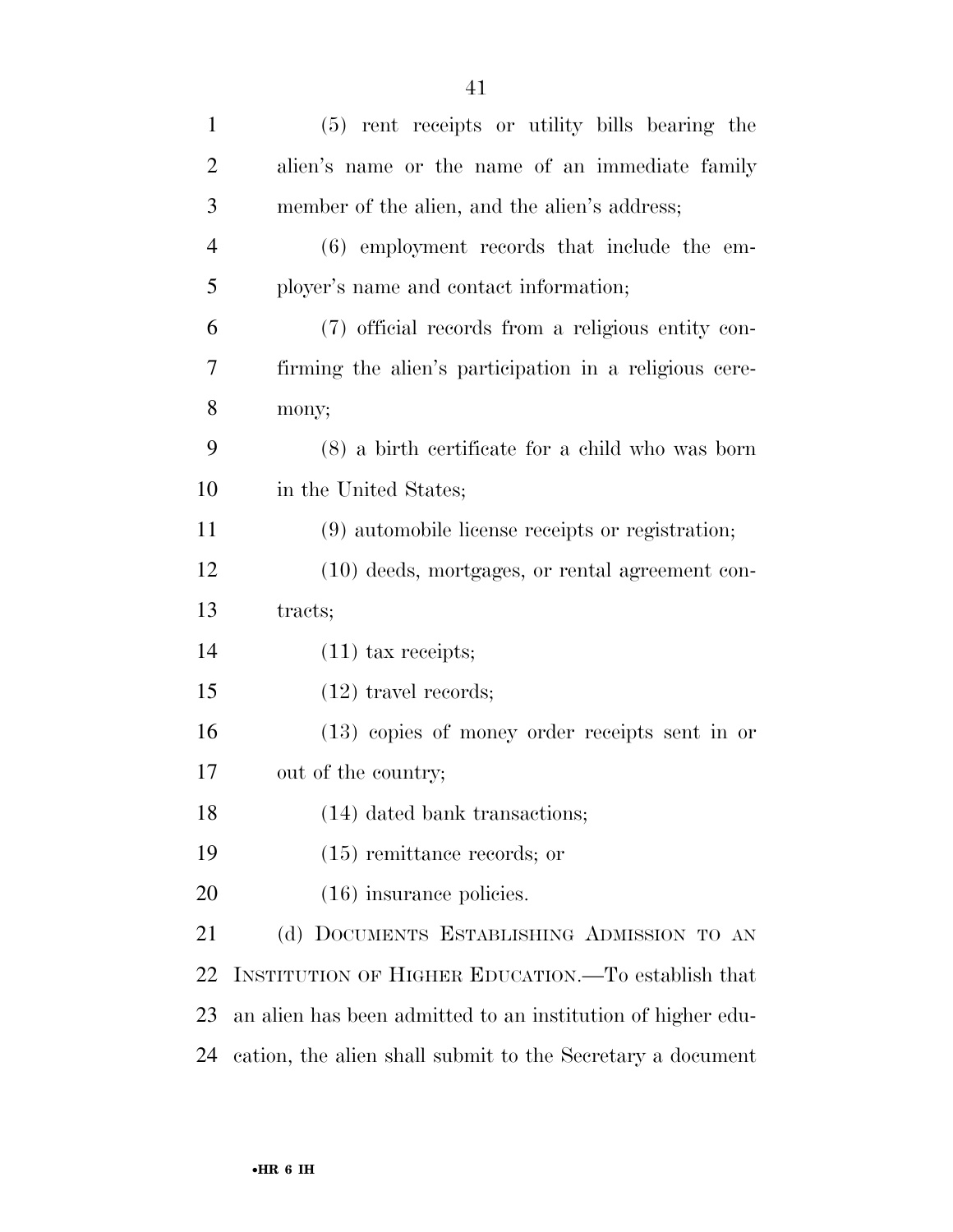from the institution of higher education certifying that the alien—

- (1) has been admitted to the institution; or
- (2) is currently enrolled in the institution as a student.

 (e) DOCUMENTS ESTABLISHING RECEIPT OF A DE- GREE FROM AN INSTITUTION OF HIGHER EDUCATION.— To establish that an alien has acquired a degree from an institution of higher education in the United States, the alien shall submit to the Secretary a diploma or other doc- ument from the institution stating that the alien has re-ceived such a degree.

 (f) DOCUMENTS ESTABLISHING RECEIPT OF HIGH SCHOOL DIPLOMA, GENERAL EDUCATIONAL DEVELOP- MENT CREDENTIAL, OR A RECOGNIZED EQUIVALENT.— To establish that in the United States an alien has earned a high school diploma or a commensurate alternative award from a public or private high school, has obtained the General Education Development credential, or other-20 wise has satisfied section  $102(b)(1)(D)(ii)$ , the alien shall submit to the Secretary—

 (1) a high school diploma, certificate of comple-23 tion, or other alternate award;

 (2) a high school equivalency diploma or certifi-cate recognized under State law;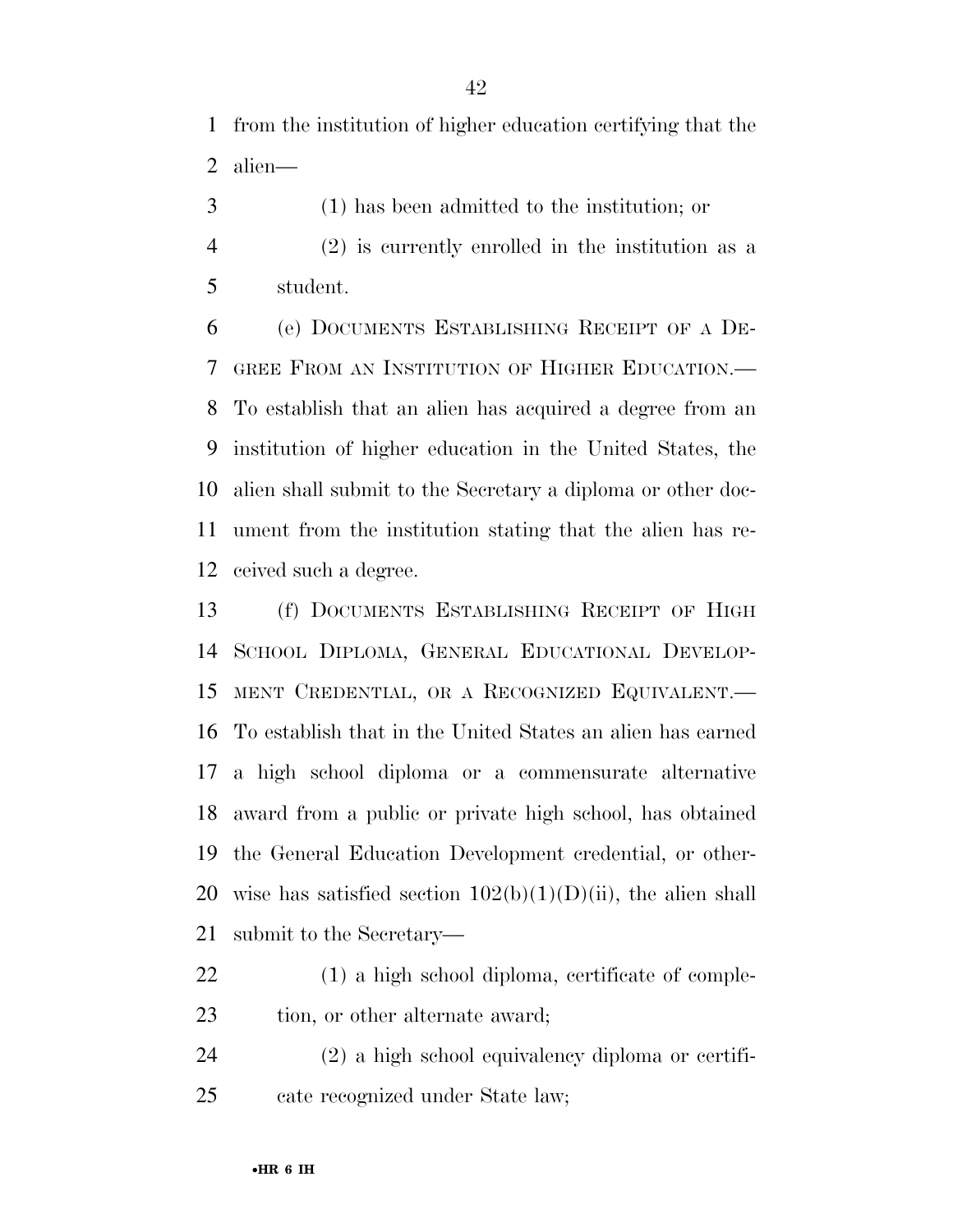(3) evidence that the alien passed a State-au- thorized exam, including the General Education De-velopment test, in the United States;

 (4) evidence that the alien successfully com- pleted an area career and technical education pro- gram, such as a certification, certificate, or similar alternate award; or

 (5) evidence that the alien obtained a recog-nized postsecondary credential.

 (g) DOCUMENTS ESTABLISHING ENROLLMENT IN AN EDUCATIONAL PROGRAM.—To establish that an alien is enrolled in any school or education program described in 13 section  $102(b)(1)(D)(iii)$ ,  $102(c)(4)(B)$ , or  $105(a)(1)(C)$ , the alien shall submit school records from the United States school that the alien is currently attending that in-clude—

(1) the name of the school; and

 (2) the alien's name, periods of attendance, and current grade or educational level.

 (h) DOCUMENTS ESTABLISHING EXEMPTION FROM APPLICATION FEES.—To establish that an alien is exempt 22 from an application fee under section  $302(c)$ , the alien shall submit to the Secretary the following relevant docu-ments: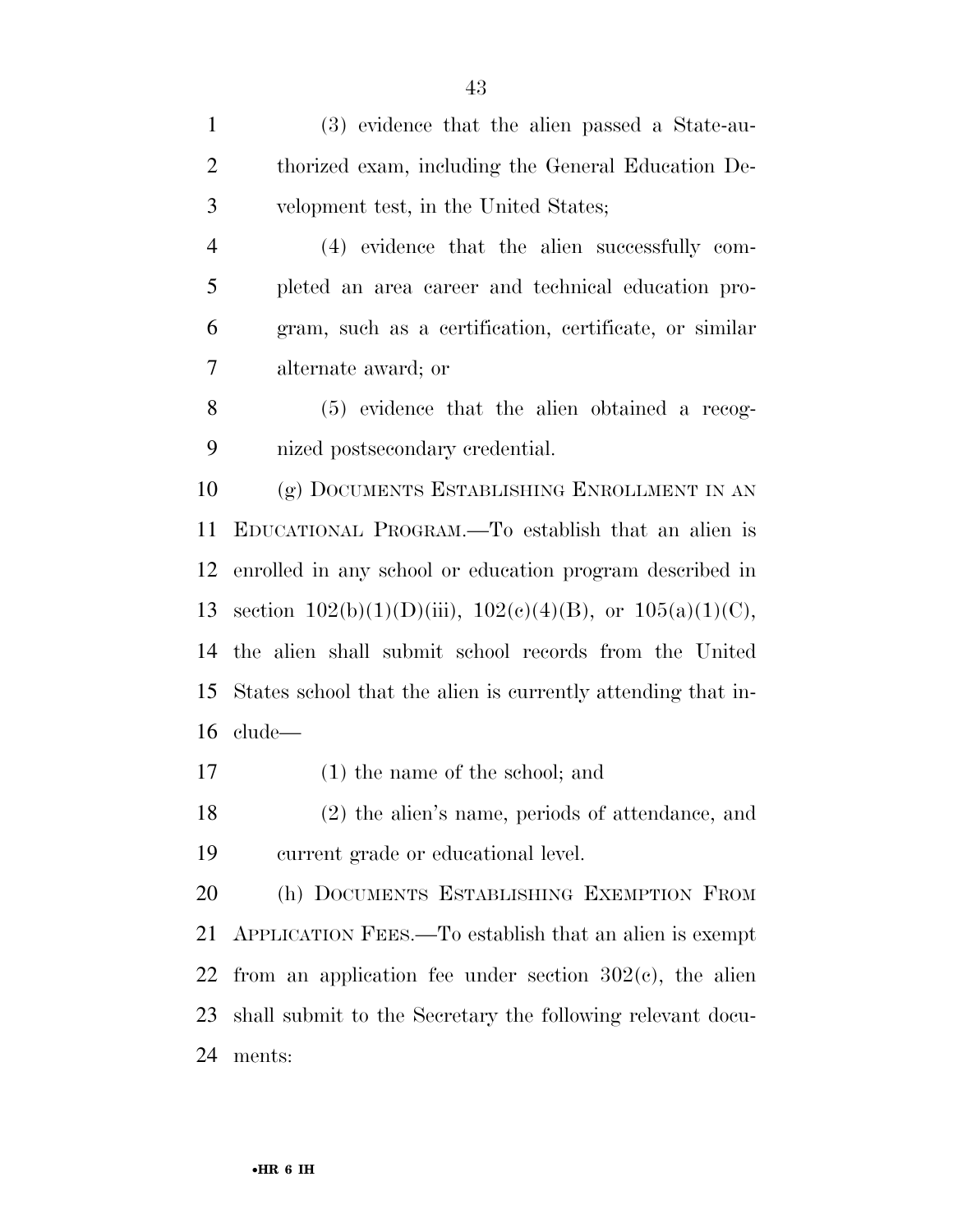| $\mathbf{1}$   | (1) DOCUMENTS TO ESTABLISH AGE.-To es-                 |
|----------------|--------------------------------------------------------|
| $\overline{2}$ | tablish that an alien meets an age requirement, the    |
| 3              | alien shall provide proof of identity, as described in |
| $\overline{4}$ | subsection (a), that establishes that the alien is     |
| 5              | younger than 18 years of age.                          |
| 6              | (2) DOCUMENTS TO ESTABLISH INCOME.-To                  |
| 7              | establish the alien's income, the alien shall provide— |
| 8              | (A) employment records that have been                  |
| 9              | maintained by the Social Security Administra-          |
| 10             | tion, the Internal Revenue Service, or any other       |
| 11             | Federal, State, or local government agency;            |
| 12             | (B) bank records; or                                   |
| 13             | (C) at least 2 sworn affidavits from indi-             |
| 14             | viduals who are not related to the alien and           |
| 15             | who have direct knowledge of the alien's work          |
| 16             | and income that contain—                               |
| 17             | (i) the name, address, and telephone                   |
| 18             | number of the affiant; and                             |
| 19             | (ii) the nature and duration of the re-                |
| 20             | lationship between the affiant and the                 |
| 21             | alien.                                                 |
| 22             | (3) DOCUMENTS TO ESTABLISH FOSTER CARE,                |
| 23             | LACK OF FAMILIAL SUPPORT, HOMELESSNESS, OR             |
| 24             | SERIOUS, CHRONIC DISABILITY. To establish that         |
| 25             | the alien was in foster care, lacks parental or famil- |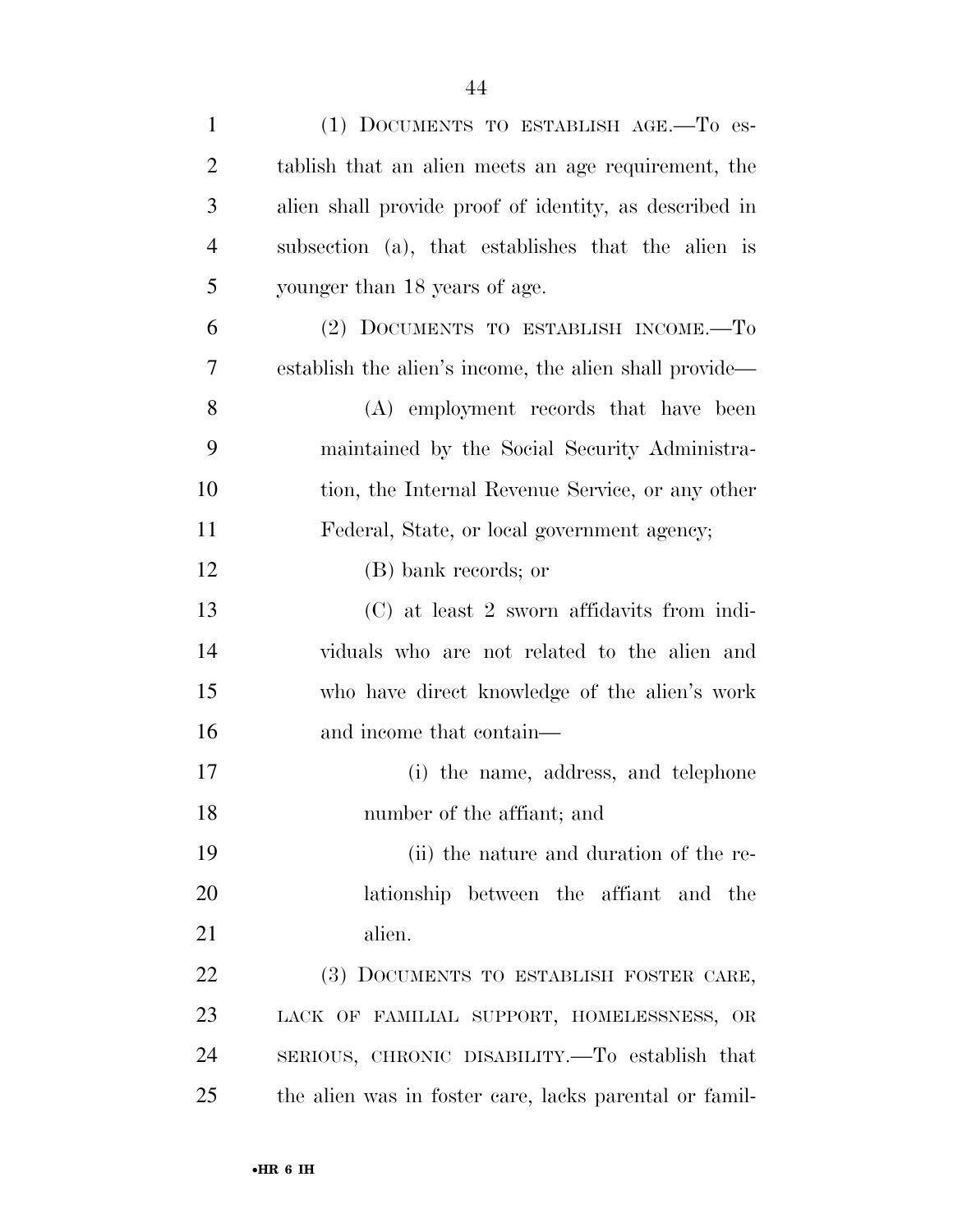| $\mathbf{1}$   | ial support, is homeless, or has a serious, chronic      |
|----------------|----------------------------------------------------------|
| $\overline{2}$ | disability, the alien shall provide at least 2 sworn af- |
| 3              | fidavits from individuals who are not related to the     |
| $\overline{4}$ | alien and who have direct knowledge of the cir-          |
| 5              | cumstances that contain—                                 |
| 6              | $(A)$ a statement that the alien is in foster            |
| 7              | care, otherwise lacks any parental or other fa-          |
| 8              | miliar support, is homeless, or has a serious,           |
| 9              | chronic disability, as appropriate;                      |
| 10             | (B) the name, address, and telephone num-                |
| 11             | ber of the affiant; and                                  |
| 12             | (C) the nature and duration of the rela-                 |
| 13             | tionship between the affiant and the alien.              |
| 14             | (4) DOCUMENTS TO ESTABLISH UNPAID MED-                   |
| 15             | ICAL EXPENSE.—To establish that the alien has debt       |
| 16             | as a result of unreimbursed medical expenses, the        |
| 17             | alien shall provide receipts or other documentation      |
| 18             | from a medical provider that—                            |
| 19             | (A) bear the provider's name and address;                |
| 20             | (B) bear the name of the individual receiv-              |
| 21             | ing treatment; and                                       |
| 22             | (C) document that the alien has accumu-                  |
| 23             | lated $$10,000$ or more in debt in the past 12           |
| 24             | months as a result of unreimbursed medical ex-           |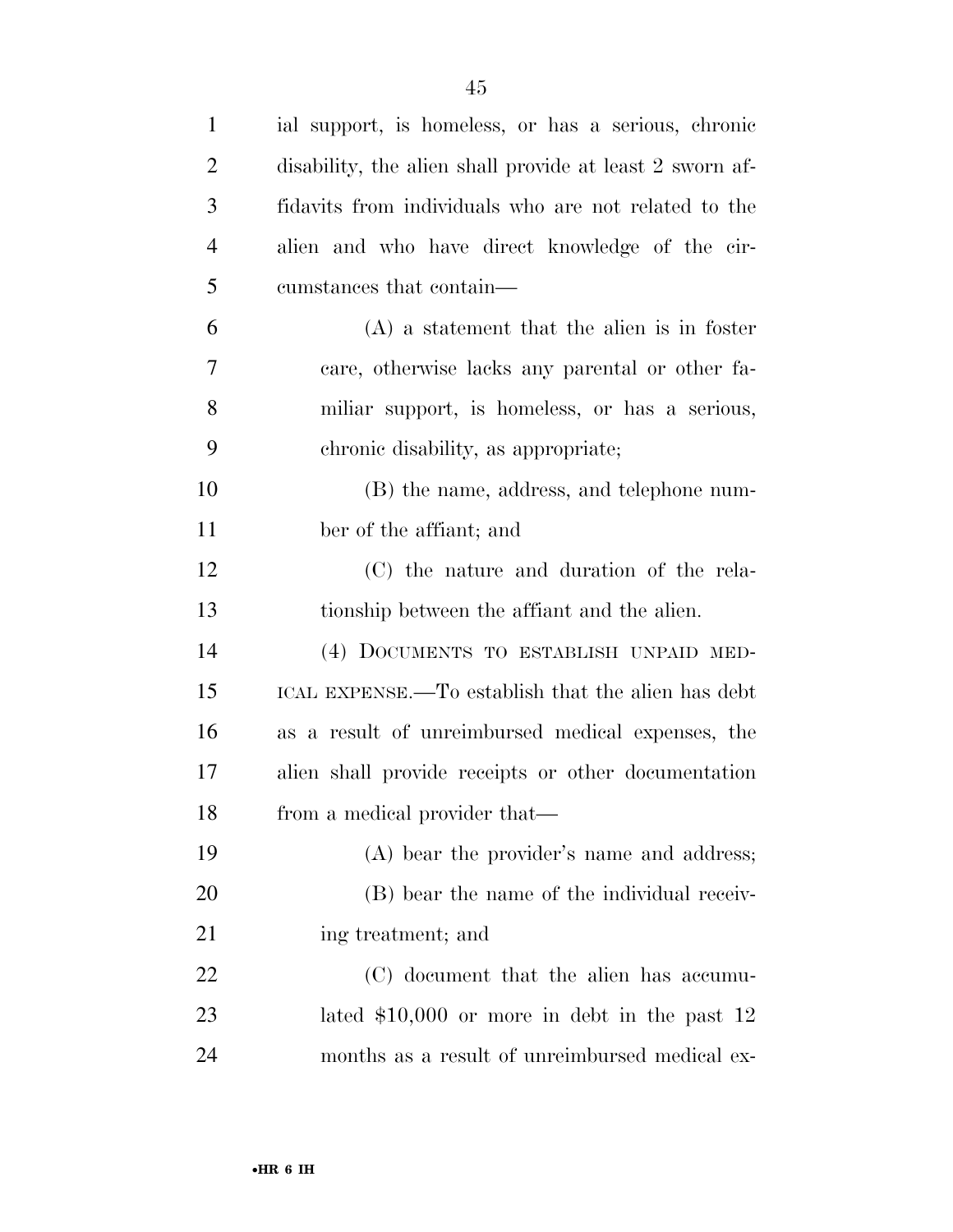penses incurred by the alien or an immediate family member of the alien. (i) DOCUMENTS ESTABLISHING QUALIFICATION FOR HARDSHIP EXEMPTION.—To establish that an alien satis- fies one of the criteria for the hardship exemption set forth 6 in section  $105(a)(2)(A)(iii)$ , the alien shall submit to the Secretary at least 2 sworn affidavits from individuals who are not related to the alien and who have direct knowledge of the circumstances that warrant the exemption, that contain— (1) the name, address, and telephone number of the affiant; and (2) the nature and duration of the relationship between the affiant and the alien. (j) DOCUMENTS ESTABLISHING SERVICE IN THE UNIFORMED SERVICES.—To establish that an alien has served in the Uniformed Services for at least 2 years and, if discharged, received an honorable discharge, the alien shall submit to the Secretary— 20 (1) a Department of Defense form DD–214; (2) a National Guard Report of Separation and 22 Record of Service form 22; (3) personnel records for such service from the

appropriate Uniformed Service; or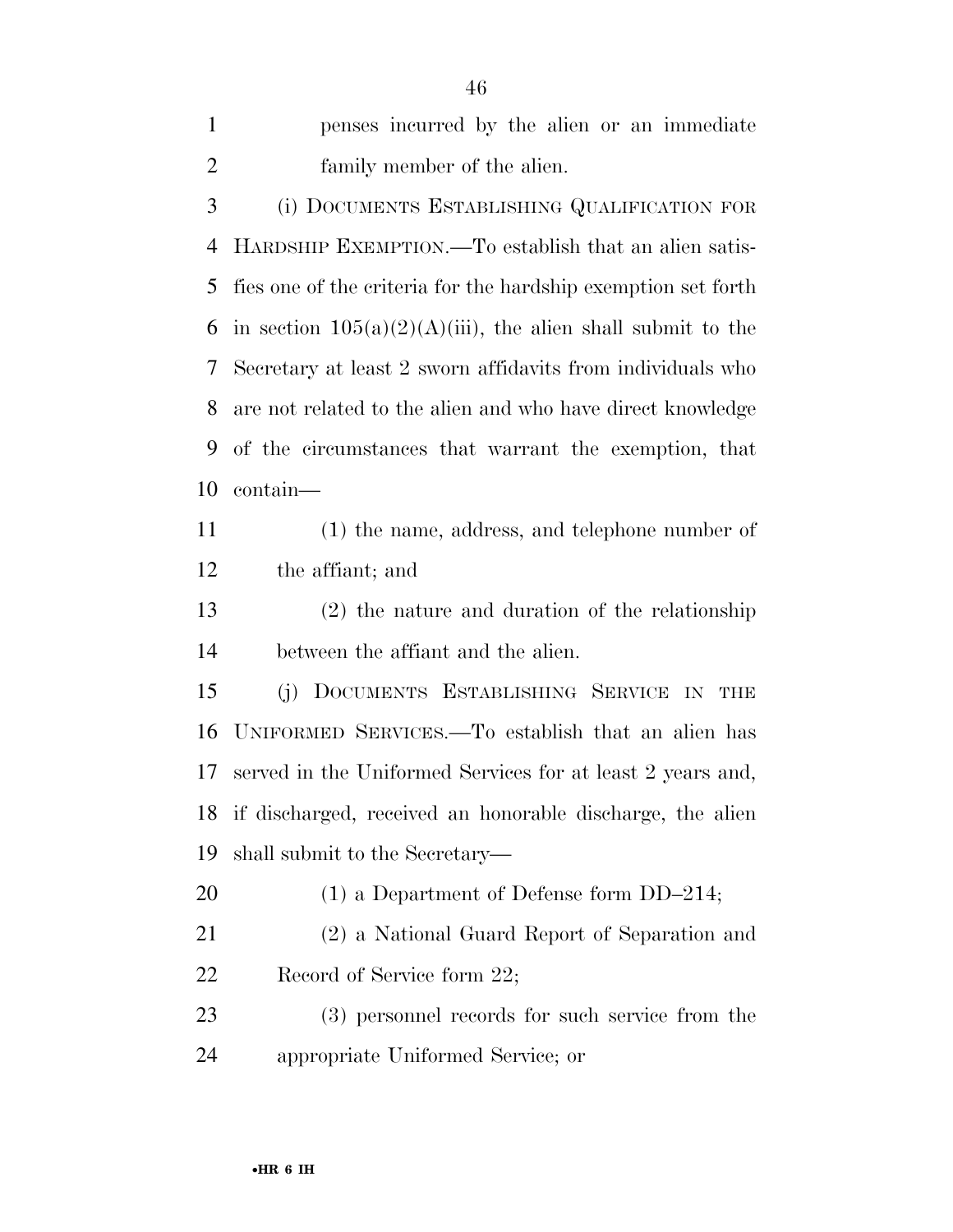| $\mathbf{1}$   | (4) health records from the appropriate Uni-        |
|----------------|-----------------------------------------------------|
| $\overline{2}$ | formed Service.                                     |
| 3              | (k) DOCUMENTS ESTABLISHING EMPLOYMENT.—             |
| $\overline{4}$ | (1) IN GENERAL.—An alien may satisfy the em-        |
| 5              | ployment<br>requirement<br>under<br>section         |
| 6              | $105(a)(1)(C)(iii)$ by submitting records that—     |
| 7              | (A) establish compliance with such employ-          |
| 8              | ment requirement; and                               |
| 9              | (B) have been maintained by the Social Se-          |
| 10             | curity Administration, the Internal Revenue         |
| 11             | Service, or any other Federal, State, or local      |
| 12             | government agency.                                  |
| 13             | (2) OTHER DOCUMENTS.—An alien who is un-            |
| 14             | able to submit the records described in paragraph   |
| 15             | (1) may satisfy the employment requirement by sub-  |
| 16             | mitting at least 2 types of reliable documents that |
| 17             | provide evidence of employment, including—          |
| 18             | $(A)$ bank records;                                 |
| 19             | (B) business records;                               |
| 20             | (C) employer records;                               |
| 21             | (D) records of a labor union, day labor             |
| 22             | center, or organization that assists workers in     |
| 23             | employment;                                         |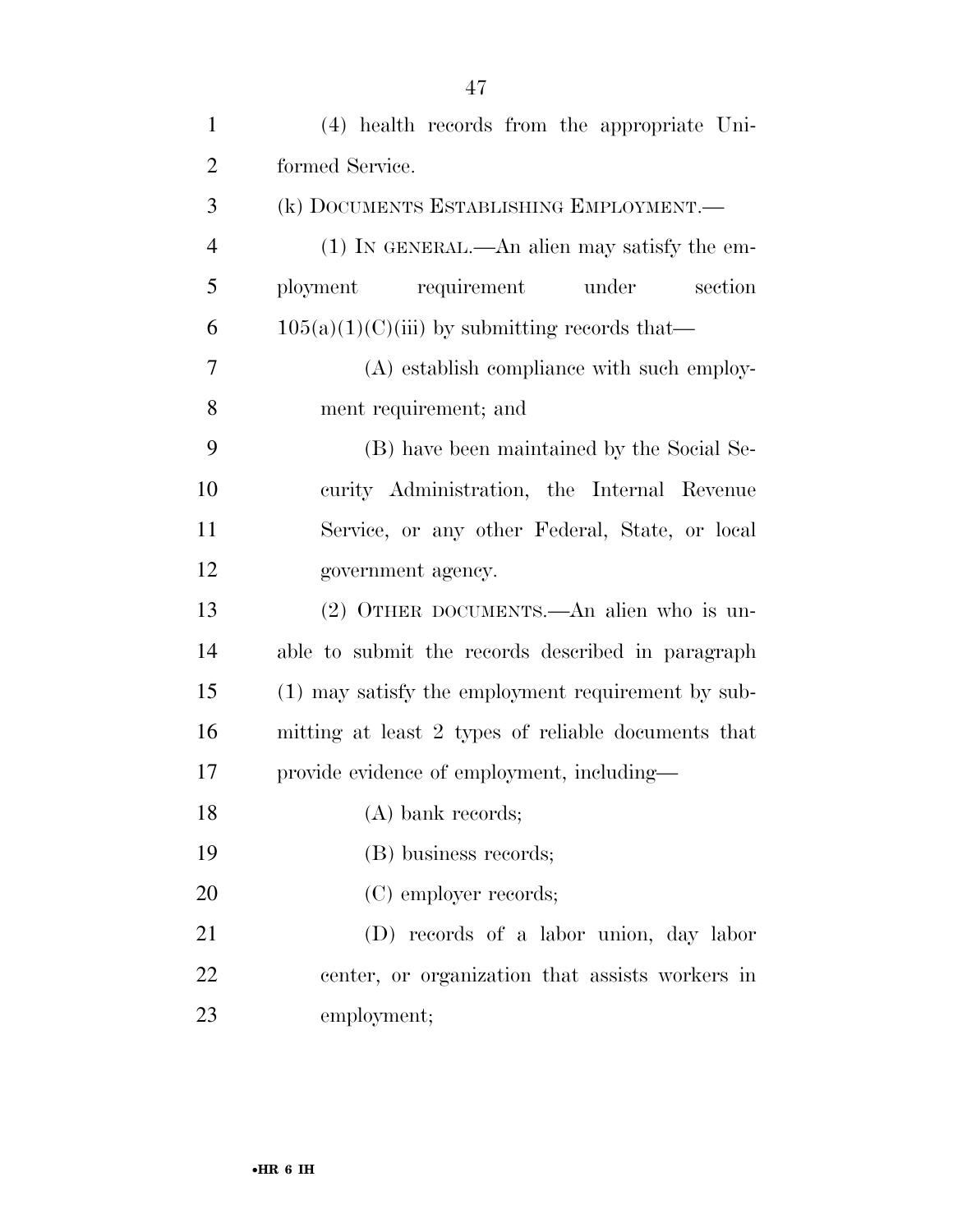| $\mathbf{1}$   | (E) sworn affidavits from individuals who                      |
|----------------|----------------------------------------------------------------|
| $\overline{2}$ | are not related to the alien and who have direct               |
| 3              | knowledge of the alien's work, that contain—                   |
| $\overline{4}$ | (i) the name, address, and telephone                           |
| 5              | number of the affiant; and                                     |
| 6              | (ii) the nature and duration of the re-                        |
| 7              | lationship between the affiant and the                         |
| 8              | alien; and                                                     |
| 9              | (F) remittance records.                                        |
| 10             | (l) AUTHORITY TO PROHIBIT USE OF CERTAIN DOC-                  |
| 11             | UMENTS.—If the Secretary determines, after publication         |
| 12             | in the Federal Register and an opportunity for public com-     |
| 13             | ment, that any document or class of documents does not         |
| 14             | reliably establish identity or that permanent resident sta-    |
| 15             | tus under title I (whether on a conditional basis, or with-    |
| 16             | out the conditional basis as provided in section $105(c)(2)$ ) |
| 17             | or under title II is being obtained fraudulently to an unac-   |
| 18             | ceptable degree, the Secretary may prohibit or restrict the    |
| 19             | use of such document or class of documents.                    |
|                |                                                                |

**SEC. 307. RULE MAKING.** 

 (a) IN GENERAL.—Not later than 90 days after the date of the enactment of this Act, the Secretary shall pub- lish in the Federal Register interim final rules imple- menting this Act, which shall allow eligible individuals to 25 immediately apply for relief under section 102,  $105(c)(2)$ ,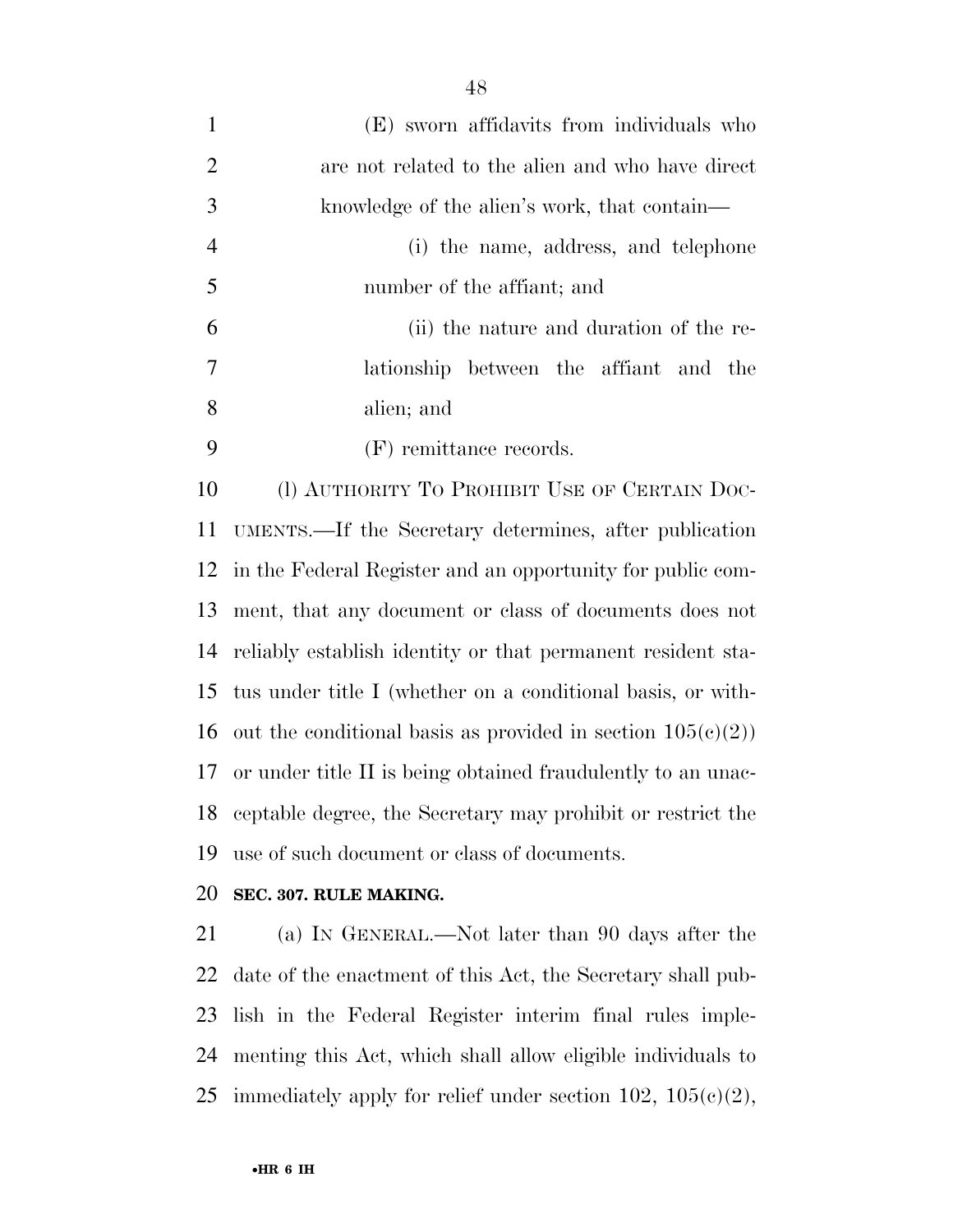or 202. Notwithstanding section 553 of title 5, United States Code, the regulation shall be effective, on an in- terim basis, immediately upon publication, but may be subject to change and revision after public notice and op- portunity for a period of public comment. The Secretary shall finalize such rules not later than 180 days after the date of publication.

 (b) PAPERWORK REDUCTION ACT.—The require- ments under chapter 35 of title 44, United States Code (commonly known as the ''Paperwork Reduction Act''), shall not apply to any action to implement this Act.

#### **SEC. 308. CONFIDENTIALITY OF INFORMATION.**

 (a) IN GENERAL.—The Secretary may not disclose or use information provided in applications filed under this Act or in requests for DACA for the purpose of immigra-tion enforcement.

 (b) REFERRALS PROHIBITED.—The Secretary may not refer any individual who has been granted permanent resident status under title I (whether on a conditional basis, or without the conditional basis as provided in sec-21 tion  $105(c)(2)$  or under title II of this Act or who was granted DACA or temporary protected status under sec- tion 244 of the Immigration and Nationality Act (8 U.S.C. 1254a), to U.S. Immigration and Customs Enforcement,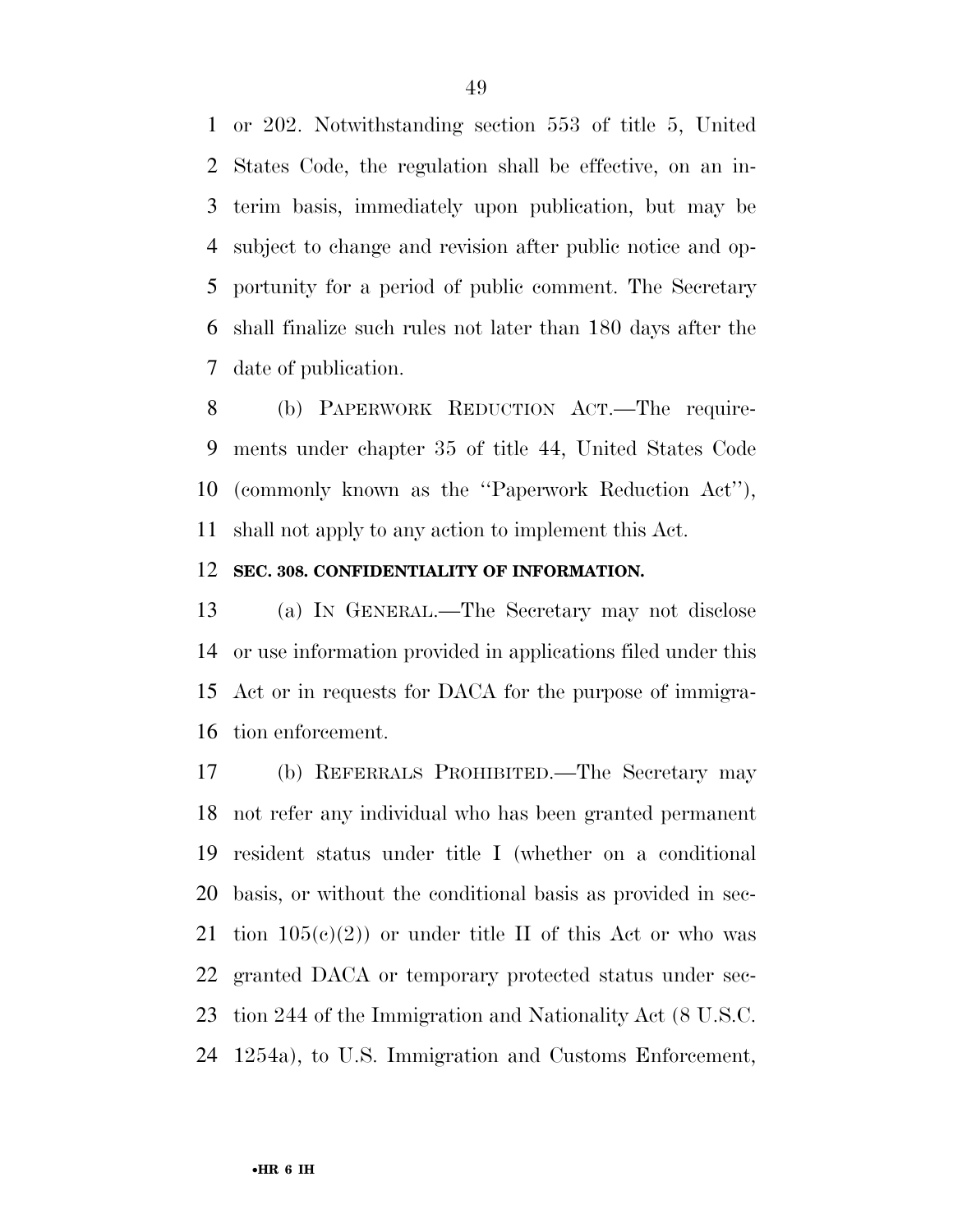U.S. Customs and Border Protection, or any designee of either such entity.

 (c) LIMITED EXCEPTION.—Notwithstanding sub- sections (a) and (b), information provided in an applica- tion for permanent resident status under title I (whether on a conditional basis, or without the conditional basis as 7 provided in section  $105(c)(2)$  or under title II of this Act or a request for DACA or temporary protected status under section 244 of the Immigration and Nationality Act (8 U.S.C. 1254a), may be shared with Federal security and law enforcement agencies—

 (1) for assistance in the consideration of an ap- plication for permanent resident status under title I (whether on a conditional basis, or without the con-15 ditional basis as provided in section  $105(c)(2)$  or under title II of this Act;

(2) to identify or prevent fraudulent claims;

(3) for national security purposes; or

 (4) for the investigation or prosecution of any felony not related to immigration status.

 (d) PENALTY.—Any person who knowingly uses, pub- lishes, or permits information to be examined in violation of this section shall be fined not more than \$10,000.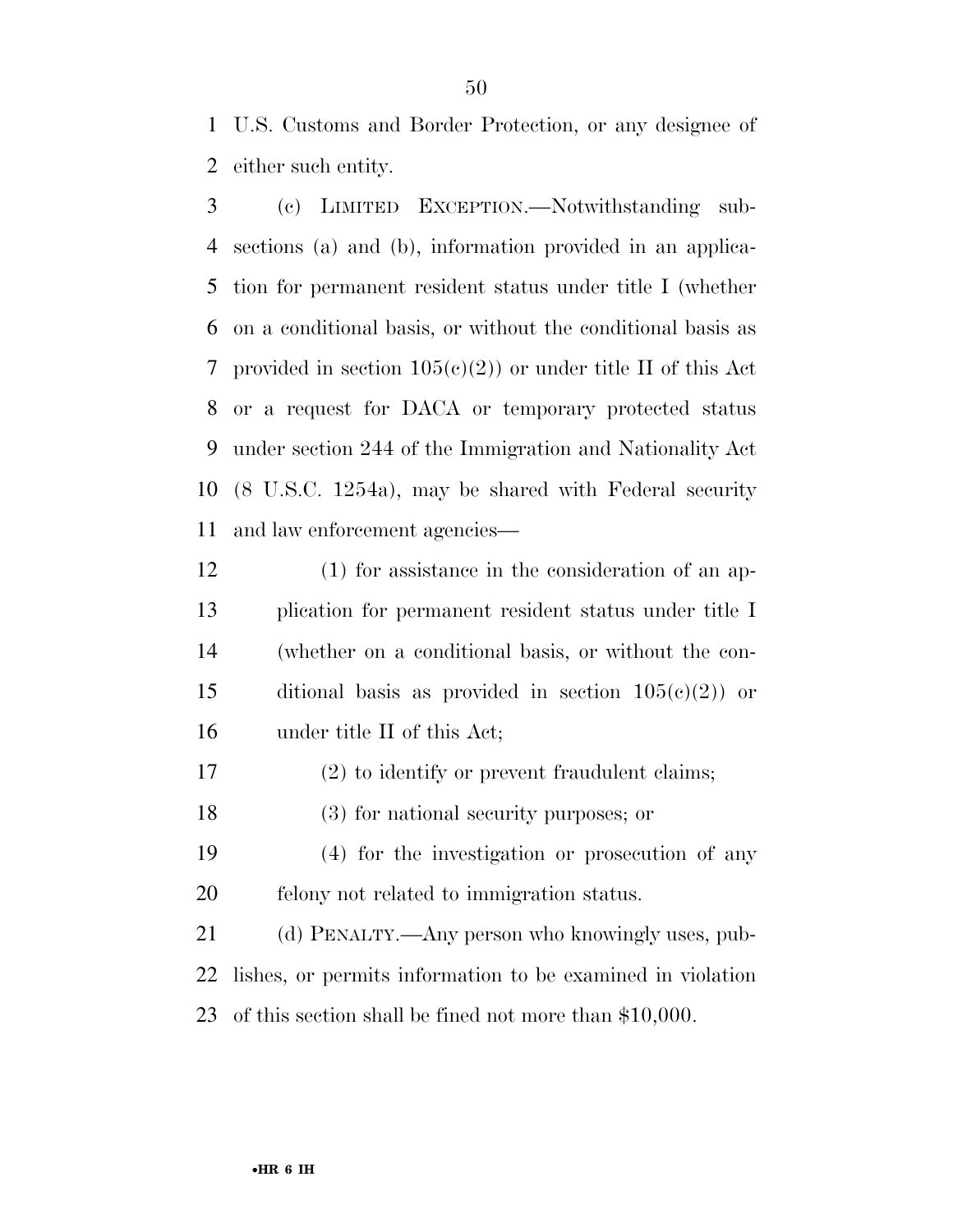(a) ESTABLISHMENT.—The Secretary of Homeland Security shall establish, within U.S. Citizenship and Immi- gration Services, a program to award grants, on a com- petitive basis, to eligible nonprofit organizations that will use the funding to assist eligible applicants under this Act by providing them with the services described in sub-section (b).

 (b) USE OF FUNDS.—Grant funds awarded under this section shall be used for the design and implementa-tion of programs that provide—

 (1) information to the public regarding the eli- gibility and benefits of permanent resident status under title I (whether on a conditional basis, or without the conditional basis as provided in section  $17 \qquad 105(e)(2)$  or under title II of this Act, particularly to individuals potentially eligible for such status;

 (2) assistance, within the scope of authorized practice of immigration law, to individuals submit- ting applications for permanent resident status under title I (whether on a conditional basis, or without the conditional basis as provided in section  $24 \t105(c)(2)$  or under title II of this Act, including— (A) screening prospective applicants to as-

sess their eligibility for such status;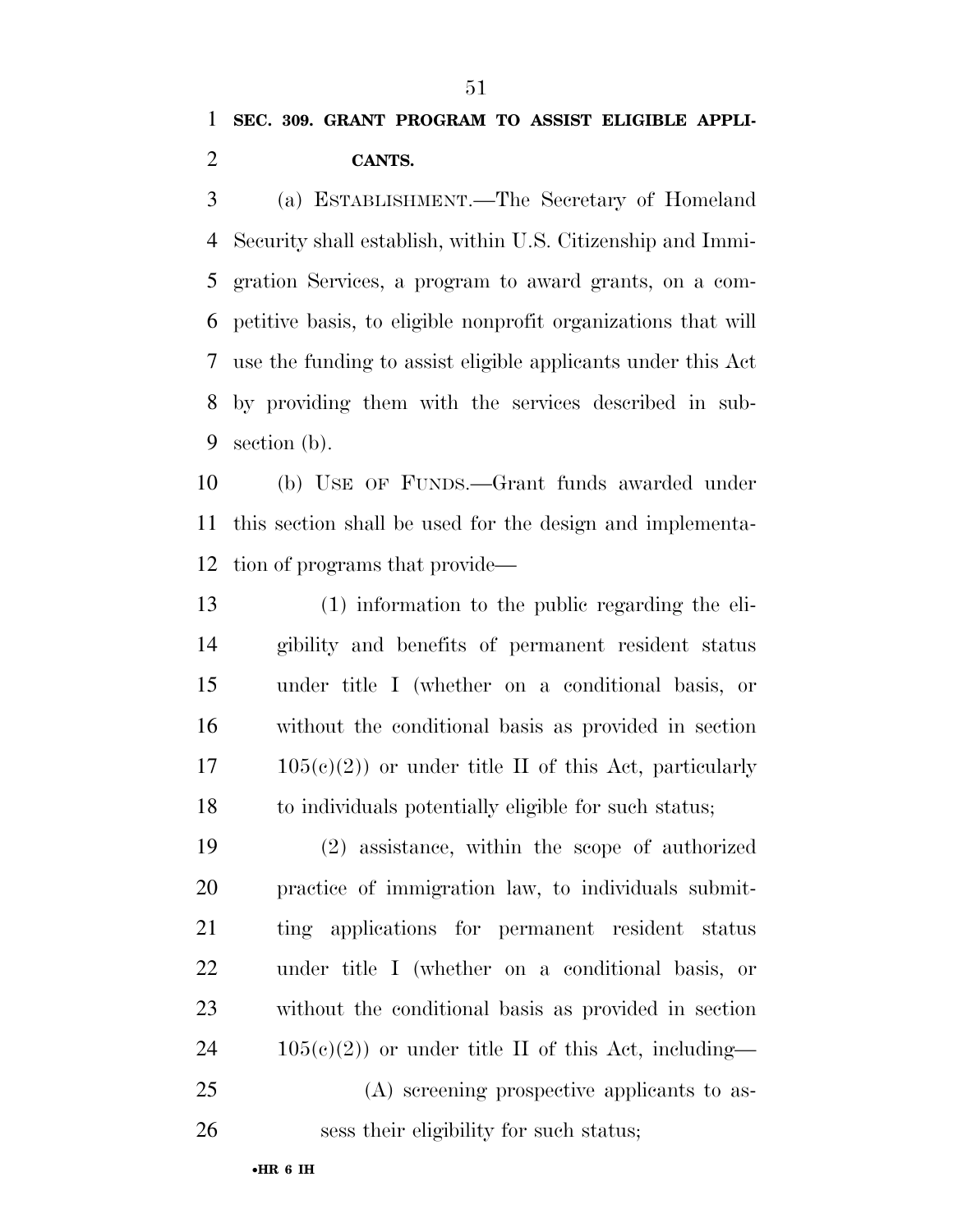| $\mathbf{1}$   | (B) completing applications and petitions,             |
|----------------|--------------------------------------------------------|
| $\overline{2}$ | including providing assistance in obtaining the        |
| 3              | requisite documents and supporting evidence;           |
| $\overline{4}$ | and                                                    |
| 5              | (C) providing any other assistance that the            |
| 6              | Secretary or grantee considers useful or nec-          |
| 7              | essary to apply for permanent resident status          |
| 8              | under title I (whether on a conditional basis, or      |
| 9              | without the conditional basis as provided in sec-      |
| 10             | tion $105(c)(2)$ or under title II of this Act; and    |
| 11             | (3) assistance, within the scope of authorized         |
| 12             | practice of immigration law, and instruction, to indi- |
|                |                                                        |
| 13             | viduals-                                               |
| 14             | (A) on the rights and responsibilities of              |
| 15             | United States citizenship;                             |
| 16             | (B) in civics and English as a second lan-             |
| 17             | guage;                                                 |
| 18             | (C) in preparation for the General Edu-                |
| 19             | cation Development test; and                           |
| 20             | (D) in applying for adjustment of status               |
| 21             | and United States citizenship.                         |
| 22             | (c) AUTHORIZATION OF APPROPRIATIONS.—                  |
| 23             | (1) AMOUNTS AUTHORIZED.—There are author-              |